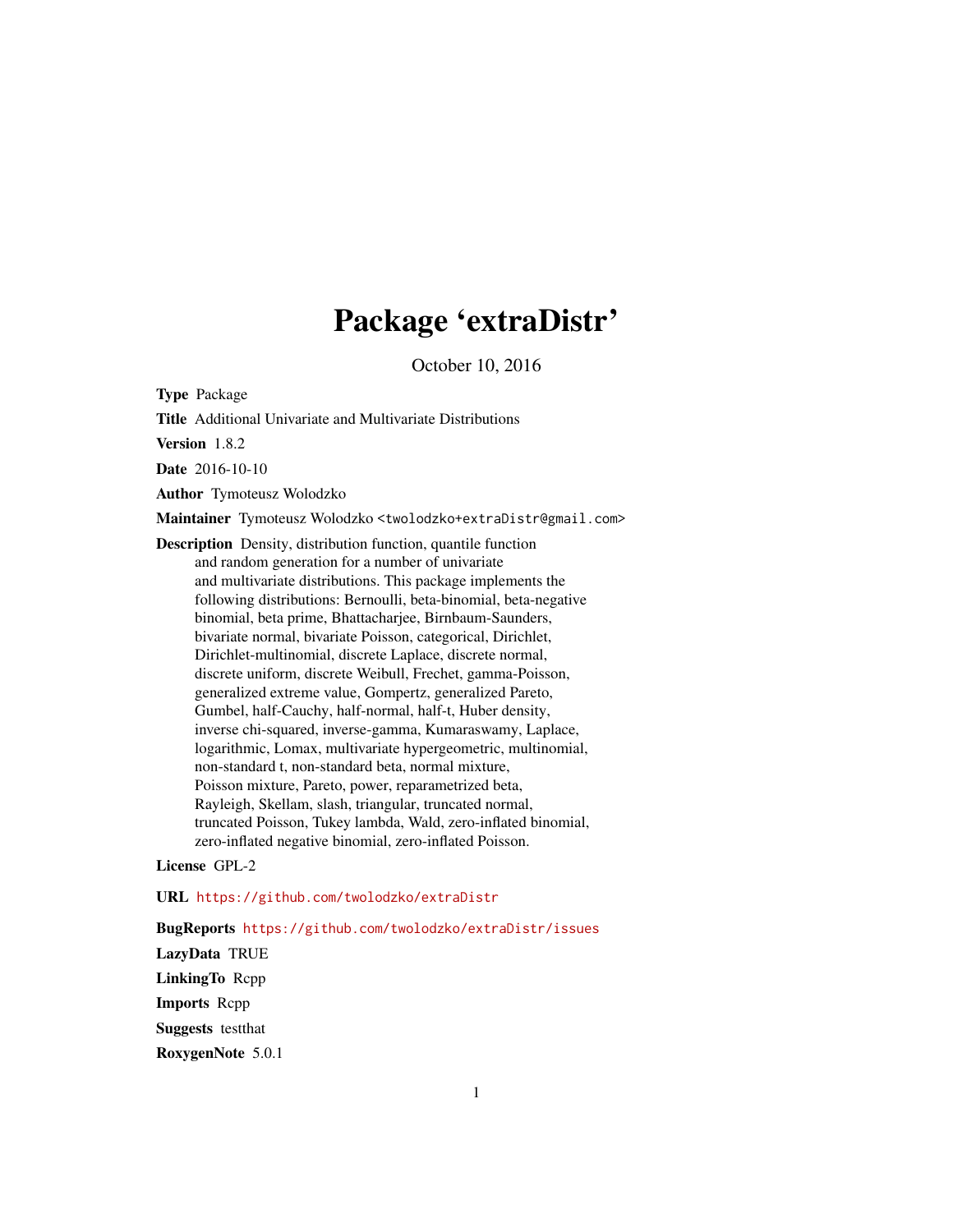**NeedsCompilation** yes Repository CRAN **Date/Publication** 2016-10-10 08:28:35

## R topics documented:

| $\overline{3}$ |
|----------------|
| $\overline{4}$ |
| 5              |
| 6              |
| $\overline{7}$ |
| 8              |
| 10             |
| 11             |
| 12             |
| 13             |
| 14             |
| 15             |
| 17             |
| 18             |
| 19             |
| 20             |
| 21<br>Frechet  |
| 22             |
| 23             |
| 25             |
| 26             |
| 27             |
| 28             |
| 30             |
| 31             |
| 32             |
| 34             |
| 35             |
| 36             |
| 38             |
| 39             |
| 40             |
| 41             |
| 42             |
| 43             |
| 44             |
| 46             |
| 47             |
| 48             |
| 49             |
| 50<br>PropBeta |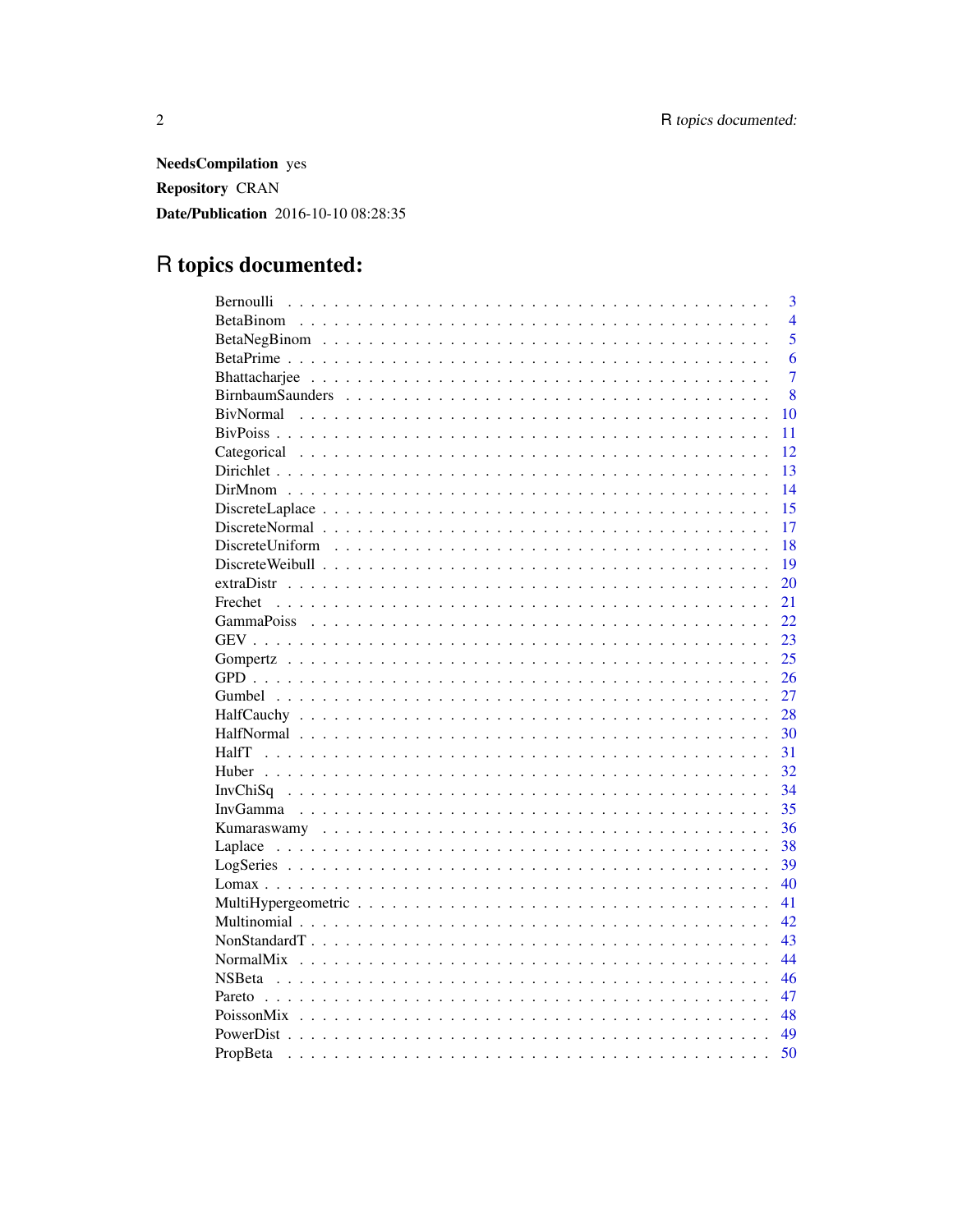#### <span id="page-2-0"></span>Bernoulli 3

| Index | 66 |
|-------|----|

Bernoulli *Bernoulli distribution*

#### Description

Probability mass function, distribution function, quantile function and random generation for the Bernoulli distribution.

#### Usage

dbern(x,  $prob = 0.5$ ,  $log = FALSE$ )  $pbern(q, prob = 0.5, lower.tail = TRUE, log.p = FALSE)$  $qbern(p, prob = 0.5, lower$ **tail = TRUE, log.p = FALSE)**  $rbern(n, prob = 0.5)$ 

#### Arguments

| x, q       | vector of quantiles.                                                                           |
|------------|------------------------------------------------------------------------------------------------|
| prob       | probability of success; $(0 \lt prob \lt 1)$ .                                                 |
| log, log.p | logical; if TRUE, probabilities p are given as $log(p)$ .                                      |
| lower.tail | logical; if TRUE (default), probabilities are $P[X \le x]$ otherwise, $P[X > x]$ .             |
| p          | vector of probabilities.                                                                       |
| n          | number of observations. If length(n) $> 1$ , the length is taken to be the number<br>required. |

#### See Also

[Binomial](#page-0-0)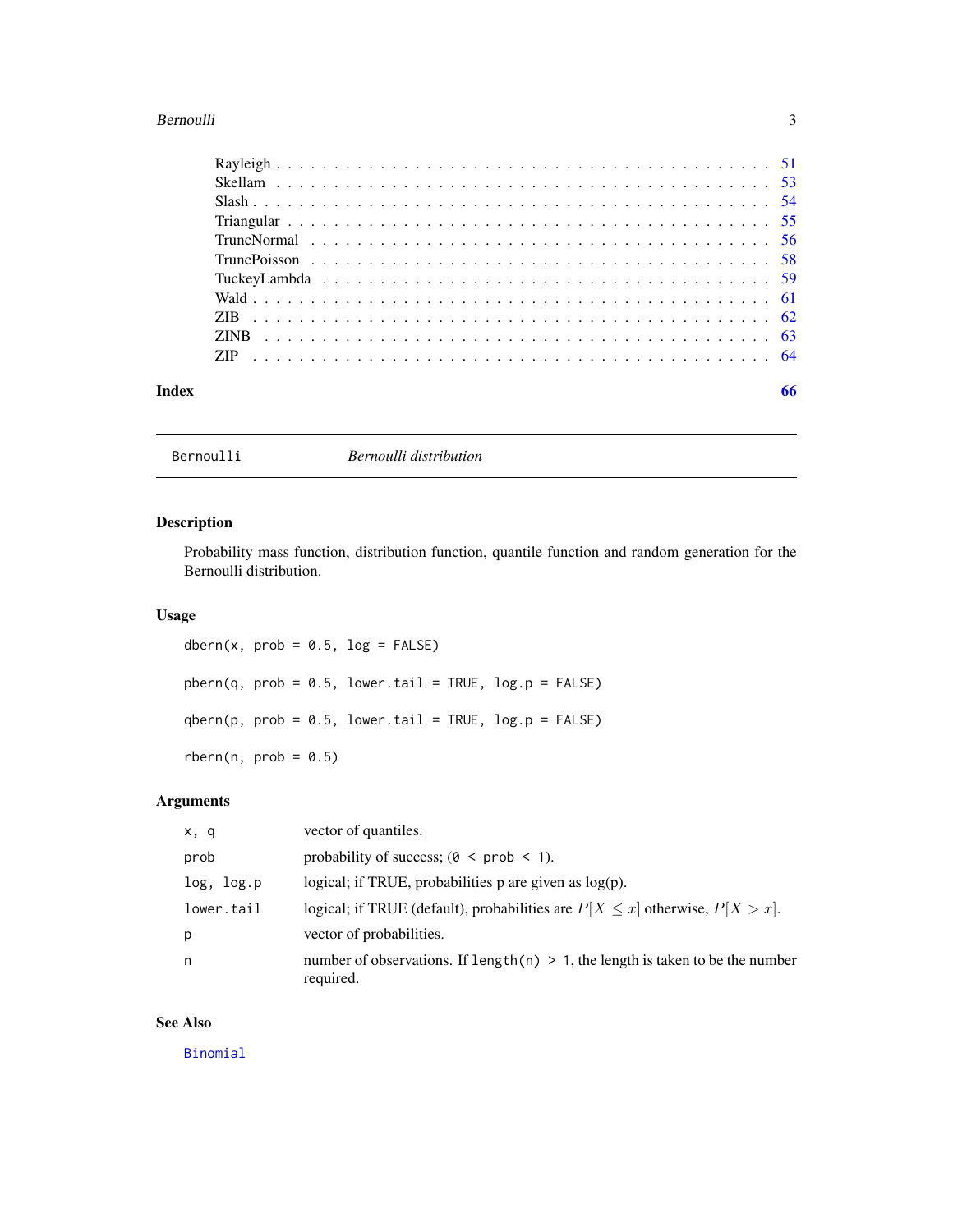#### <span id="page-3-0"></span>Examples

```
prop.table(table(rbern(1e5, 0.5)))
```
BetaBinom *Beta-binomial distribution*

#### Description

Probability mass function and random generation for the beta-binomial distribution.

#### Usage

```
dbbinom{x}{, size, alpha = 1, beta = 1, log = FALSE)}pbbinom(q, size, alpha = 1, beta = 1, lower.tail = TRUE, log.p = FALSE)
rbbinom(n, size, alpha = 1, beta = 1)
```
#### Arguments

| x, q        | vector of quantiles.                                                                           |
|-------------|------------------------------------------------------------------------------------------------|
| size        | number of trials (zero or more).                                                               |
| alpha, beta | non-negative parameters of the beta distribution.                                              |
| log, log.p  | logical; if TRUE, probabilities $p$ are given as $log(p)$ .                                    |
| lower.tail  | logical; if TRUE (default), probabilities are $P[X \le x]$ otherwise, $P[X > x]$ .             |
| n           | number of observations. If length(n) $> 1$ , the length is taken to be the number<br>required. |

#### Details

If  $p \sim \text{Beta}(\alpha, \beta)$  and  $X \sim \text{Binomial}(n, p)$ , then  $X \sim \text{BetaBinomial}(n, \alpha, \beta)$ .

Probability mass function

$$
f(x) = {n \choose x} \frac{B(x + \alpha, n - x + \beta)}{B(\alpha, \beta)}
$$

*Warning:* cumulative distribution function is defined as

$$
F(x) = \sum_{k=0}^{x} f(k)
$$

so it may be slow for large datasets.

#### See Also

[Beta](#page-0-0), [Binomial](#page-0-0)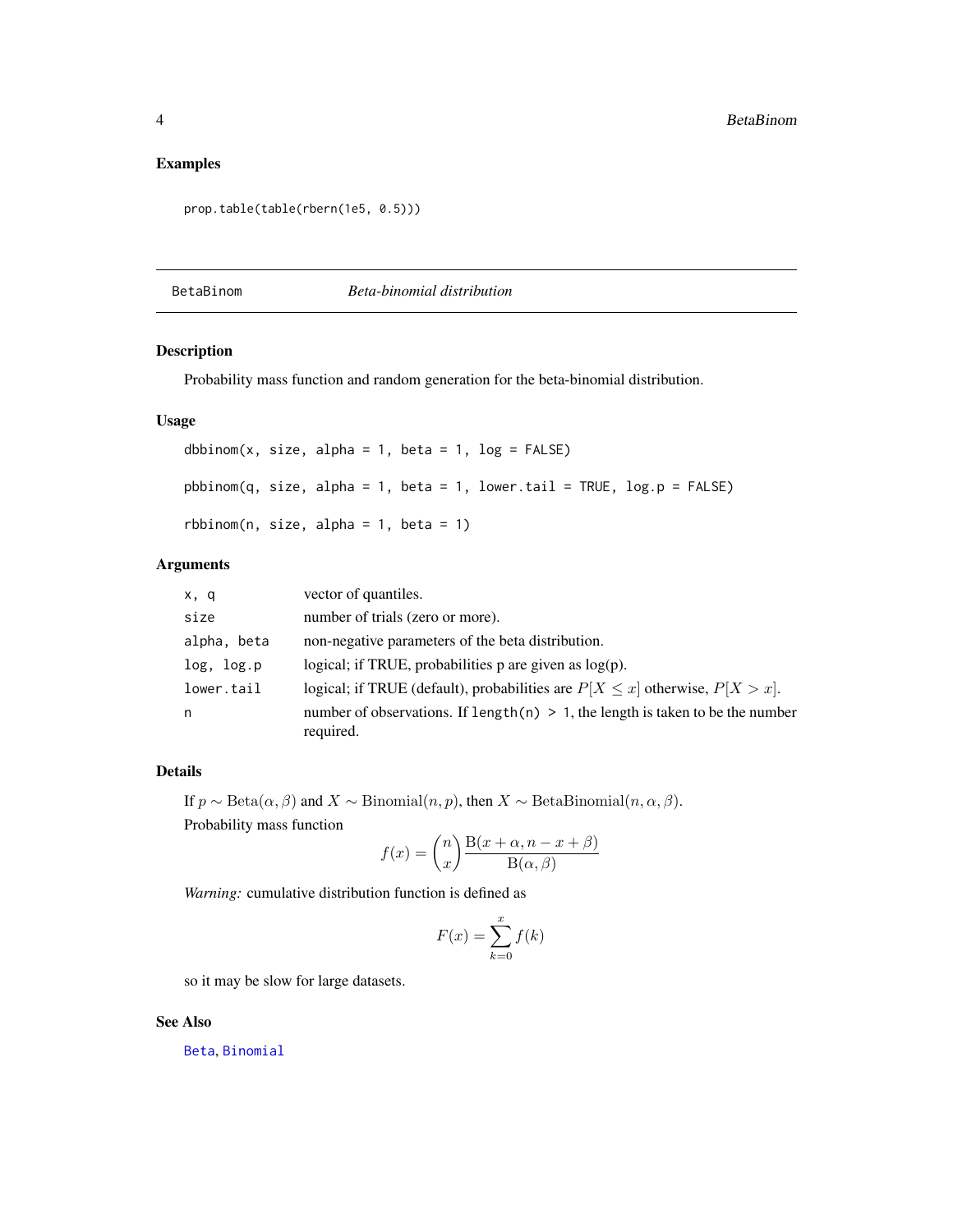#### <span id="page-4-0"></span>BetaNegBinom 5

#### Examples

```
x <- rbbinom(1e5, 1000, 5, 13)
xx <- 0:1000
hist(x, 100, freq = FALSE)
lines(xx-0.5, dbbinom(xx, 1000, 5, 13), col = "red")hist(pbbinom(x, 1000, 5, 13))
plot(ecdf(x))
lines(xx, pbbinom(xx, 1000, 5, 13), col = "red", 1wd = 2)
```

```
BetaNegBinom Beta-negative binomial distribution
```
#### Description

Probability mass function and random generation for the beta-negative binomial distribution.

#### Usage

```
dbnbinom(x, size, alpha = 1, beta = 1, log = FALSE)
pbnbinom(q, size, alpha = 1, beta = 1, lower.tail = TRUE, log.p = FALSE)
rbhbinom(n, size, alpha = 1, beta = 1)
```
#### Arguments

| x, q        | vector of quantiles.                                                                            |
|-------------|-------------------------------------------------------------------------------------------------|
| size        | number of trials (zero or more).                                                                |
| alpha, beta | non-negative parameters of the beta distribution.                                               |
| log, log.p  | logical; if TRUE, probabilities $p$ are given as $log(p)$ .                                     |
| lower.tail  | logical; if TRUE (default), probabilities are $P[X \le x]$ otherwise, $P[X > x]$ .              |
| n           | number of observations. If length $(n) > 1$ , the length is taken to be the number<br>required. |

#### Details

If  $p \sim \text{Beta}(\alpha, \beta)$  and  $X \sim \text{NegBinomial}(r, p)$ , then  $X \sim \text{BetaNegBinomial}(r, \alpha, \beta)$ . Probability mass function

$$
f(x) = \frac{\Gamma(r+x)}{x!\Gamma(r)} \frac{\text{B}(\alpha+r,\beta+x)}{\text{B}(\alpha,\beta)}
$$

*Warning:* cumulative distribution function is defined as

$$
F(x) = \sum_{k=0}^{x} f(k)
$$

so it may be slow for large datasets.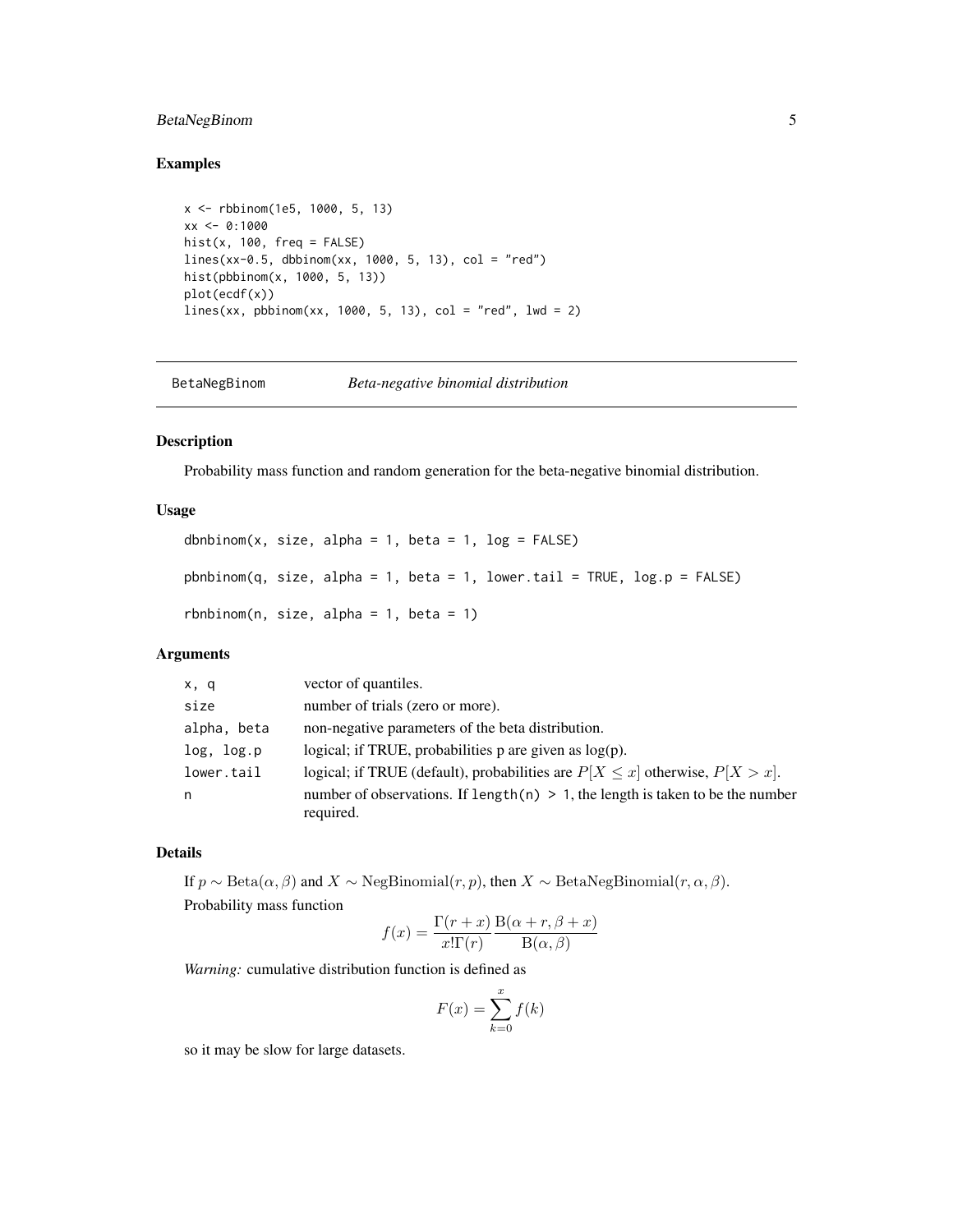#### See Also

[Beta](#page-0-0), [NegBinomial](#page-0-0)

#### Examples

```
x <- rbnbinom(1e5, 1000, 5, 13)
xx < -0:1e5hist(x, 100, freq = FALSE)
lines(xx-0.5, dbnbinom(xx, 1000, 5, 13), col = "red")
hist(pbnbinom(x, 1000, 5, 13))
plot(ecdf(x))
lines(xx, pbnbinom(xx, 1000, 5, 13), col = "red", 1wd = 2)
```
BetaPrime *Beta prime distribution*

#### Description

Density, distribution function, quantile function and random generation for the beta prime distribution.

#### Usage

```
dbetapr(x, shape1, shape2, scale = 1, log = FALSE)
pbetapr(q, shape1, shape2, scale = 1, lower.tail = TRUE, log.p = FALSE)
qbetapr(p, shape1, shape2, scale = 1, lower.tail = TRUE, log.p = FALSE)
rbetapr(n, shape1, shape2, scale = 1)
```
#### Arguments

| x, q       | vector of quantiles.                                                                           |
|------------|------------------------------------------------------------------------------------------------|
|            | shape1, shape2 non-negative parameters.                                                        |
| scale      | positive valued scale parameter.                                                               |
| log, log.p | logical; if TRUE, probabilities $p$ are given as $log(p)$ .                                    |
| lower.tail | logical; if TRUE (default), probabilities are $P[X \le x]$ otherwise, $P[X > x]$ .             |
| р          | vector of probabilities.                                                                       |
| n          | number of observations. If length(n) $> 1$ , the length is taken to be the number<br>required. |

<span id="page-5-0"></span>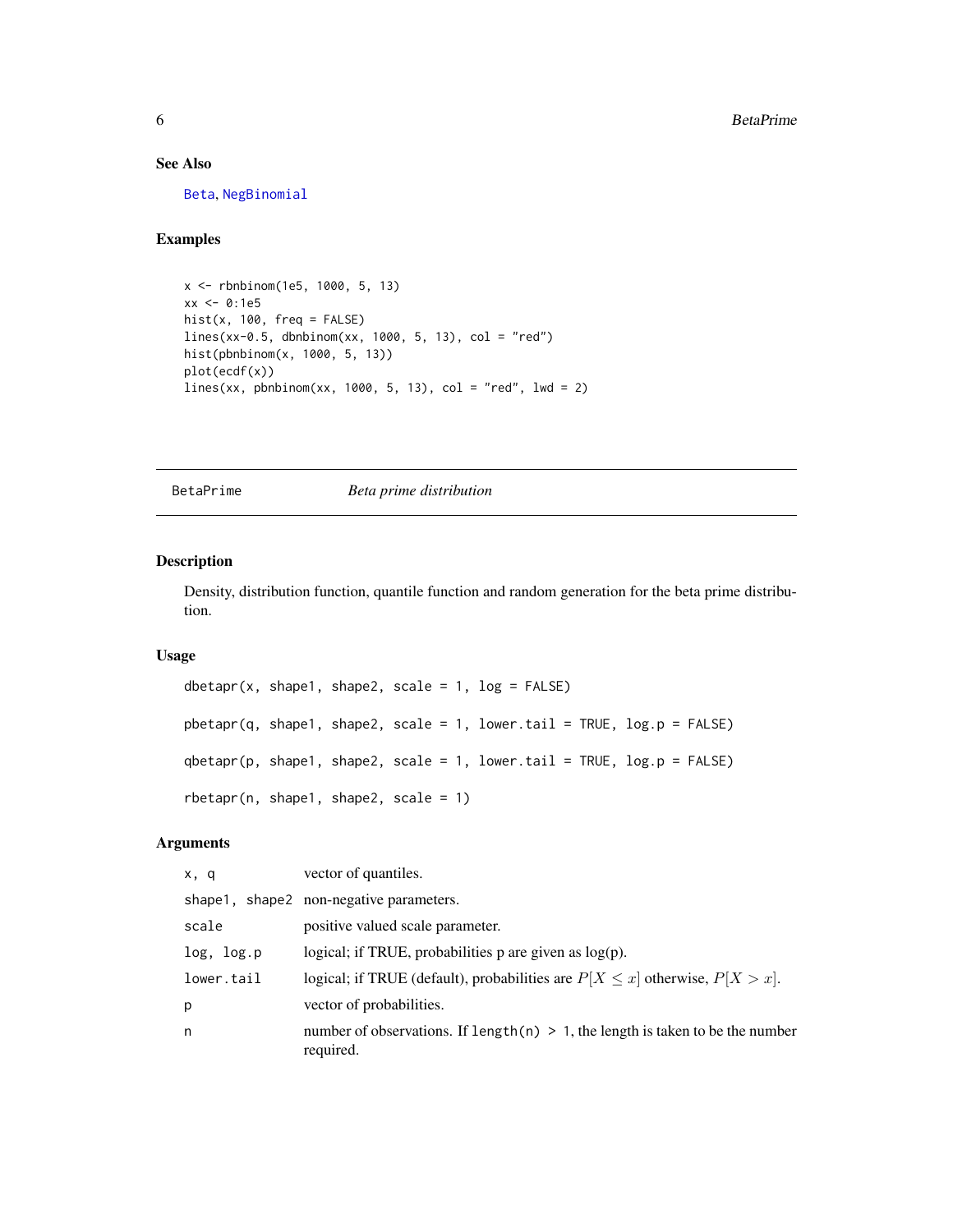#### <span id="page-6-0"></span>Bhattacharjee 7

#### Details

If  $X \sim \text{Beta}(\alpha, \beta)$ , then  $\frac{X}{1-X} \sim \text{BetaPrime}(\alpha, \beta)$ .

Probability density function

$$
f(x) = \frac{(x/\sigma)^{\alpha - 1}(1 + x/\sigma)^{-\alpha - \beta}}{B(\alpha, \beta)\sigma}
$$

Cumulative distribution function

$$
F(x) = I_{\frac{x/\sigma}{1+x/\sigma}}(\alpha, \beta)
$$

See Also

[Beta](#page-0-0)

#### Examples

```
x <- rbetapr(1e5, 5, 3, 2)
xx \le - seq(0, 100, by = 0.1)
hist(x, 350, freq = FALSE, xlim = c(0, 100))
lines(xx, dbetapr(xx, 5, 3, 2), col = "red")hist(pbetapr(x, 5, 3, 2))
plot(ecdf(x), xlim = c(0, 100))lines(xx, pbetapr(xx, 5, 3, 2), col = "red")
```
Bhattacharjee *Bhattacharjee distribution*

#### Description

Density, distribution function, and random generation for the Bhattacharjee distribution.

#### Usage

dbhatt(x, mu =  $0$ , sigma = 1, a = sigma, log = FALSE)  $pbhat(q, mu = 0, sigma = 1, a = sigma, lower$ **tail = TRUE** $,$  $log.p = FALSE$ rbhatt(n, mu =  $0$ , sigma = 1, a = sigma)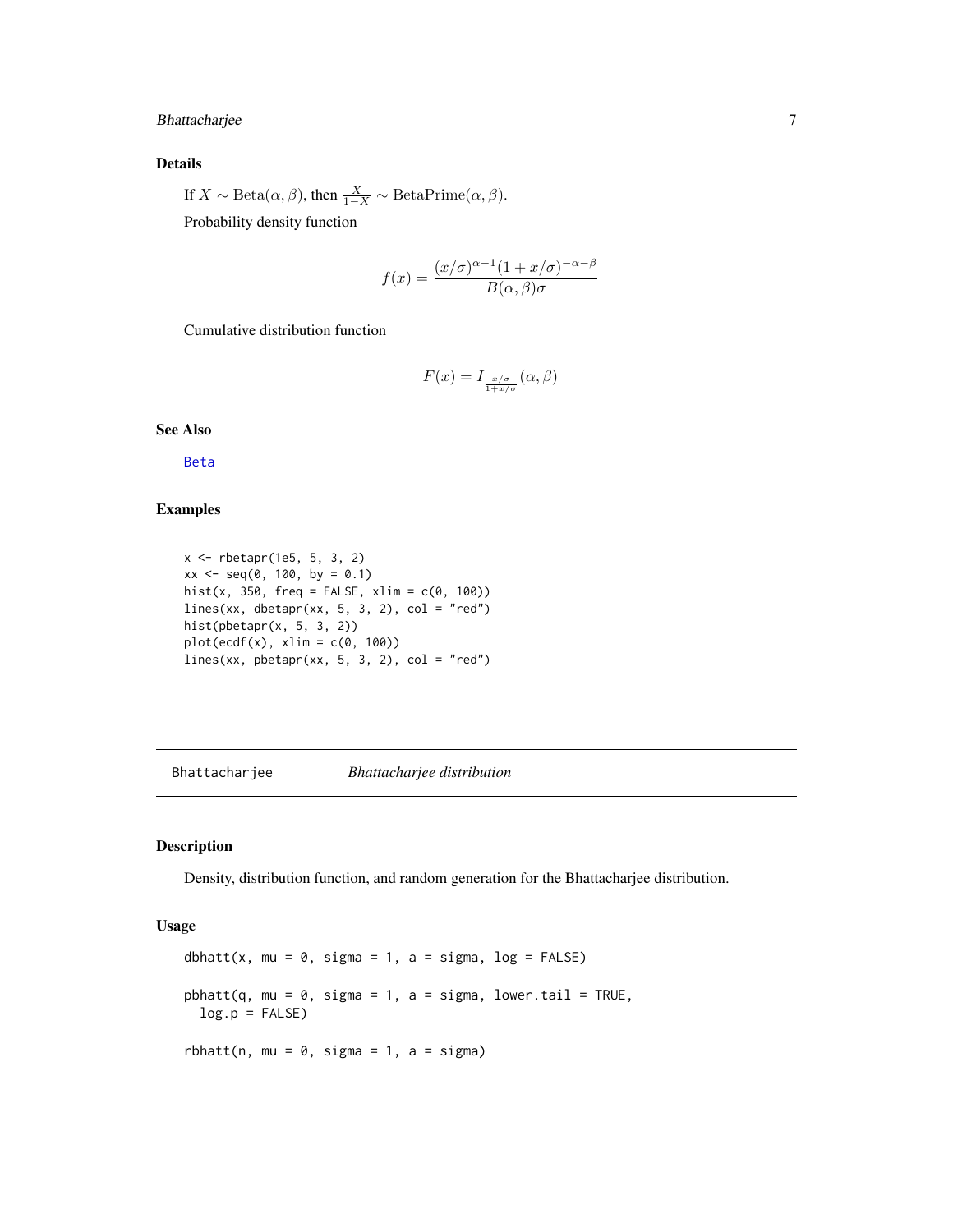#### <span id="page-7-0"></span>Arguments

| x, q         | vector of quantiles.                                                                           |
|--------------|------------------------------------------------------------------------------------------------|
| mu, sigma, a | location, scale and shape parameters. Scale and shape must be positive.                        |
| log, log.p   | logical; if TRUE, probabilities $p$ are given as $log(p)$ .                                    |
| lower.tail   | logical; if TRUE (default), probabilities are $P[X \le x]$ otherwise, $P[X > x]$ .             |
| n            | number of observations. If length(n) $> 1$ , the length is taken to be the number<br>required. |

#### Details

If  $Z \sim \text{Normal}(0, 1)$  and  $U \sim \text{Uniform}(0, 1)$ , then  $Z + U$  follows Bhattacharjee distribution. Probability density function

$$
f(z) = \frac{1}{2a} \left[ \Phi \left( \frac{x - \mu + a}{\sigma} \right) - \Phi \left( \frac{x - \mu - a}{\sigma} \right) \right]
$$

Cumulative distribution function

$$
F(z) = \frac{\sigma}{2a} \left[ (x - \mu) \Phi \left( \frac{x - \mu + a}{\sigma} \right) - (x - \mu) \Phi \left( \frac{x - \mu - a}{\sigma} \right) + \phi \left( \frac{x - \mu + a}{\sigma} \right) - \phi \left( \frac{x - \mu - a}{\sigma} \right) \right]
$$

#### References

Bhattacharjee, G.P., Pandit, S.N.N., and Mohan, R. (1963). Dimensional chains involving rectangular and normal error-distributions. Technometrics, 5, 404-406.

#### Examples

```
x <- rbhatt(1e5, 5, 3, 5)
xx \le - seq(-20, 20, by = 0.01)
hist(x, 100, freq = FALSE)
lines(xx, dbhatt(xx, 5, 3, 5), col = "red")
hist(pbhatt(x, 5, 3, 5))
plot(ecdf(x))
lines(xx, pbhatt(xx, 5, 3, 5), col = "red", 1wd = 2)
```
BirnbaumSaunders *Birnbaum-Saunders (fatigue life) distribution*

#### Description

Density, distribution function, quantile function and random generation for the Birnbaum-Saunders (fatigue life) distribution.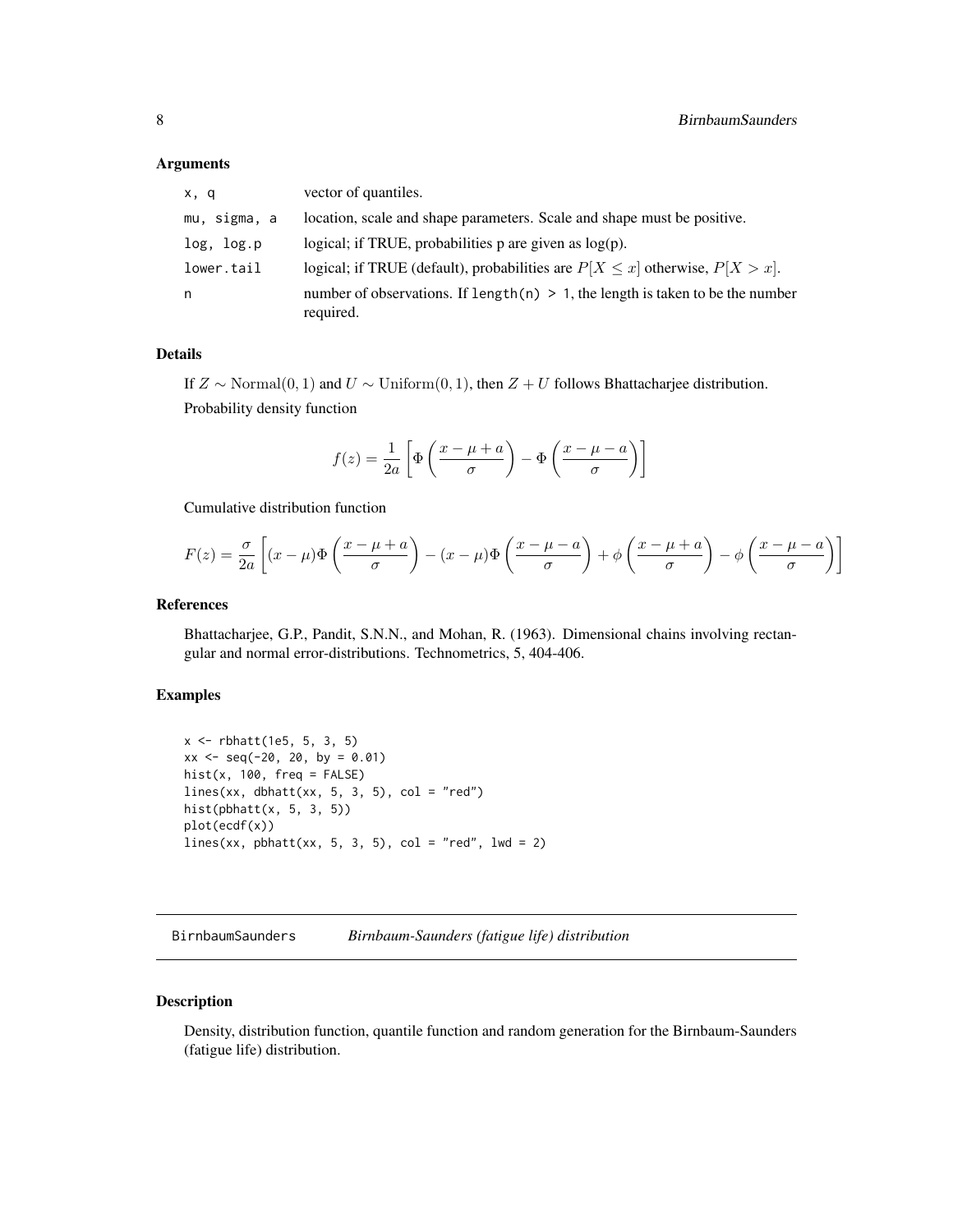#### Usage

```
dfatigue(x, alpha, beta = 1, mu = 0, log = FALSE)
pfatingue(q, alpha, beta = 1, mu = 0, lower.tail = TRUE, log.p = FALSE)qfatigue(p, alpha, beta = 1, mu = 0, lower.tail = TRUE, log.p = FALSE)rfatigue(n, alpha, beta = 1, mu = 0)
```
#### Arguments

| x, q            | vector of quantiles.                                                                           |
|-----------------|------------------------------------------------------------------------------------------------|
| alpha, beta, mu |                                                                                                |
|                 | shape, scale and location parameters. Scale and shape must be positive.                        |
| log, log.p      | logical; if TRUE, probabilities $p$ are given as $log(p)$ .                                    |
| lower.tail      | logical; if TRUE (default), probabilities are $P[X \le x]$ otherwise, $P[X > x]$ .             |
| p               | vector of probabilities.                                                                       |
| n               | number of observations. If length(n) $> 1$ , the length is taken to be the number<br>required. |

#### Details

Probability density function

$$
f(x) = \left(\frac{\sqrt{\frac{x-\mu}{\beta}} + \sqrt{\frac{\beta}{x-\mu}}}{2\alpha(x-\mu)}\right)\phi\left(\frac{1}{\alpha}\left(\sqrt{\frac{x-\mu}{\beta}} - \sqrt{\frac{\beta}{x-\mu}}\right)\right)
$$

Cumulative distribution function

$$
F(x) = \Phi\left(\frac{1}{\alpha}\left(\sqrt{\frac{x-\mu}{\beta}} - \sqrt{\frac{\beta}{x-\mu}}\right)\right)
$$

Quantile function

$$
F^{-1}(p) = \left[\frac{\alpha}{2}\Phi^{-1}(p) + \sqrt{\left(\frac{\alpha}{2}\Phi^{-1}(p)\right)^2 + 1}\right]^2 \beta + \mu
$$

#### References

Birnbaum, Z. W. and Saunders, S. C. (1969). A new family of life distributions. Journal of Applied Probability, 6(2), 637-652.

Desmond, A. (1985) Stochastic models of failure in random environments. Canadian Journal of Statistics, 13, 171-183.

Vilca-Labra, F., and Leiva-Sanchez, V. (2006). A new fatigue life model based on the family of skew-elliptical distributions. Communications in Statistics-Theory and Methods, 35(2), 229-244.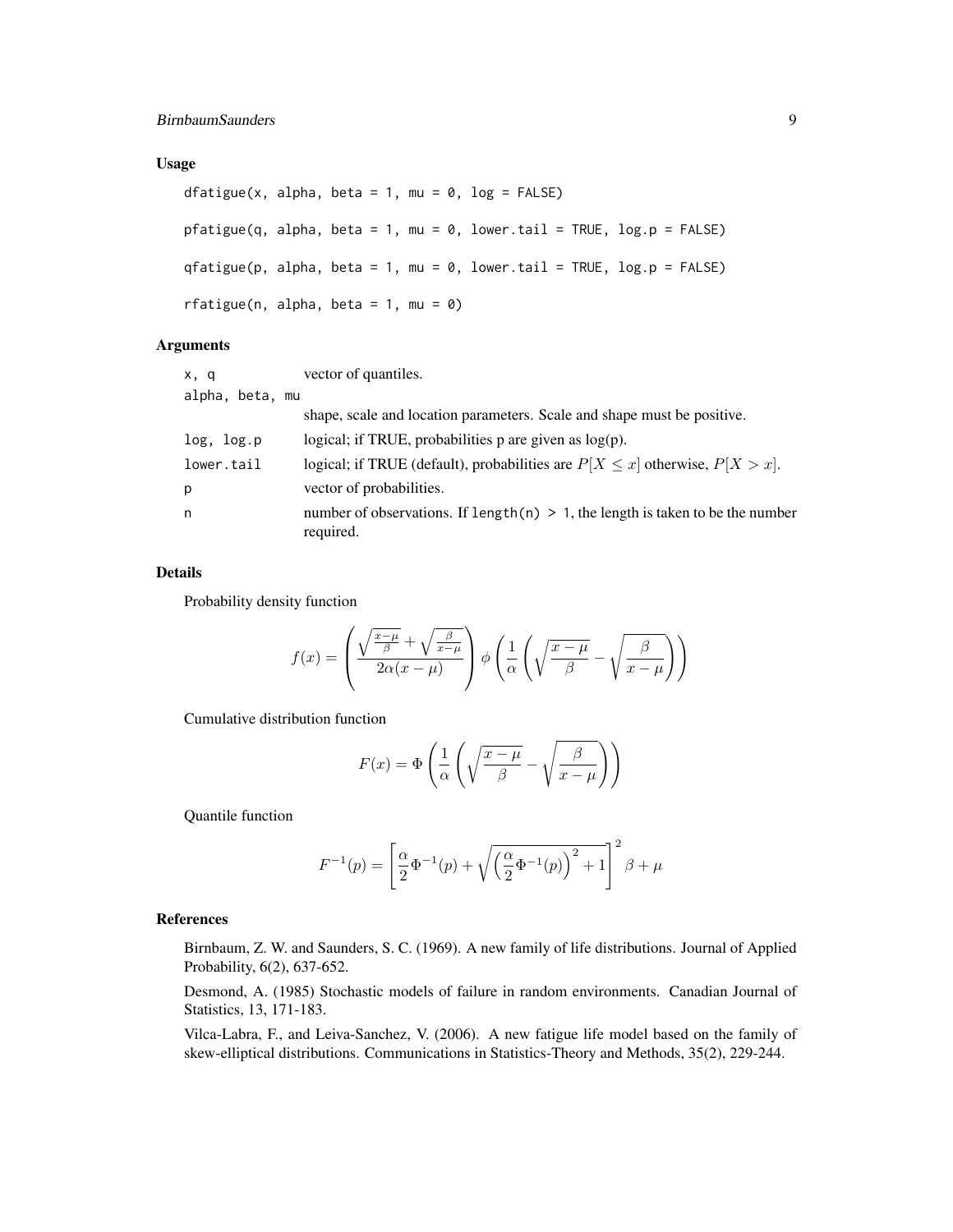<span id="page-9-0"></span>Leiva, V., Sanhueza, A., Sen, P. K., and Paula, G. A. (2008). Random number generators for the generalized Birnbaum-Saunders distribution. Journal of Statistical Computation and Simulation, 78(11), 1105-1118.

#### Examples

```
x <- rfatigue(1e5, .5, 2, 5)
xx \le - seq(0, 1000, by = 0.1)
hist(x, 100, freq = FALSE)
lines(xx, dfatigue(xx, .5, 2, 5), col = "red")hist(pfatigue(x, .5, 2, 5))
plot(ecdf(x))
lines(xx, pfatigue(xx, .5, 2, 5), col = "red", lwd = 2)
```
BivNormal *Bivariate normal distribution*

#### Description

Density, distribution function and random generation for the bivariate normal distribution.

#### Usage

```
dbvnorm(x, y = NULL, mean1 = 0, mean2 = mean1, sd1 = 1, sd2 = sd1,
 cor = 0, log = FALSE)
```

```
rbvnorm(n, mean1 = 0, mean2 = mean1, sd1 = 1, sd2 = sd1, cor = 0)
```
#### Arguments

| x, y         | vectors of quantiles; alternativelly x may be a two-column matrix (or data.frame)<br>and y may be omitted. |
|--------------|------------------------------------------------------------------------------------------------------------|
| mean1, mean2 | vectors of means.                                                                                          |
| sd1, sd2     | vectors of standard deviations.                                                                            |
| cor          | vector of correlations $(-1 < \text{cor} < 1)$ .                                                           |
| log          | logical; if TRUE, probabilities $p$ are given as $log(p)$ .                                                |
| n            | number of observations. If length $(n) > 1$ , the length is taken to be the number<br>required.            |

#### Details

Probability density function

$$
f(x) = \frac{1}{2\pi\sqrt{1 - \rho^2}\sigma_1\sigma_2} \exp\left(-\frac{1}{2(1 - \rho^2)}(z_1^2 - 2\rho z_1 z_2 + z_2^2)\right)
$$

where  $z_1 = \frac{x_1 - \mu_1}{\sigma_1}$  and  $z_2 = \frac{x_2 - \mu_2}{\sigma_2}$ .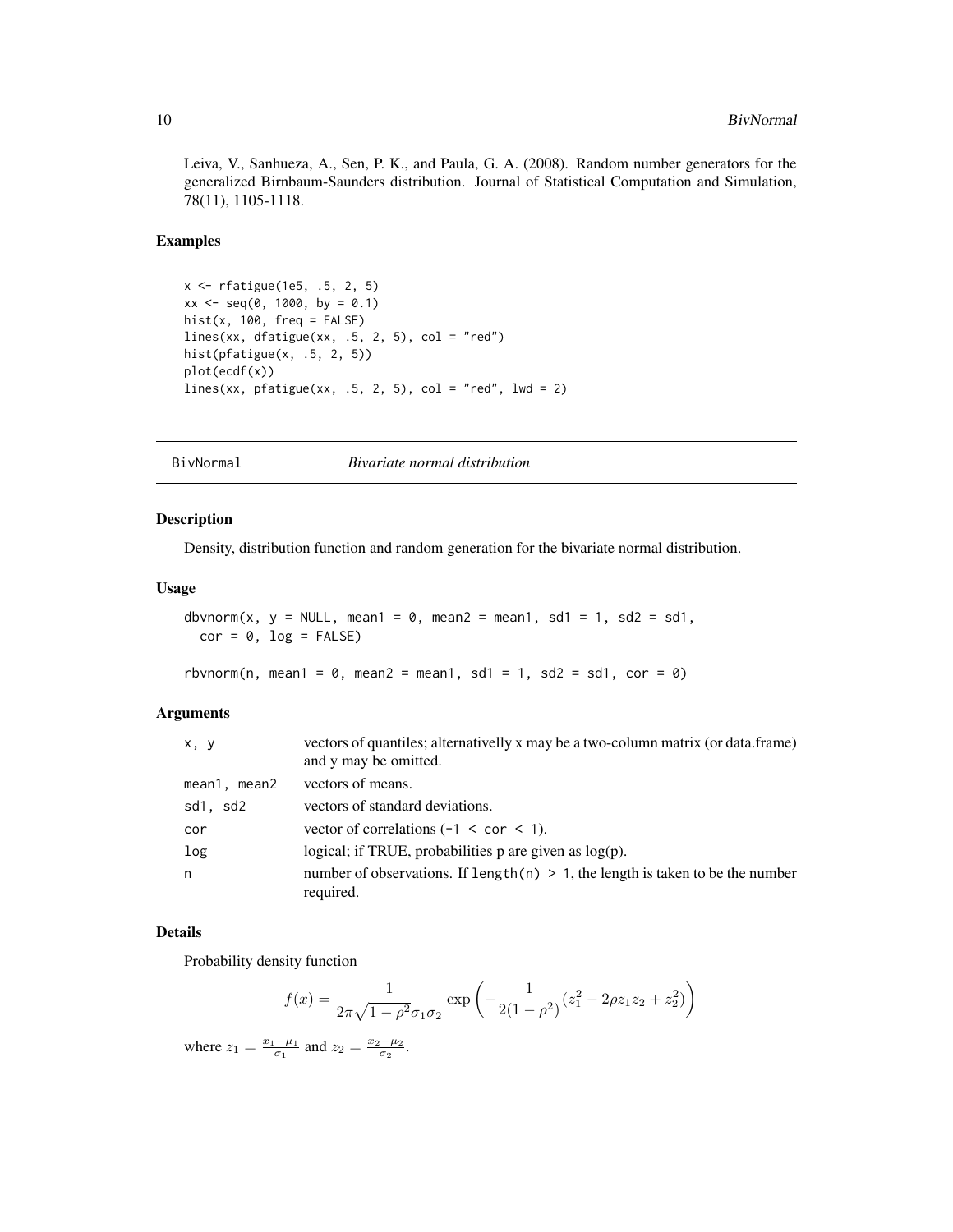#### <span id="page-10-0"></span>BivPoiss 2012 11 2013 11 2014 12:30 12:30 12:30 12:30 12:30 12:30 12:30 12:30 12:30 12:30 12:30 12:30 12:30 12:30 12:30 12:30 12:30 12:30 12:30 12:30 12:30 12:30 12:30 12:30 12:30 12:30 12:30 12:30 12:30 12:30 12:30 12:30

#### References

Krishnamoorthy, K. (2006). Handbook of Statistical Distributions with Applications. Chapman & Hall/CRC

Mukhopadhyay, N. (2000). Probability and statistical inference. Chapman & Hall/CRC

#### See Also

[Normal](#page-0-0)

#### Examples

```
y \le -x \le -\text{seq}(-4, 4, \text{ by } = 0.25)z \le outer(x, y, function(x, y) dbvnorm(x, y, cor = -0.75))
persp(x, y, z)
y \le -x \le -\text{seq}(-4, 4, \text{ by } = 0.25)z \le outer(x, y, function(x, y) dbvnorm(x, y, cor = -0.25))
persp(x, y, z)
```
#### Description

Probability mass function and random generation for the bivariate Poisson distribution.

#### Usage

dbvpois(x,  $y = NULL$ , a, b, c,  $log = FALSE$ )

rbvpois(n, a, b, c)

#### Arguments

| x, y    | vectors of quantiles; alternativelly x may be a two-column matrix (or data.frame)<br>and y may be omitted. |
|---------|------------------------------------------------------------------------------------------------------------|
| a, b, c | positive valued parameters.                                                                                |
| log     | logical; if TRUE, probabilities $p$ are given as $log(p)$ .                                                |
| n       | number of observations. If length $(n) > 1$ , the length is taken to be the number<br>required.            |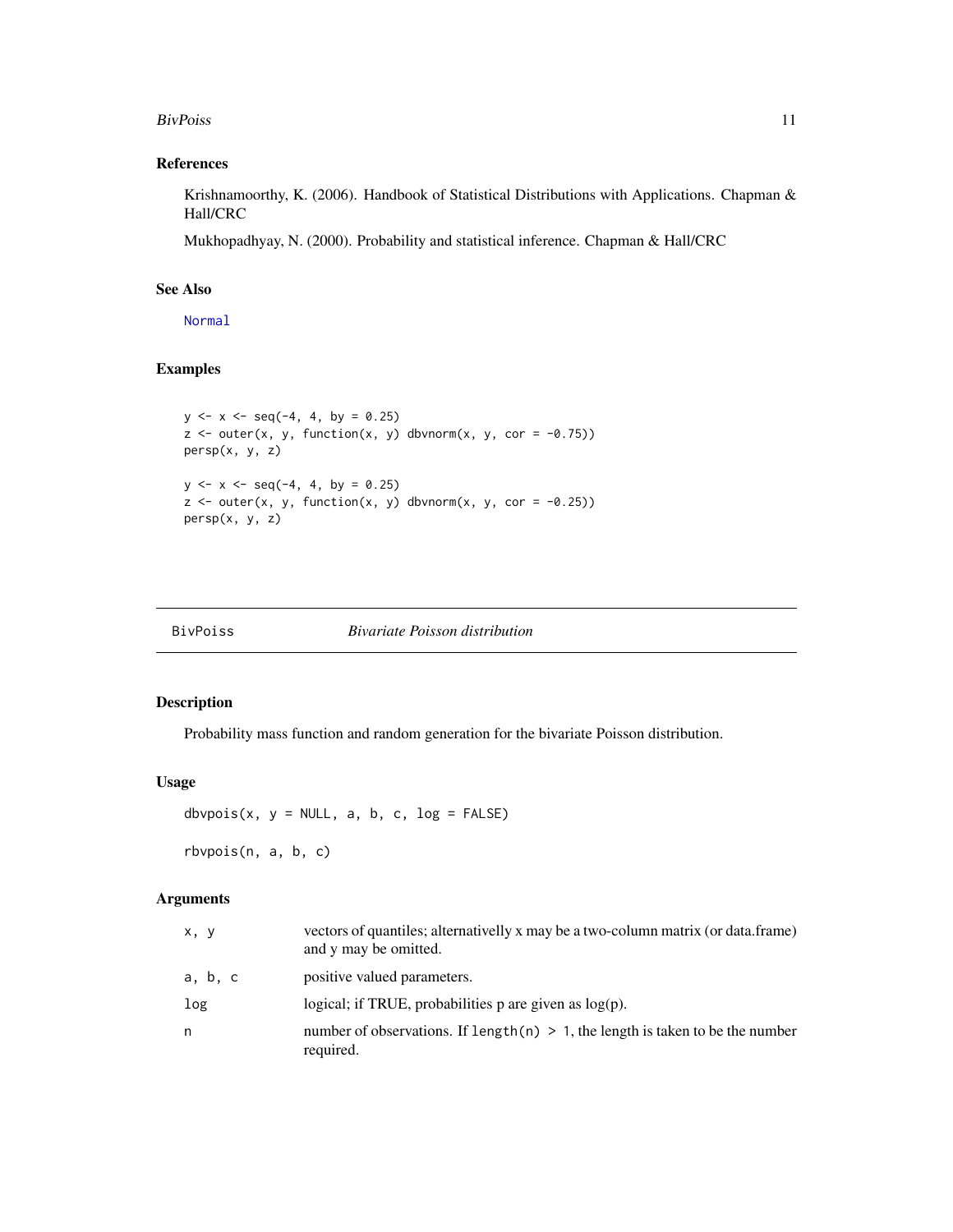#### <span id="page-11-0"></span>Details

Probability mass function

$$
f(x) = \exp\{- (a+b+c)\} \frac{a^x}{x!} \frac{b^y}{y!} \sum_{k=0}^{\min(x,y)} \binom{x}{k} \binom{y}{k} k! \left(\frac{c}{ab}\right)^k
$$

#### References

Karlis, D. and Ntzoufras, I. (2003). Analysis of sports data by using bivariate Poisson models. Journal of the Royal Statistical Society: Series D (The Statistician), 52(3), 381-393.

Kocherlakota, S. and Kocherlakota, K. (1992) Bivariate Discrete Distributions. New York: Dekker. Johnson, N., Kotz, S. and Balakrishnan, N. (1997). Discrete Multivariate Distributions. New York: Wiley.

Holgate, P. (1964). Estimation for the bivariate Poisson distribution. Biometrika, 51(1-2), 241-287.

Kawamura, K. (1984). Direct calculation of maximum likelihood estimator for the bivariate Poisson distribution. Kodai mathematical journal, 7(2), 211-221.

#### See Also

[Poisson](#page-0-0)

#### Examples

```
x <- rbvpois(5000, 7, 8, 5)
image(prop.table(table(x[,1], x[,2])))
colMeans(x)
```
Categorical *Categorical distribution*

#### Description

Probability mass function, distribution function, quantile function and random generation for the categorical distribution.

#### Usage

 $dot(x, prob, log = FALSE)$  $pcat(q, prob, lower.tail = TRUE, log.p = FALSE)$  $qcat(p, prob, lower.tail = TRUE, log.p = FALSE, labels)$ rcat(n, prob, labels)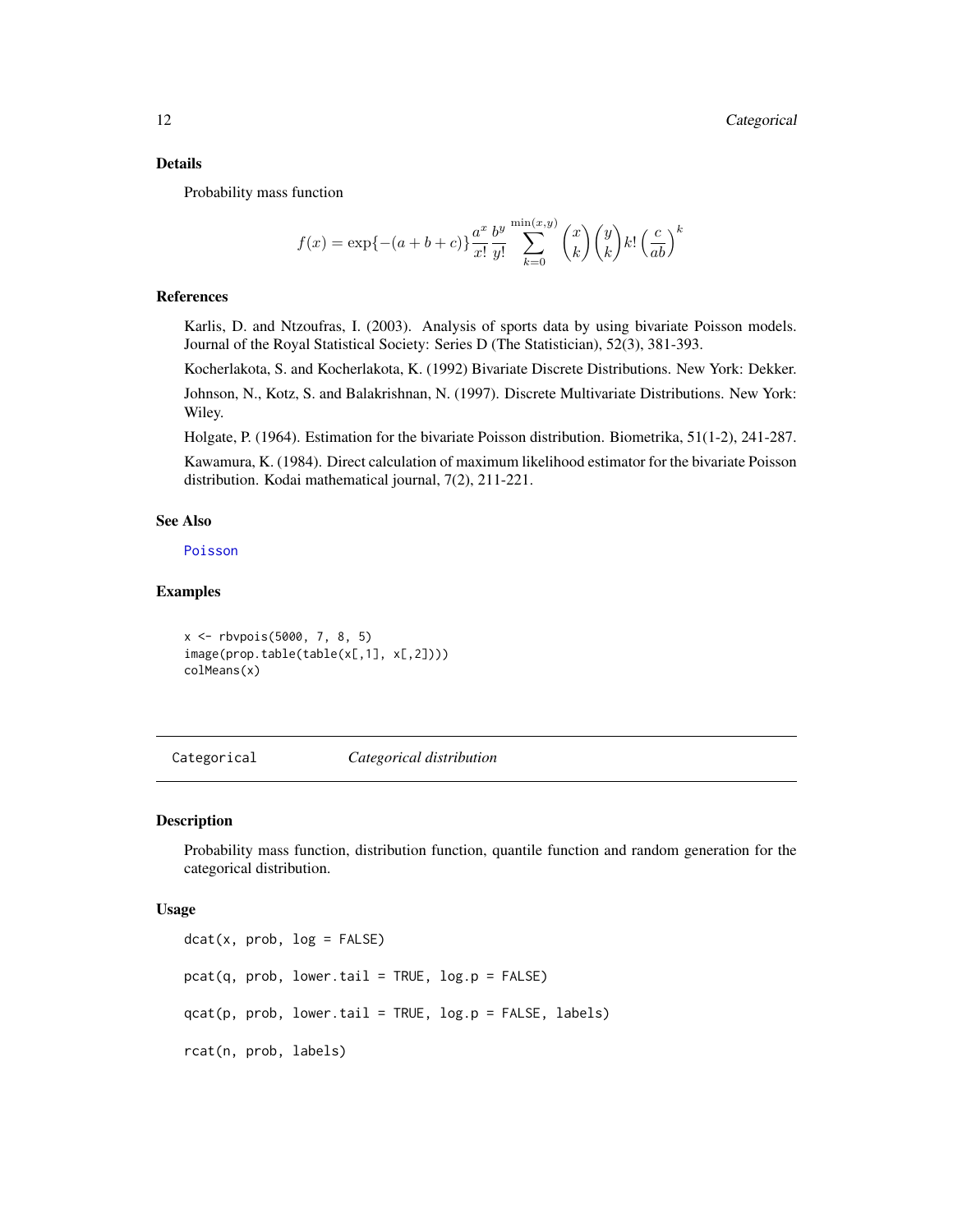#### <span id="page-12-0"></span>Dirichlet 13

#### Arguments

| x, q       | vector of quantiles.                                                                                                                          |
|------------|-----------------------------------------------------------------------------------------------------------------------------------------------|
| prob       | vector of length $k$ , or $k$ -column matrix of probabilities. Probabilities need to<br>sum up to $1$ .                                       |
| log, log.p | logical; if TRUE, probabilities $p$ are given as $log(p)$ .                                                                                   |
| lower.tail | logical; if TRUE (default), probabilities are $P[X \le x]$ otherwise, $P[X > x]$ .                                                            |
| р          | vector of probabilities.                                                                                                                      |
| labels     | if provided, labeled factor vector is returned. Number of labels needs to be the<br>same as number of categories (number of columns in prob). |
| n          | number of observations. If length(n) $> 1$ , the length is taken to be the number<br>required.                                                |

#### Examples

```
# Generating 10 random draws from categorical distribution
# with k=3 categories occuring with equal probabilities
# parametrized using a vector
rcat(10, c(1/3, 1/3, 1/3))
# or with k=5 categories parametrized using a matrix of probabilities
# (generated from Dirichlet distribution)
p <- rdirichlet(10, c(1, 1, 1, 1, 1))
rcat(10, p)
x <- rcat(1e5, c(0.2, 0.4, 0.3, 0.1))
plot(prop.table(table(x)), type = "h")lines(0:5, dcat(0:5, c(0.2, 0.4, 0.3, 0.1)), col = "red")
```
<span id="page-12-1"></span>Dirichlet *Dirichlet distribution*

#### Description

Density function, cumulative distribution function and random generation for the Dirichlet distribution.

#### Usage

ddirichlet(x, alpha, log = FALSE)

rdirichlet(n, alpha)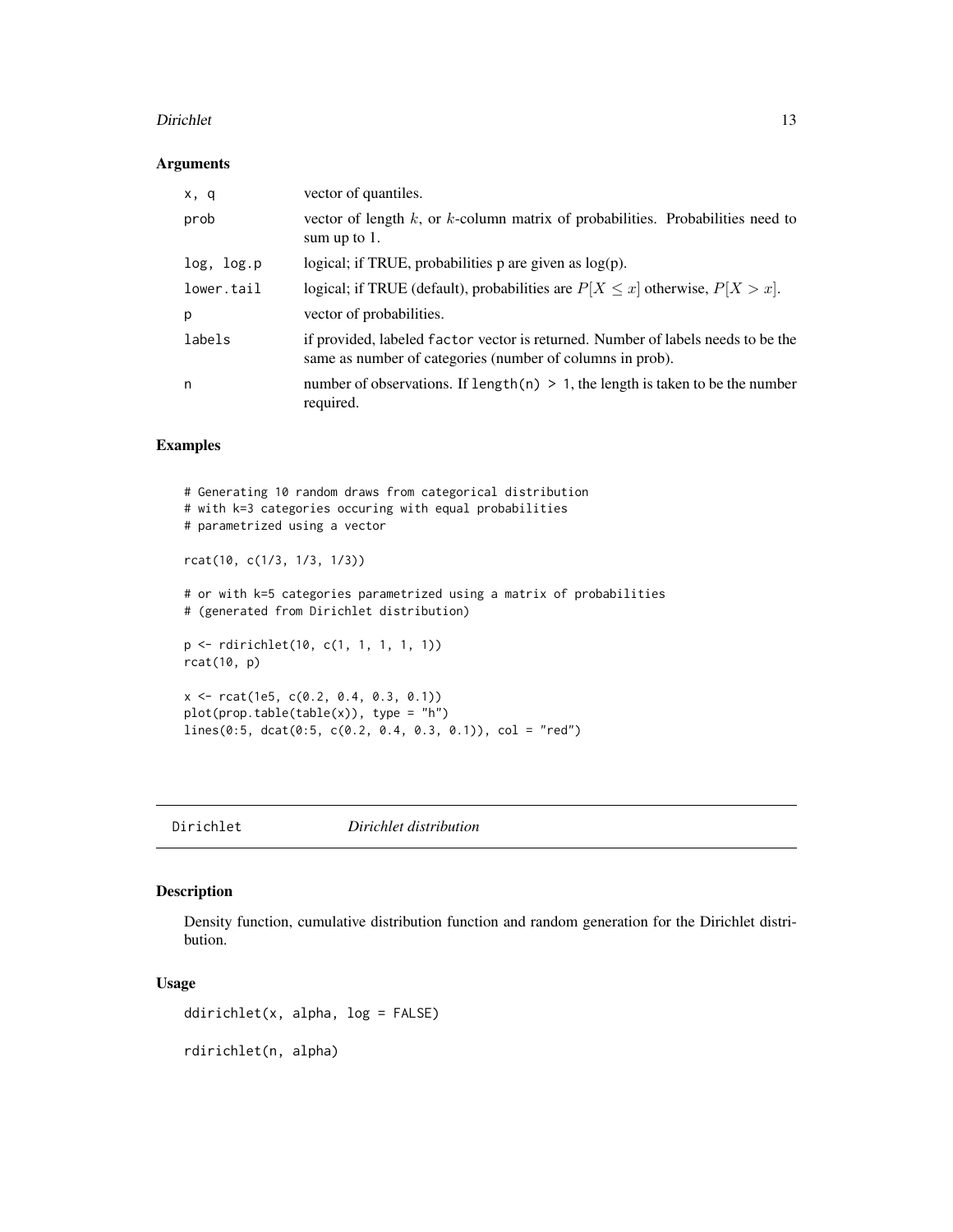#### <span id="page-13-0"></span>Arguments

| x     | $k$ -column matrix of quantiles.                                                                |
|-------|-------------------------------------------------------------------------------------------------|
| alpha | $k$ -values vector or $k$ -column matrix; concentration parameter. Must be positive.            |
| log   | logical; if TRUE, probabilities p are given as $log(p)$ .                                       |
| n     | number of observations. If length $(n) > 1$ , the length is taken to be the number<br>required. |

#### Details

Probability density function

$$
f(x) = \frac{\Gamma(\sum_{k} \alpha_k)}{\prod_{k} \Gamma(\alpha_k)} \prod_{k} x_k^{k-1}
$$

#### References

Devroye, L. (1986). Non-Uniform Random Variate Generation. Springer-Verlag.

#### Examples

```
# Generating 10 random draws from Dirichlet distribution
# parametrized using a vector
rdirichlet(10, c(1, 1, 1, 1))
# or parametrized using a matrix where each row
# is a vector of parameters
alpha <- matrix(c(1, 1, 1, 1:3, 7:9), ncol = 3, byrow = TRUE)
rdirichlet(10, alpha)
```
#### Description

Density function, cumulative distribution function and random generation for the Dirichlet-multinomial (multivariate Polya) distribution.

#### Usage

ddirmnom(x, size, alpha, log = FALSE) rdirmnom(n, size, alpha)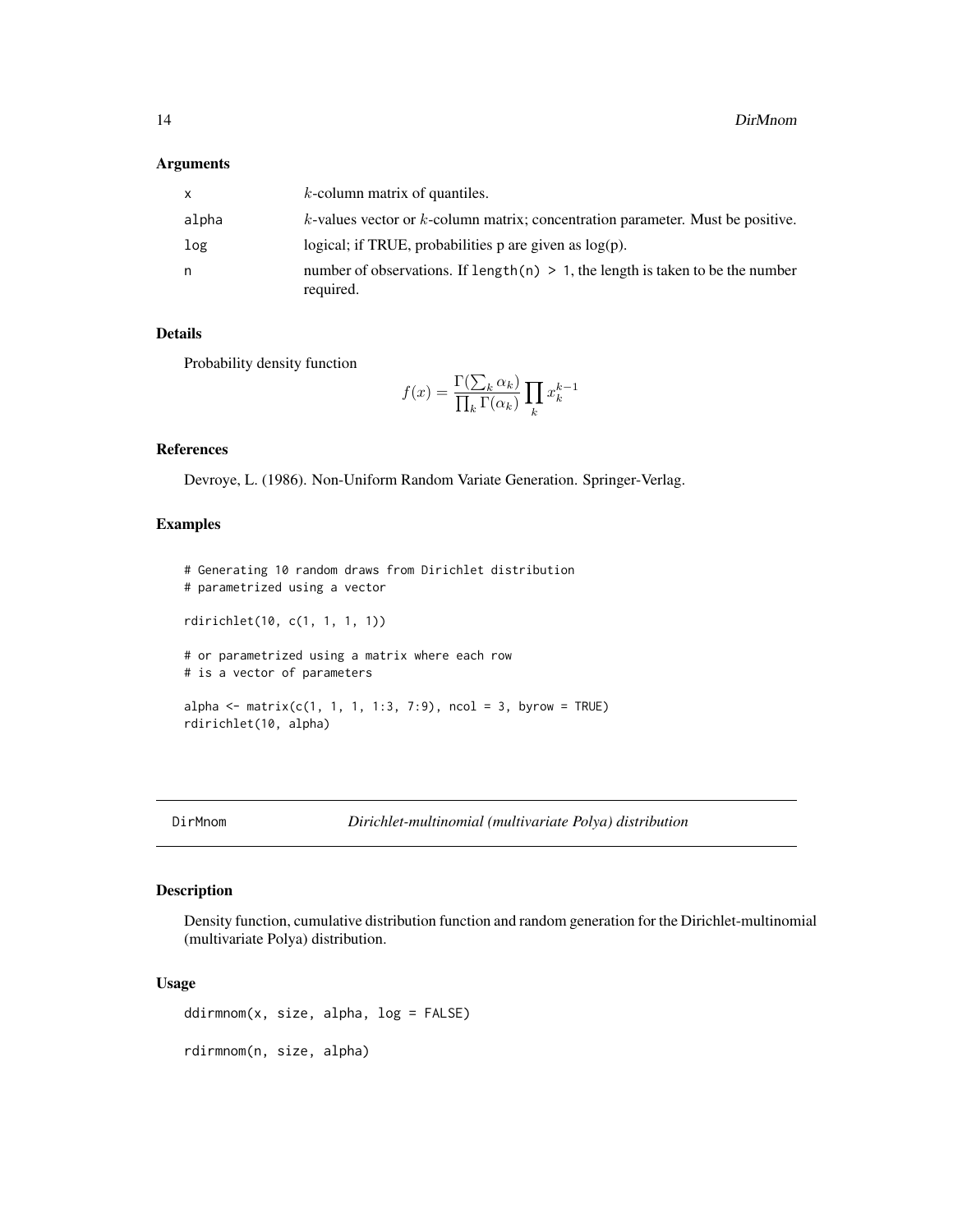#### <span id="page-14-0"></span>DiscreteLaplace 15

#### **Arguments**

| X     | $k$ -column matrix of quantiles.                                                                |
|-------|-------------------------------------------------------------------------------------------------|
| size  | numeric vector; number of trials (zero or more).                                                |
| alpha | $k$ -values vector or $k$ -column matrix; concentration parameter. Must be positive.            |
| log   | logical; if TRUE, probabilities $p$ are given as $log(p)$ .                                     |
| n     | number of observations. If length $(n) > 1$ , the length is taken to be the number<br>required. |

#### Details

If  $(p_1, \ldots, p_k) \sim$  Dirichlet $(\alpha_1, \ldots, \alpha_k)$  and  $(x_1, \ldots, x_k) \sim$  Multinomial $(n, p_1, \ldots, p_k)$ , then  $(x_1, \ldots, x_k) \sim \text{DirichletMultinomial}(n, \alpha_1, \ldots, \alpha_k).$ 

Probability density function

$$
f(x) = \frac{(n!)\Gamma(\sum \alpha_k)}{\Gamma(n + \sum \alpha_k)} \prod_{k=1}^K \frac{\Gamma(x_k + \alpha_k)}{(x_k!)\Gamma(\alpha_k)}
$$

#### References

Gentle, J.E. (2006). Random number generation and Monte Carlo methods. Springer.

Kvam, P. and Day, D. (2001) The multivariate Polya distribution in combat modeling. Naval Research Logistics, 48, 1-17.

#### See Also

[Dirichlet](#page-12-1), [Multinomial](#page-41-1)

DiscreteLaplace *Discrete Laplace distribution*

#### Description

Probability mass, distribution function and random generation for the discrete Laplace distribution parametrized by location and scale.

#### Usage

```
ddlaplace(x, scale, location = 0, log = FALSE)
pdlaplace(q, scale, location = 0, lower.tail = TRUE, log.p = FALSE)rdlaplace(n, scale, location = 0)
```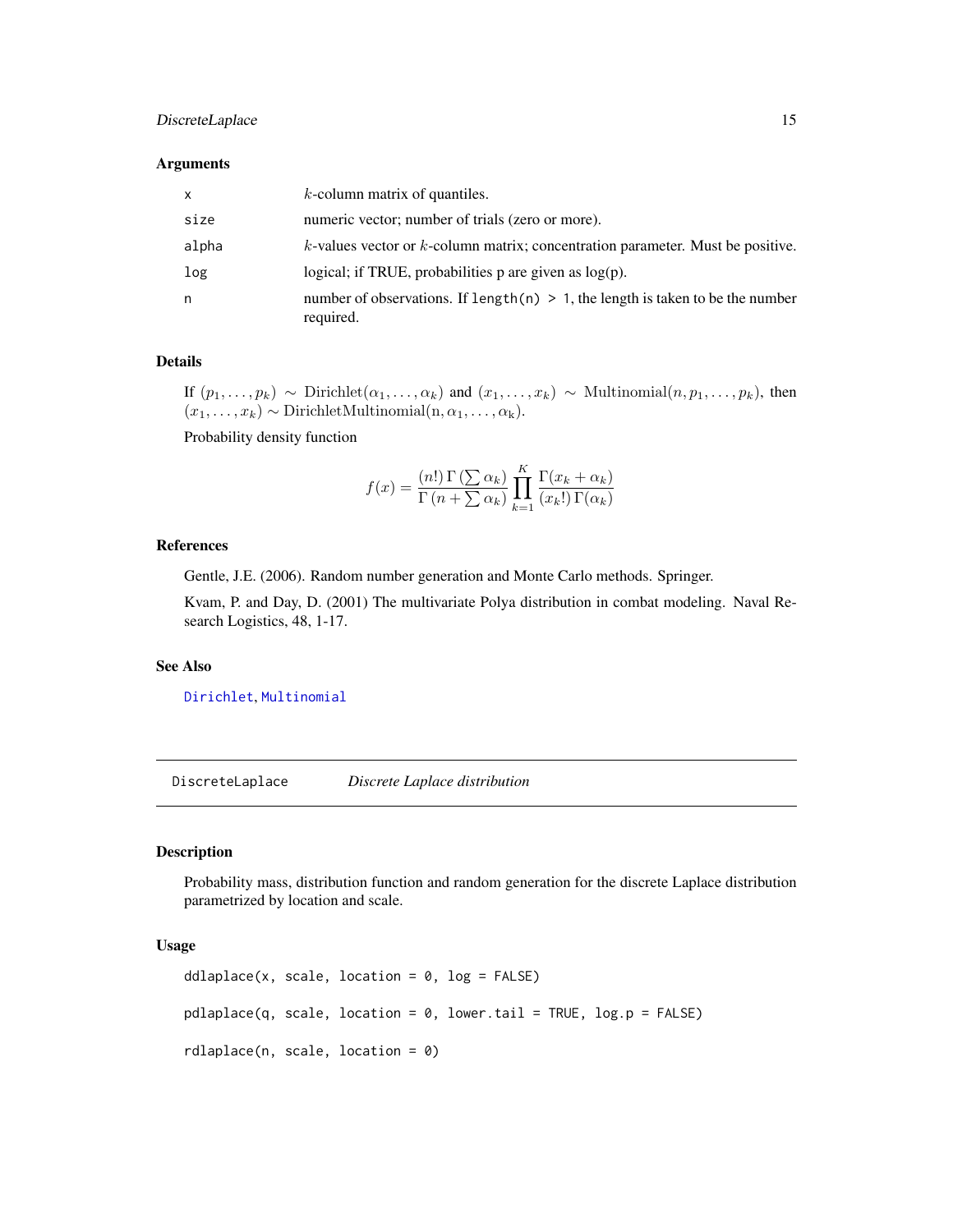#### **Arguments**

| x, q       | vector of quantiles.                                                                           |
|------------|------------------------------------------------------------------------------------------------|
| scale      | scale parameter; $0 \le$ scale $\le$ 1.                                                        |
| location   | location parameter.                                                                            |
| log, log.p | logical; if TRUE, probabilities $p$ are given as $log(p)$ .                                    |
| lower.tail | logical; if TRUE (default), probabilities are $P[X \le x]$ otherwise, $P[X > x]$ .             |
| n          | number of observations. If length(n) $> 1$ , the length is taken to be the number<br>required. |

#### Details

If  $U \sim$  Geometric(1 – p) and  $V \sim$  Geometric(1 – p), then  $U - V \sim$  DiscreteLaplace(p), where geometric distribution is related to discrete Laplace distribution in similar way as exponential distribution is related to Laplace distribution.

Probability mass function

$$
f(x) = \frac{1 - p}{1 + p} p^{|x - \mu|}
$$

Cumulative distribution function

$$
F(x) = \begin{cases} \frac{p^{-|x-\mu|}}{1+p} & x < 0\\ 1 - \frac{p^{|x-\mu|+1}}{1+p} & x \ge 0 \end{cases}
$$

#### References

Inusah, S., & Kozubowski, T.J. (2006). A discrete analogue of the Laplace distribution. Journal of statistical planning and inference, 136(3), 1090-1102.

Kotz, S., Kozubowski, T., & Podgorski, K. (2012). The Laplace distribution and generalizations: a revisit with applications to communications, economics, engineering, and finance. Springer Science & Business Media.

#### Examples

```
p \le -0.45x <- rdlaplace(1e5, p)
xx \le - seq(-200, 200, by = 1)
plot(prop.table(table(x)))
lines(xx, ddlaplace(xx, p), col = "red")
hist(pdlaplace(x, p))
plot(ecdf(x))
lines(xx, pdlaplace(xx, p), col = "red")
```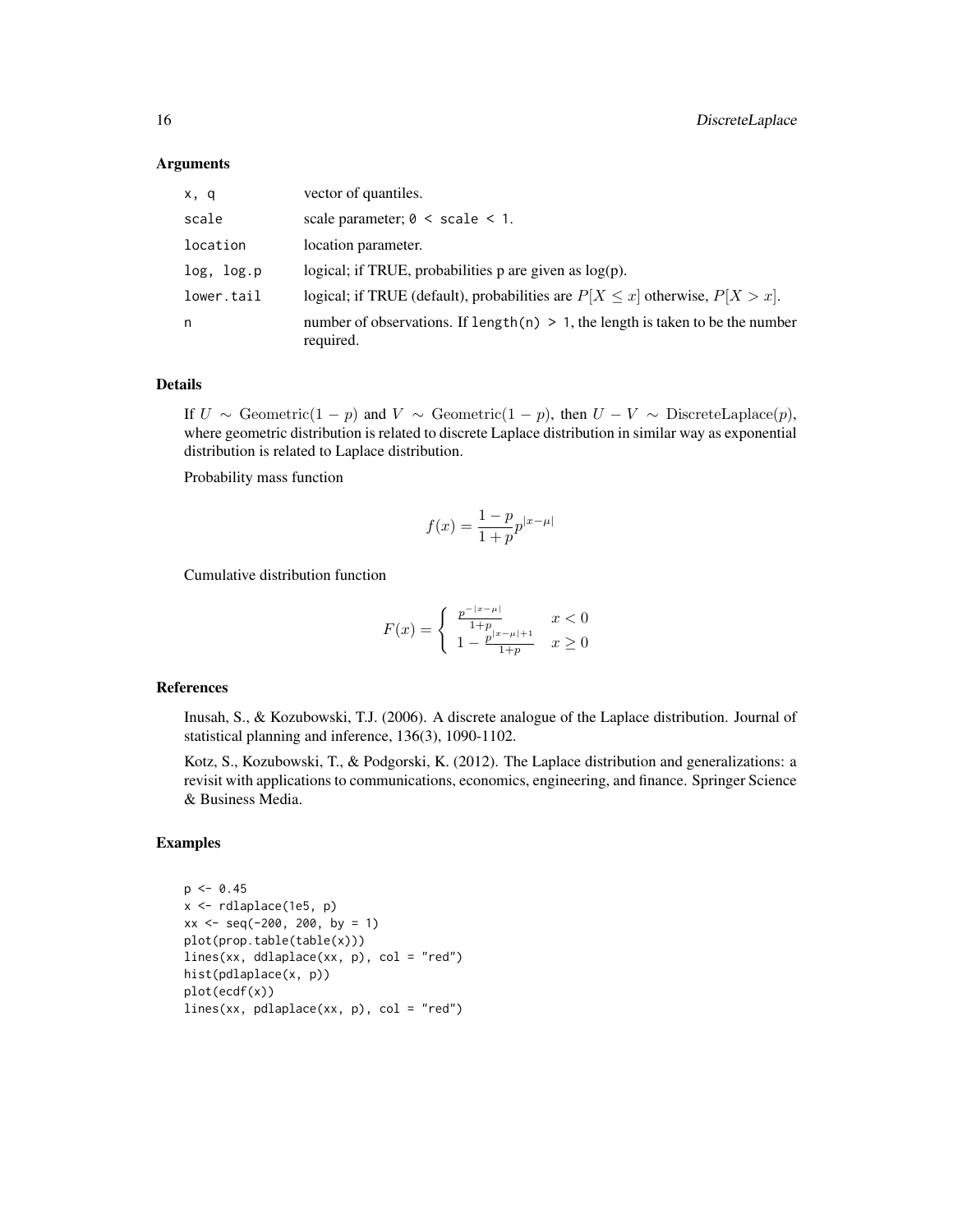<span id="page-16-0"></span>Probability mass function, distribution function and random generation for discrete normal distribution.

#### Usage

```
ddnorm(x, \text{mean} = 0, \text{sd} = 1, \text{log} = \text{FALSE})pdnorm(q, mean = 0, sd = 1, lower.tail = TRUE, log.p = FALSE)
qdnorm(p, mean = 0, sd = 1, lowertail = TRUE, <math>log.p = FALSE)
rdnorm(n, mean = 0, sd = 1)
```
#### Arguments

| x, q       | vector of quantiles.                                                                           |
|------------|------------------------------------------------------------------------------------------------|
| mean       | vector of means.                                                                               |
| sd         | vector of standard deviations.                                                                 |
| log, log.p | logical; if TRUE, probabilities $p$ are given as $log(p)$ .                                    |
| lower.tail | logical; if TRUE (default), probabilities are $P[X \le x]$ otherwise, $P[X > x]$ .             |
| p          | vector of probabilities.                                                                       |
| n          | number of observations. If length(n) $> 1$ , the length is taken to be the number<br>required. |

#### Details

Probability mass function

$$
f(x) = \Phi\left(\frac{x - \mu + 1}{\sigma}\right) - \Phi\left(\frac{x - \mu}{\sigma}\right)
$$

#### References

Roy, D. (2003). The discrete normal distribution. Communications in Statistics-Theory and Methods, 32, 1871-1883.

#### See Also

[Normal](#page-0-0)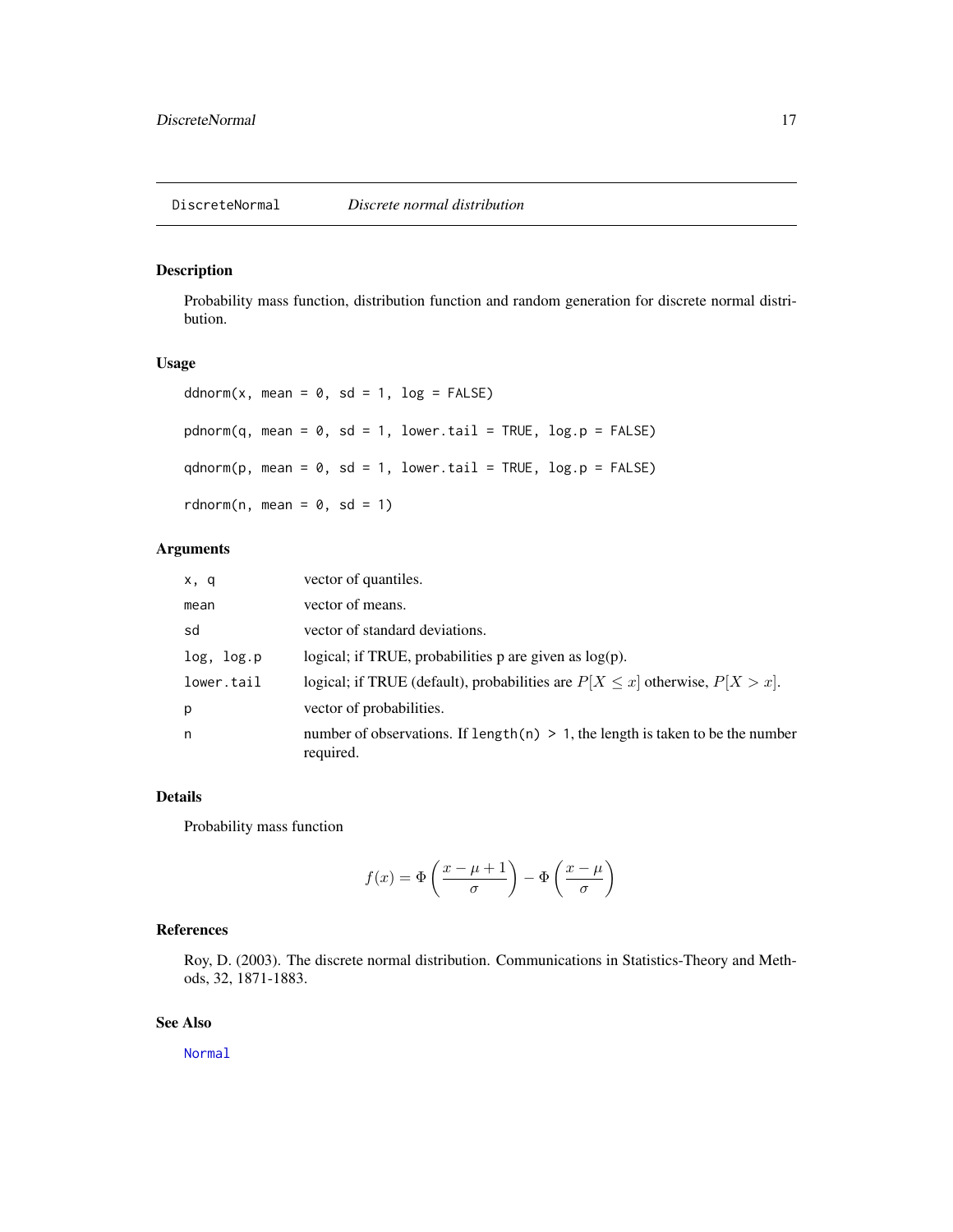#### Examples

```
x <- rdnorm(1e5, 7, 35)
xx < -150:150hist(x, 100, freq = FALSE)lines(xx-0.5, ddnorm(xx, 7, 35), col = "red")
hist(pdnorm(x, 7, 35))
plot(ecdf(x))
lines(xx, pdnorm(xx, 7, 35), col = "red", lwd = 2)
```
DiscreteUniform *Discrete uniform distribution*

#### Description

Probability mass function, distribution function, quantile function and random generation for the discrete uniform distribution.

#### Usage

```
ddunif(x, min, max, log = FALSE)
pdunif(q, min, max, lower.tail = TRUE, log.p = FALSE)qdunif(p, min, max, lower.tail = TRUE, log.p = FALSE)
rdunif(n, min, max)
```
#### Arguments

| x, q       | vector of quantiles.                                                                           |
|------------|------------------------------------------------------------------------------------------------|
| min, max   | lower and upper limits of the distribution. Must be finite.                                    |
| log, log.p | logical; if TRUE, probabilities $p$ are given as $log(p)$ .                                    |
| lower.tail | logical; if TRUE (default), probabilities are $P[X \le x]$ otherwise, $P[X > x]$ .             |
| p          | vector of probabilities.                                                                       |
| n          | number of observations. If length(n) $> 1$ , the length is taken to be the number<br>required. |

#### Details

If min == max, then discrete uniform distribution is a degenerate distribution.

<span id="page-17-0"></span>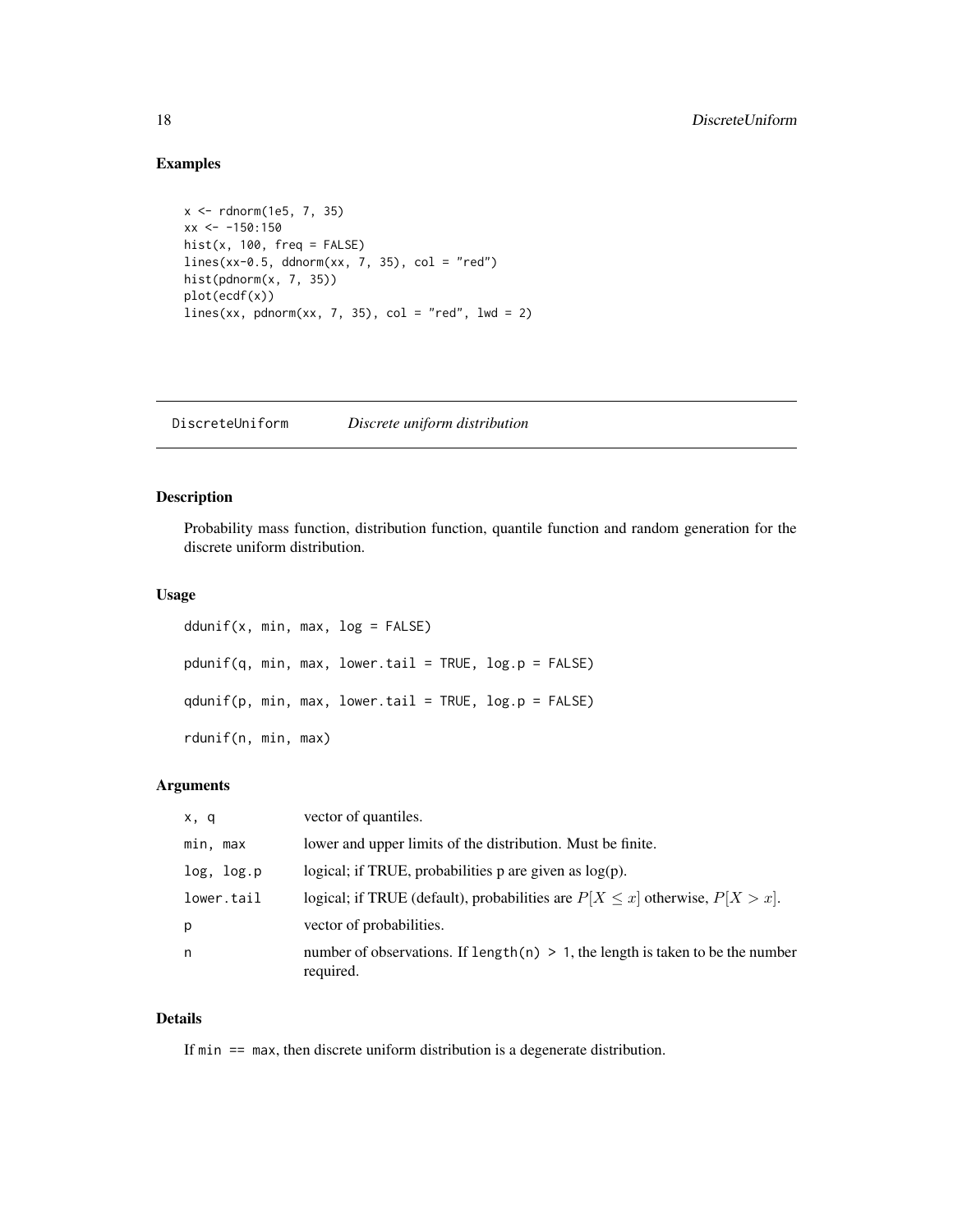#### <span id="page-18-0"></span>DiscreteWeibull 19

#### Examples

```
x <- rdunif(1e5, 1, 10)
xx < -1:11plot(prop.table(table(x)), type = "h")lines(xx, ddunif(xx, 1, 10), col = "red")hist(pdunif(x, 1, 10))
plot(ecdf(x))
lines(xx, pdunif(xx, 1, 10), col = "red")
```
DiscreteWeibull *Discrete Weibull distribution (type I)*

#### Description

Density, distribution function, quantile function and random generation for the discrete Weibull (type I) distribution.

#### Usage

```
ddweibull(x, shape1, shape2, log = FALSE)pdweibull(q, shape1, shape2, lower.tail = TRUE, log.p = FALSE)
qdweibull(p, shape1, shape2, lower.tail = TRUE, log.p = FALSE)
rdweibull(n, shape1, shape2)
```
#### Arguments

| x, q       | vector of quantiles.                                                                                                  |
|------------|-----------------------------------------------------------------------------------------------------------------------|
|            | shape 1, shape 2 parameters (named q, $\beta$ ). Values of shape 2 need to be positive and $0 \leq$ shape 1 $\leq$ 1. |
| log, log.p | logical; if TRUE, probabilities $p$ are given as $log(p)$ .                                                           |
| lower.tail | logical; if TRUE (default), probabilities are $P[X \le x]$ otherwise, $P[X > x]$ .                                    |
| p          | vector of probabilities.                                                                                              |
| n          | number of observations. If length $(n) > 1$ , the length is taken to be the number<br>required.                       |

#### Details

Probability mass function

$$
f(x) = q^{x^{\beta}} - q^{(x+1)^{\beta}}
$$

Cumulative distribution function

 $F(x) = 1 - q^{(x+1)^\beta}$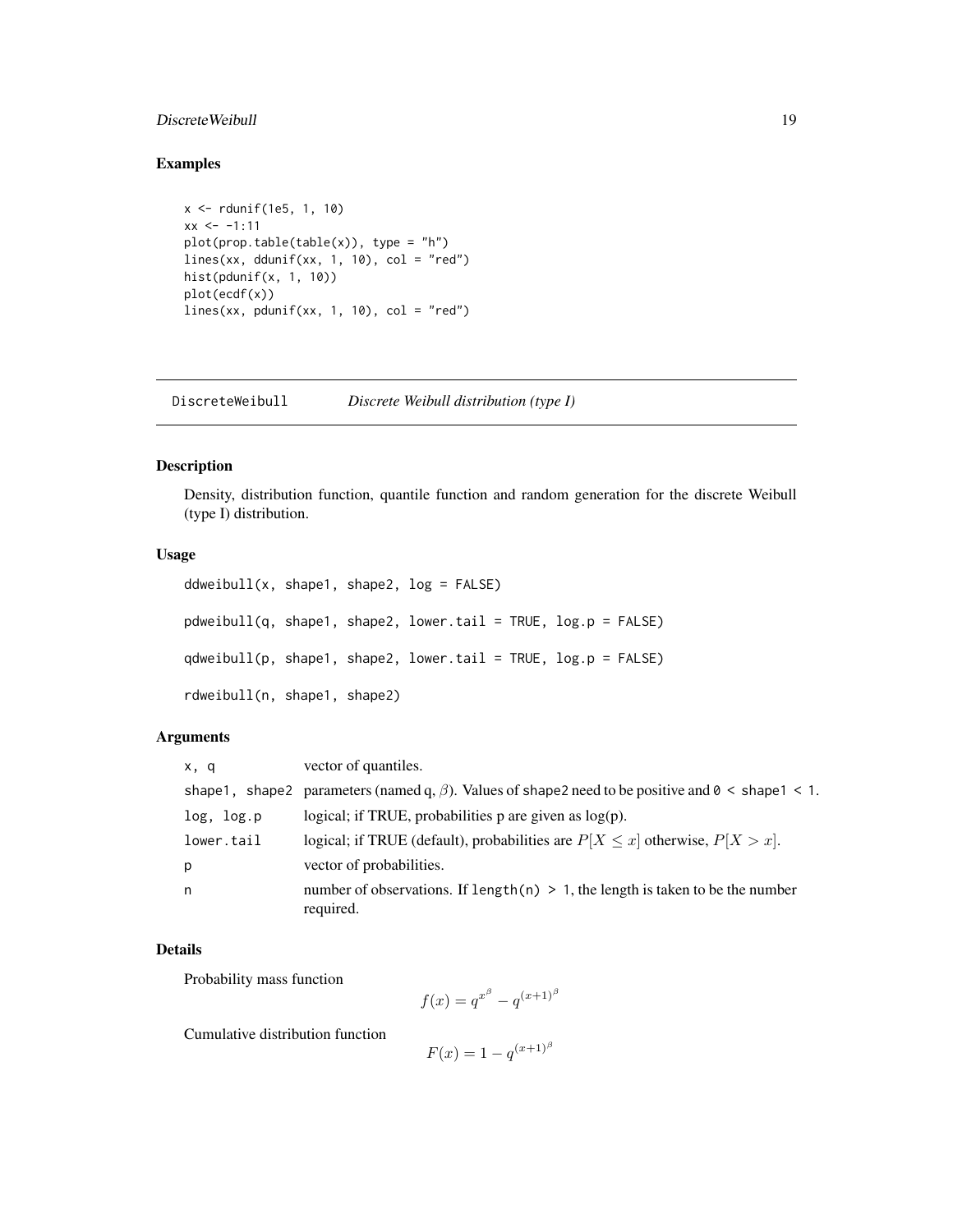<span id="page-19-0"></span>Quantile function

$$
F^{-1}(p) = \left\lceil \left( \frac{\log(1-p)}{\log(q)} \right)^{1/\beta} - 1 \right\rceil
$$

#### References

Nakagawa, T. and Osaki, S. (1975). The Discrete Weibull Distribution. IEEE Transactions on Reliability, R-24, 300-301.

Kulasekera, K.B. (1994). Approximate MLE's of the parameters of a discrete Weibull distribution with type I censored data. Microelectronics Reliability, 34(7), 1185-1188.

Khan, M.A., Khalique, A. and Abouammoh, A.M. (1989). On estimating parameters in a discrete Weibull distribution. IEEE Transactions on Reliability, 38(3), 348-350.

#### See Also

[Weibull](#page-0-0)

#### Examples

```
x \le - rdweibull(1e5, 0.32, 1)
xx \le - seq(-2, 100, by = 1)
plot(prop.table(table(x)), type = "h")
lines(xx, ddweibull(xx, .32, 1), col = "red")# Notice: distribution of F(X) is far from uniform:
hist(pdweibull(x, .32, 1), 50)
plot(ecdf(x))
lines(xx, pdweibull(xx, .32, 1), col = "red", lwd = 2)
```
extraDistr *Additional univariate and multivariate distributions*

#### Description

Density, distribution function, quantile function and random generation for a number of univariate and multivariate distributions.

#### Details

This package follows naming convention that is consistent with base R, where density (or probability mass) functions, distribution functions, quantile functions and random generation functions names are followed by  $d^*$ ,  $p^*$ ,  $q^*$ , and  $r^*$  prefixes.

Behaviour of the functions is consistent with base R, where for not valid parameters values NaN's are returned, while for values beyond function support  $\theta$ 's are returned (e.g. for non-integers in discrete distributions, or for negative values in functions with non-negative support).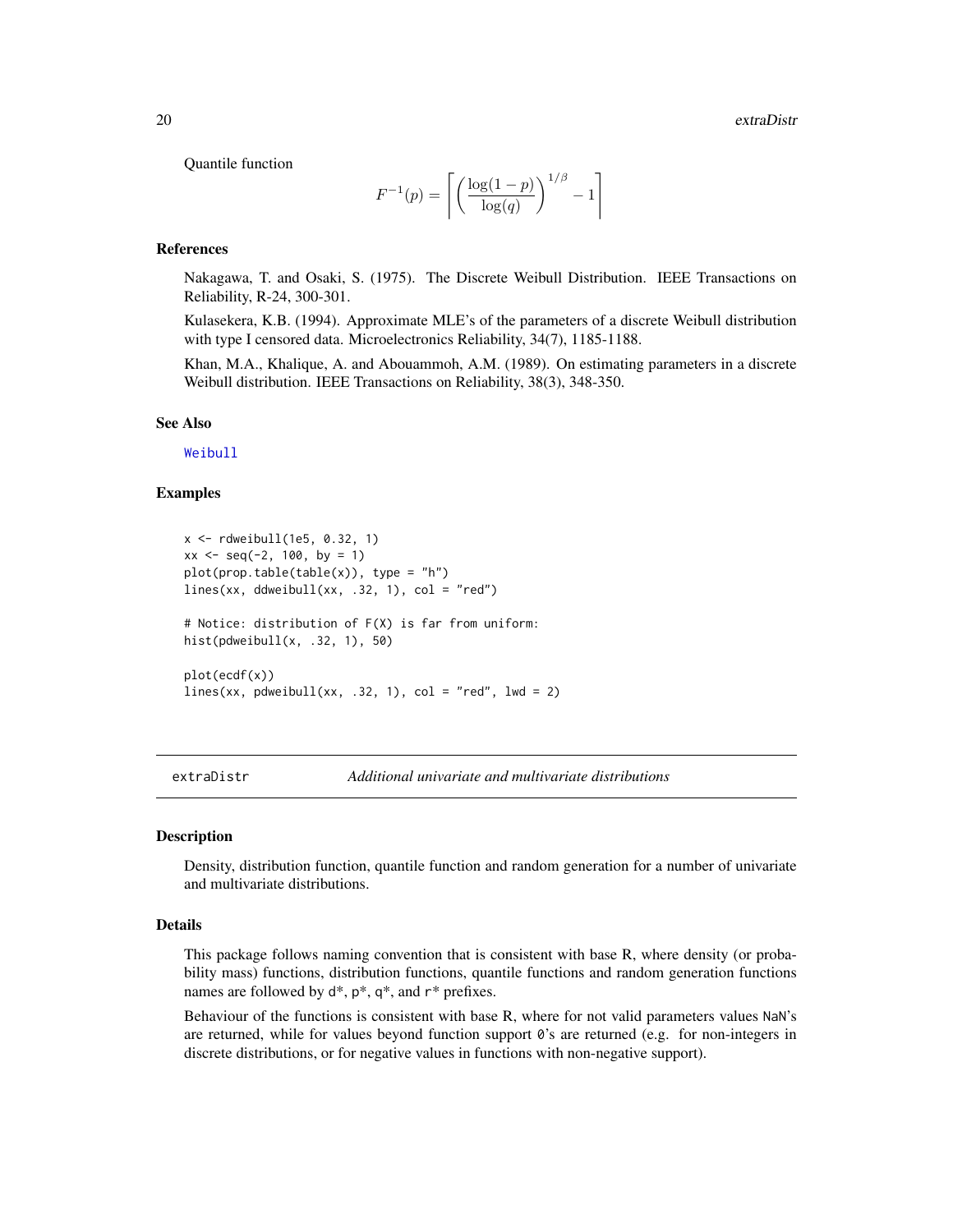#### <span id="page-20-0"></span>Frechet 21 and 22 and 22 and 22 and 22 and 22 and 22 and 23 and 23 and 23 and 23 and 24 and 25 and 27 and 27 and 27 and 27 and 27 and 27 and 27 and 27 and 27 and 27 and 27 and 27 and 27 and 27 and 27 and 27 and 27 and 27 a

All the functions vectorized and coded in C++ using **Rcpp**.

Frechet *Frechet distribution*

#### Description

Density, distribution function, quantile function and random generation for the Frechet distribution.

#### Usage

```
dfrechet(x, lambda = 1, mu = 0, sigma = 1, log = FALSE)
pfrechet(q, lambda = 1, mu = 0, sigma = 1, lower.tail = TRUE,
 log.p = FALSE)qfrechet(p, lambda = 1, mu = 0, sigma = 1, lowertail = TRUE,log.p = FALSE)
rfrechet(n, lambda = 1, mu = 0, sigma = 1)
```
#### Arguments

| x, q              | vector of quantiles.                                                                           |
|-------------------|------------------------------------------------------------------------------------------------|
| lambda, sigma, mu |                                                                                                |
|                   | shape, scale, and location parameters. Scale and shape must be positive.                       |
| log, log.p        | logical; if TRUE, probabilities p are given as $log(p)$ .                                      |
| lower.tail        | logical; if TRUE (default), probabilities are $P[X \le x]$ otherwise, $P[X > x]$ .             |
| р                 | vector of probabilities.                                                                       |
| n                 | number of observations. If length(n) $> 1$ , the length is taken to be the number<br>required. |

#### Details

Probability density function

$$
f(x) = \frac{\lambda}{\sigma} \left( \frac{x - \mu}{\sigma} \right)^{-1 - \lambda} \exp \left( - \left( \frac{x - \mu}{\sigma} \right)^{-\lambda} \right)
$$

Cumulative distribution function

$$
F(x) = \exp\left(-\left(\frac{x-\mu}{\sigma}\right)^{-\lambda}\right)
$$

Quantile function

$$
F^{-1}(p)=\mu+\sigma-\log(p)^{-1/\lambda}
$$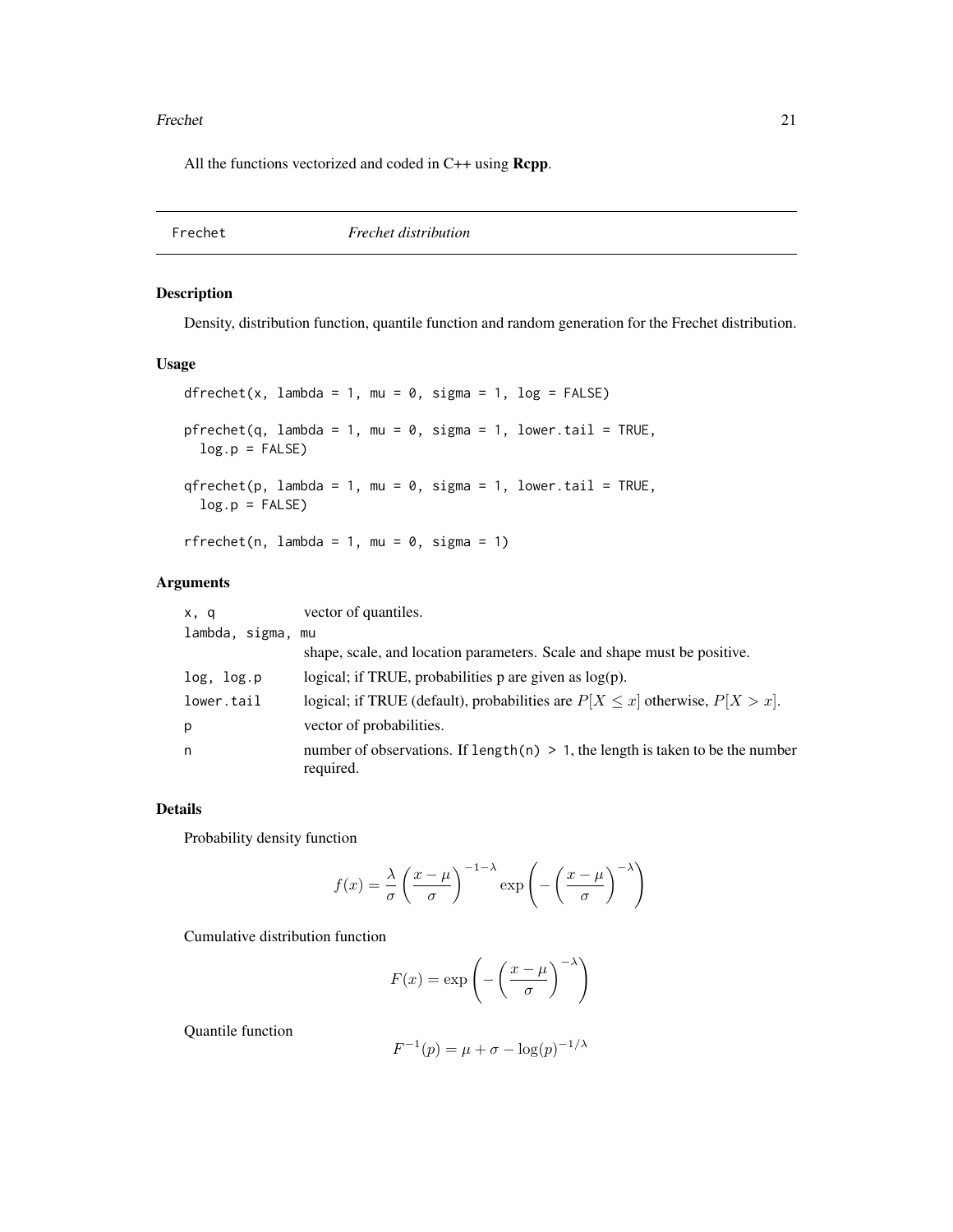#### <span id="page-21-0"></span>References

Bury, K. (1999). Statistical Distributions in Engineering. Cambridge University Press.

#### Examples

```
x <- rfrechet(1e5, 5, 2, 1.5)
xx \le - seq(0, 1000, by = 0.1)
hist(x, 200, freq = FALSE)
lines(xx, dfrechet(xx, 5, 2, 1.5), col = "red")hist(pfrechet(x, 5, 2, 1.5))
plot(ecdf(x))
lines(xx, pfrechet(xx, 5, 2, 1.5), col = "red", 1wd = 2)
```
GammaPoiss *Gamma-Poisson distribution*

#### Description

Probability mass function and random generation for the gamma-Poisson distribution.

#### Usage

```
dgpois(x, shape, rate, scale = 1/rate, log = FALSE)
pgois(q, shape, rate, scale = 1/rate, lowertail = TRUE, <math>log.p = FALSE)rgpois(n, shape, rate, scale = 1/rate)
```
#### Arguments

| x, q         | vector of quantiles.                                                                           |
|--------------|------------------------------------------------------------------------------------------------|
| shape, scale | shape and scale parameters. Must be positive, scale strictly.                                  |
| rate         | an alternative way to specify the scale.                                                       |
| log, log.p   | logical; if TRUE, probabilities $p$ are given as $log(p)$ .                                    |
| lower.tail   | logical; if TRUE (default), probabilities are $P[X \le x]$ otherwise, $P[X > x]$ .             |
| n            | number of observations. If length(n) $> 1$ , the length is taken to be the number<br>required. |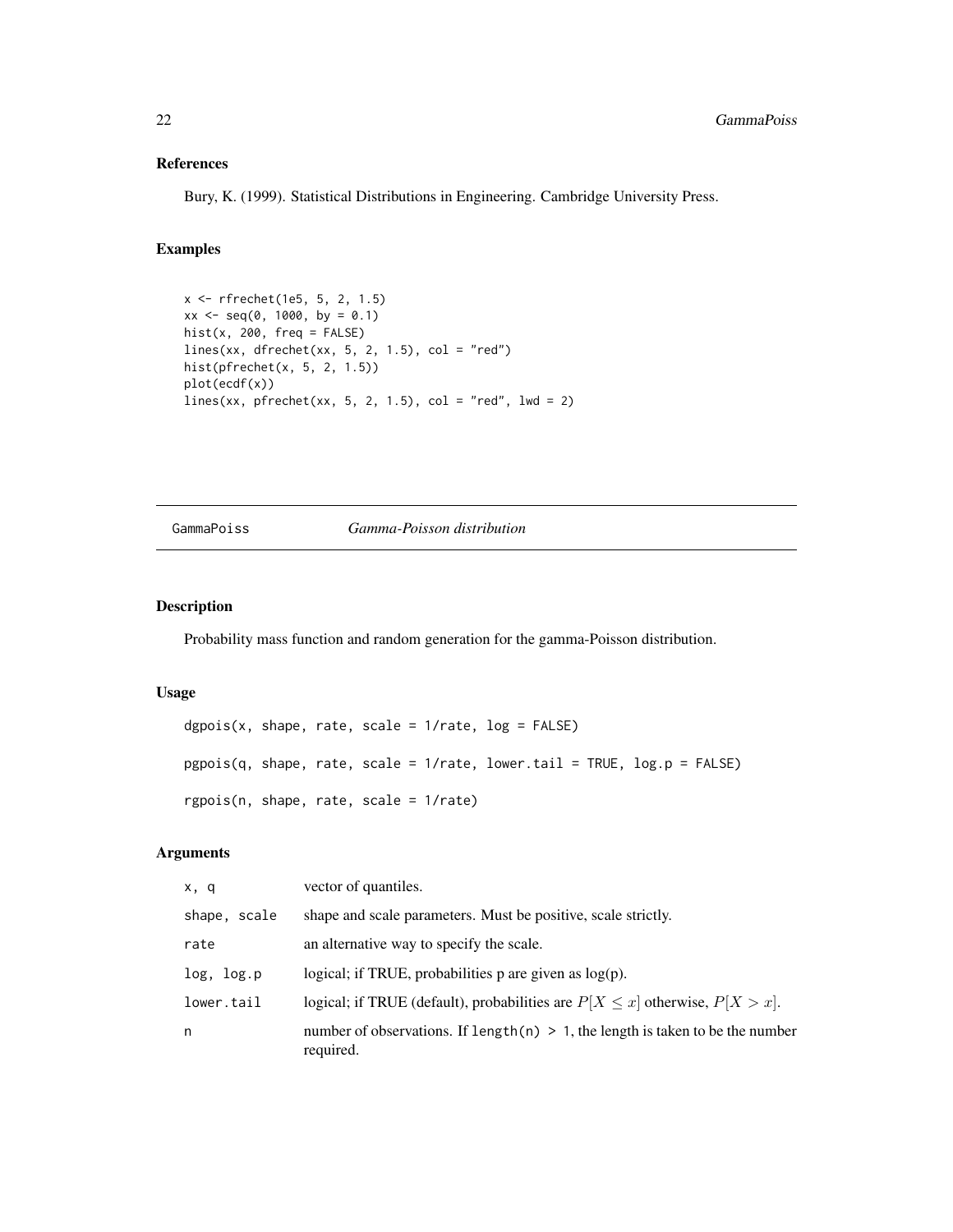#### <span id="page-22-0"></span>Details

Gamma-Poisson distribution arises as a continuous mixture of Poisson distributions, where the mixing distribution of the Poisson rate  $\lambda$  is a gamma distribution. When  $X \sim \text{Poisson}(\lambda)$  and  $\lambda \sim \text{Gamma}(\alpha, \beta)$ , then  $X \sim \text{GammaPoisson}(\alpha, \beta)$ .

Probability density function (parametrized by scale)

$$
f(x) = \frac{\Gamma(\alpha + x)}{x!\Gamma(\alpha)} \left(\frac{\beta}{1+\beta}\right)^k \left(1 - \frac{\beta}{1+\beta}\right)^{\alpha}
$$

*Warning:* cumulative distribution function is defined as

$$
F(x) = \sum_{k=0}^{x} f(k)
$$

so it may be slow for large datasets.

#### See Also

[Gamma](#page-0-0), [Poisson](#page-0-0)

#### Examples

```
x <- rgpois(1e5, 7, 0.002)
xx \leq -\text{seq}(0, 12000, \text{ by } = 1)hist(x, 100, freq = FALSE)
lines(xx, dgpois(xx, 7, 0.002), col = "red")
hist(pgpois(x, 7, 0.002))
plot(ecdf(x))
lines(xx, pgpois(xx, 7, 0.002), col = "red", lwd = 2)
```
#### GEV *Generalized extreme value distribution*

#### Description

Density, distribution function, quantile function and random generation for the generalized extreme value distribution.

#### Usage

dgev(x, mu =  $0$ , sigma = 1, xi =  $0$ , log = FALSE)  $pgev(q, mu = 0, sigma = 1, xi = 0, lower.tail = TRUE, log.p = FALSE)$ qgev(p, mu = 0, sigma = 1, xi = 0, lower.tail = TRUE,  $log.p = FALSE$ ) rgev(n, mu =  $0$ , sigma = 1, xi =  $0$ )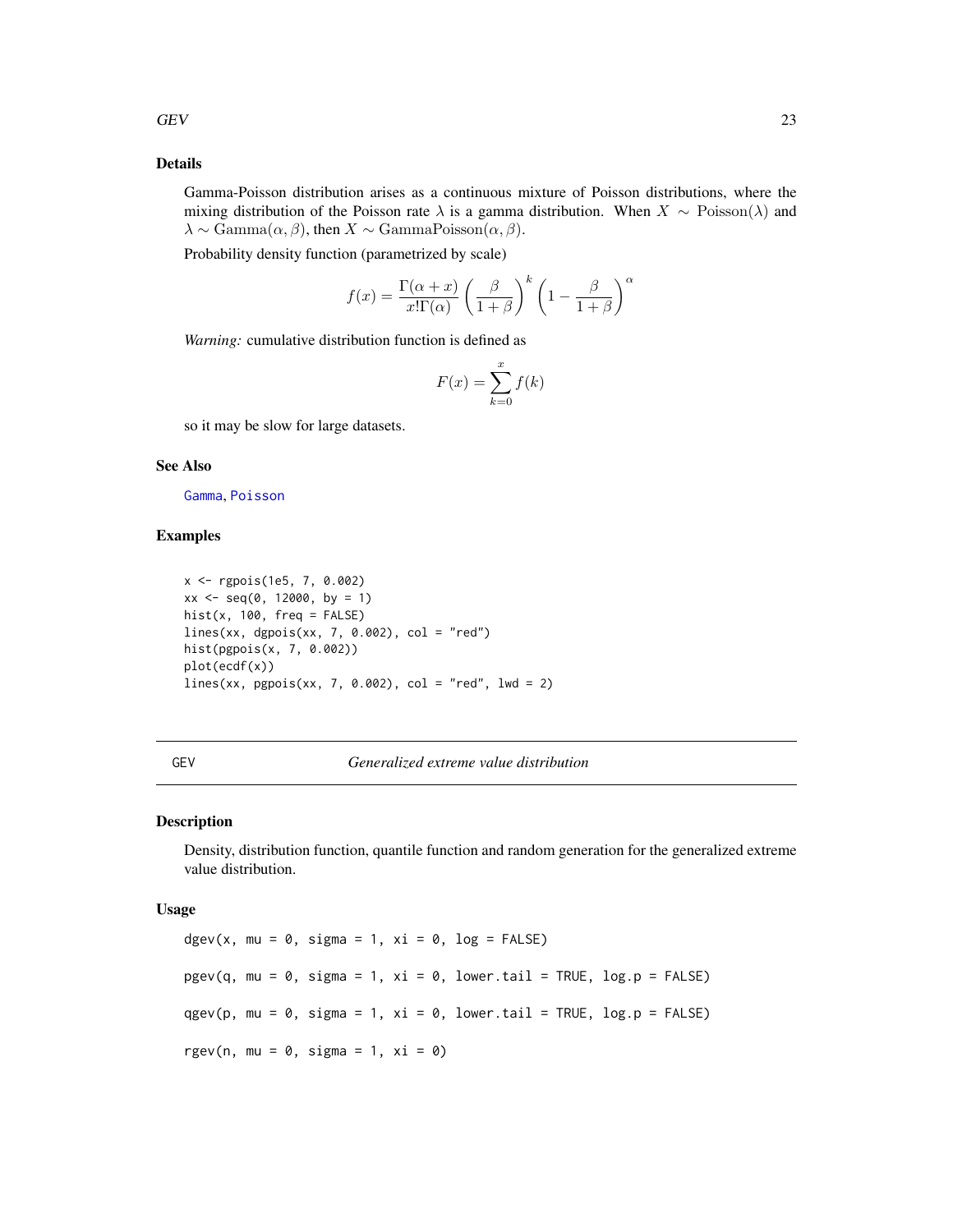#### Arguments

| x, q          | vector of quantiles.                                                                           |
|---------------|------------------------------------------------------------------------------------------------|
| mu, sigma, xi | location, scale, and shape parameters. Scale must be positive.                                 |
| log, log.p    | logical; if TRUE, probabilities $p$ are given as $log(p)$ .                                    |
| lower.tail    | logical; if TRUE (default), probabilities are $P[X \le x]$ otherwise, $P[X > x]$ .             |
| p             | vector of probabilities.                                                                       |
| n             | number of observations. If length(n) $> 1$ , the length is taken to be the number<br>required. |

#### Details

Probability density function

$$
f(x) = \begin{cases} \frac{1}{\sigma} \left( 1 - \xi \frac{x - \mu}{\sigma} \right)^{-1 - 1/\xi} \exp\left( -\left( 1 - \xi \frac{x - \mu}{\sigma} \right)^{-1/\xi} \right) & \xi \neq 0\\ \frac{1}{\sigma} \exp\left( -\frac{x - \mu}{\sigma} \right) \exp\left( -\exp\left( -\frac{x - \mu}{\sigma} \right) \right) & \xi = 0 \end{cases}
$$

Cumulative distribution function

$$
F(x) = \begin{cases} \exp\left(-\left(1 + \xi \frac{x-\mu}{\sigma}\right)^{1/\xi}\right) & \xi \neq 0\\ \exp\left(-\exp\left(-\frac{x-\mu}{\sigma}\right)\right) & \xi = 0 \end{cases}
$$

Quantile function

$$
F^{-1}(p) = \begin{cases} \mu - \frac{\sigma}{\xi} (1 - (-\log(p))^{\xi}) & \xi \neq 0 \\ \mu - \sigma \log(-\log(p)) & \xi = 0 \end{cases}
$$

#### References

Coles, S. (2001). An Introduction to Statistical Modeling of Extreme Values. Springer.

### Examples

x <- rgev(1e5, 5, 2, .5)  $xx \le -$  seq(0, 1000, by = 0.1) hist(x, 1000, freq = FALSE, xlim =  $c(0, 50)$ ) lines(xx, dgev(xx, 5, 2, .5),  $col = "red")$ hist(pgev(x, 5, 2, .5)) plot(ecdf(x))  $lines(xx, pgev(xx, 5, 2, .5), col = "red", lwd = 2)$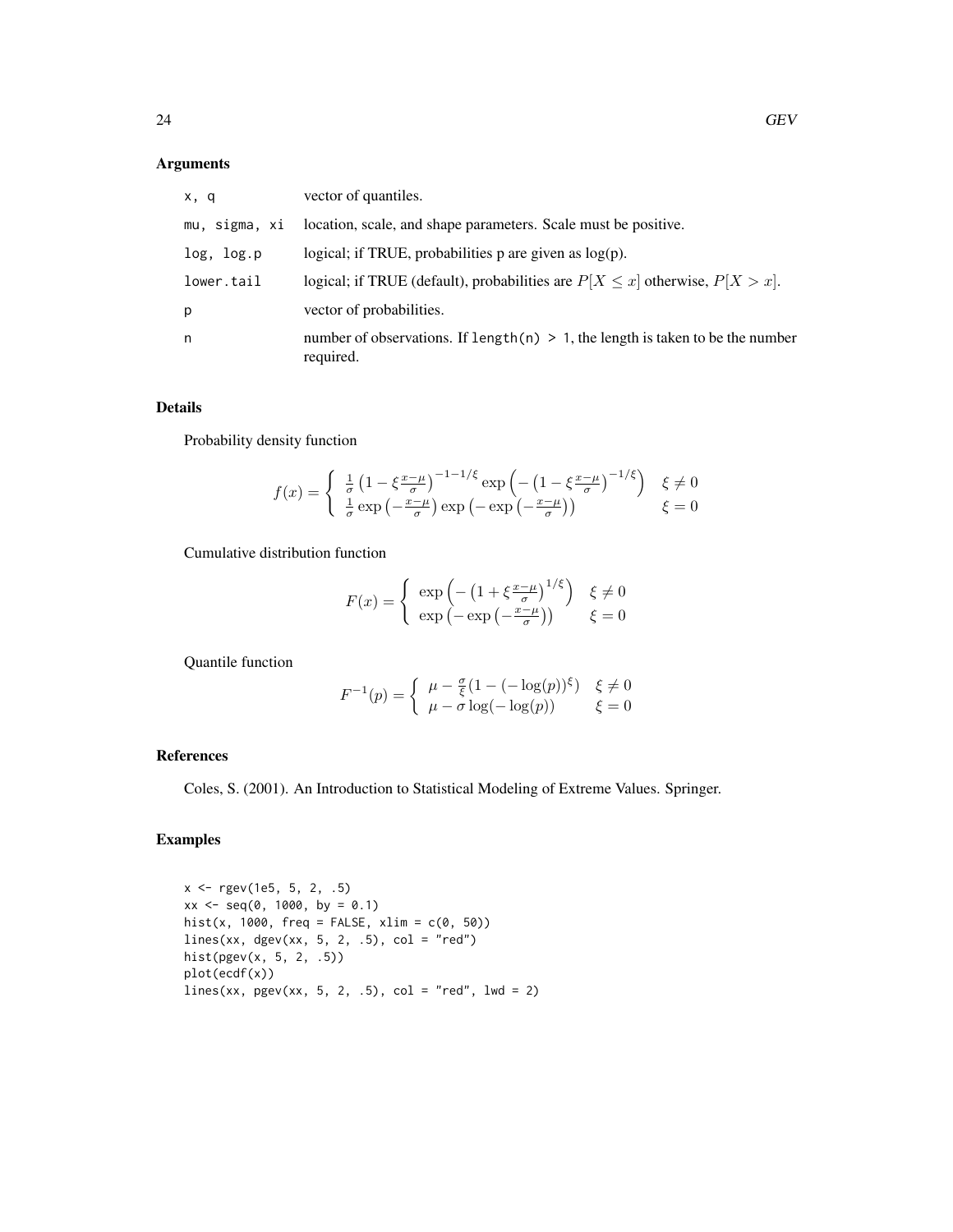<span id="page-24-0"></span>

Density, distribution function, quantile function and random generation for the Gompertz distribution.

#### Usage

```
dgompertz(x, a = 1, b = 1, log = FALSE)
pgompertz(q, a = 1, b = 1, lower.tail = TRUE, log.p = FALSE)
qgompertz(p, a = 1, b = 1, lower.tail = TRUE, log.p = FALSE)
rgompertz(n, a = 1, b = 1)
```
#### Arguments

| x, q       | vector of quantiles.                                                                           |
|------------|------------------------------------------------------------------------------------------------|
| a, b       | positive valued scale and location parameters.                                                 |
| log, log.p | logical; if TRUE, probabilities $p$ are given as $log(p)$ .                                    |
| lower.tail | logical; if TRUE (default), probabilities are $P[X \le x]$ otherwise, $P[X > x]$ .             |
| p          | vector of probabilities.                                                                       |
| n          | number of observations. If length(n) $> 1$ , the length is taken to be the number<br>required. |

#### Details

Probability density function

$$
f(x) = a \exp\left(bx - \frac{a}{b}(\exp(bx) - 1)\right)
$$

Cumulative distribution function

$$
F(x) = 1 - \exp\left(-\frac{a}{b}(exp(bx) - 1)\right)
$$

Quantile function

$$
F^{-1}(p) = \frac{1}{b} \log \left( 1 - \frac{b}{a} \log(1 - p) \right)
$$

#### References

Lenart, A. (2012). The Gompertz distribution and Maximum Likelihood Estimation of its parameters - a revision. MPIDR WORKING PAPER WP 2012-008. [http://www.demogr.mpg.de/](http://www.demogr.mpg.de/papers/working/wp-2012-008.pdf) [papers/working/wp-2012-008.pdf](http://www.demogr.mpg.de/papers/working/wp-2012-008.pdf)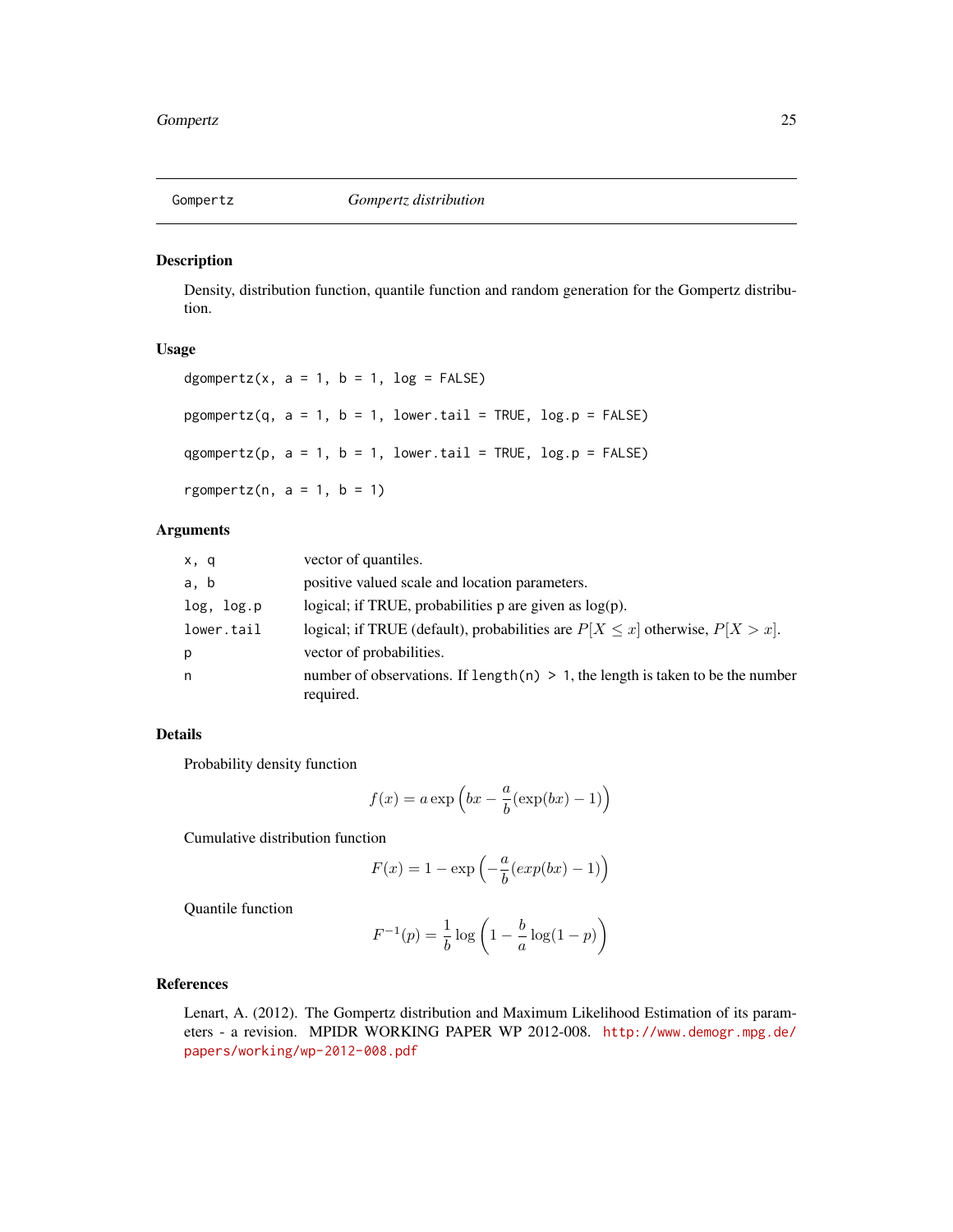#### Examples

```
x <- rgompertz(1e5, 5, 2)
xx \le - seq(0, 1000, by = 0.1)
hist(x, 100, freq = FALSE)
lines(xx, dgompertz(xx, 5, 2), col = "red")hist(pgompertz(x, 5, 2))
plot(ecdf(x))
lines(xx, pgompertz(xx, 5, 2), col = "red", lwd = 2)
```
#### GPD *Generalized Pareto distribution*

#### Description

Density, distribution function, quantile function and random generation for the generalized Pareto distribution.

#### Usage

dgpd(x, mu = 0, sigma = 1,  $xi = 0$ , log = FALSE)  $pgpd(q, mu = 0, sigma = 1, xi = 0, lower.tail = TRUE, log.p = FALSE)$  $qgpd(p, mu = 0, sigma = 1, xi = 0, lower.tail = TRUE, log.p = FALSE)$ rgpd(n, mu =  $0$ , sigma = 1, xi =  $0$ )

#### Arguments

| x, q          | vector of quantiles.                                                                           |
|---------------|------------------------------------------------------------------------------------------------|
| mu, sigma, xi | location, scale, and shape parameters. Scale must be positive.                                 |
| log, log.p    | logical; if TRUE, probabilities $p$ are given as $log(p)$ .                                    |
| lower.tail    | logical; if TRUE (default), probabilities are $P[X \le x]$ otherwise, $P[X > x]$ .             |
| р             | vector of probabilities.                                                                       |
| n             | number of observations. If length(n) $> 1$ , the length is taken to be the number<br>required. |

#### Details

Probability density function

$$
f(x) = \begin{cases} \frac{1}{q} \left( 1 + \xi \frac{x - \mu}{\sigma} \right)^{-(\xi + 1)/\xi} & \xi \neq 0\\ \frac{1}{\sigma} \exp\left( -\frac{x - \mu}{\sigma} \right) & \xi = 0 \end{cases}
$$

<span id="page-25-0"></span>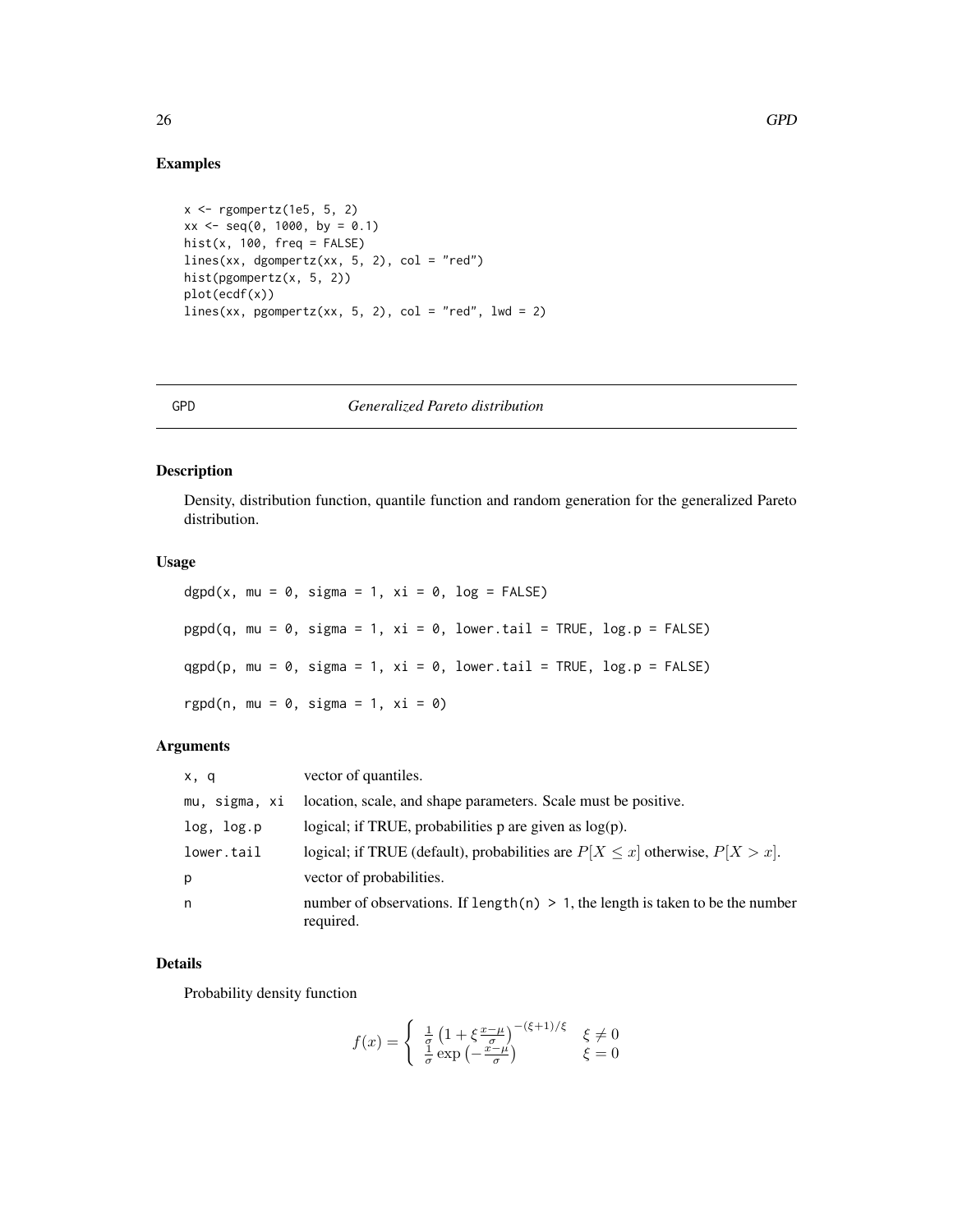#### <span id="page-26-0"></span>Gumbel 27

Cumulative distribution function

$$
F(x) = \begin{cases} 1 - \left(1 + \xi \frac{x - \mu}{\sigma}\right)^{-1/\xi} & \xi \neq 0\\ 1 - \exp\left(-\frac{x - \mu}{\sigma}\right) & \xi = 0 \end{cases}
$$

Quantile function

$$
F^{-1}(x) = \begin{cases} \mu + \sigma \frac{(1-p)^{-\xi} - 1}{\xi} & \xi \neq 0\\ \mu - \sigma \log(1-p) & \xi = 0 \end{cases}
$$

#### References

Coles, S. (2001). An Introduction to Statistical Modeling of Extreme Values. Springer.

#### Examples

```
x <- rgpd(1e5, 5, 2, .1)
xx \le - seq(0, 1000, by = 0.1)
hist(x, 100, freq = FALSE, xlim = c(0, 50))
lines(xx, dgpd(xx, 5, 2, .1), col = "red")hist(pgpd(x, 5, 2, .1))
plot(ecdf(x))
lines(xx, pgpd(xx, 5, 2, .1), col = "red", lwd = 2)
```

| Gumbel | <i>Gumbel distribution</i> |  |
|--------|----------------------------|--|

#### Description

Density, distribution function, quantile function and random generation for the Gumbel distribution.

#### Usage

```
dgumbel(x, mu = 0, sigma = 1, log = FALSE)
pgumbel(q, mu = 0, sigma = 1, lower.tail = TRUE, log.p = FALSE)
qgumbel(p, mu = 0, sigma = 1, lower.tail = TRUE, log.p = FALSE)
rgumbel(n, mu = 0, sigma = 1)
```
#### Arguments

| x, q       | vector of quantiles.                                        |
|------------|-------------------------------------------------------------|
| mu, sigma  | location and scale parameters. Scale must be positive.      |
| log, log.p | logical; if TRUE, probabilities $p$ are given as $log(p)$ . |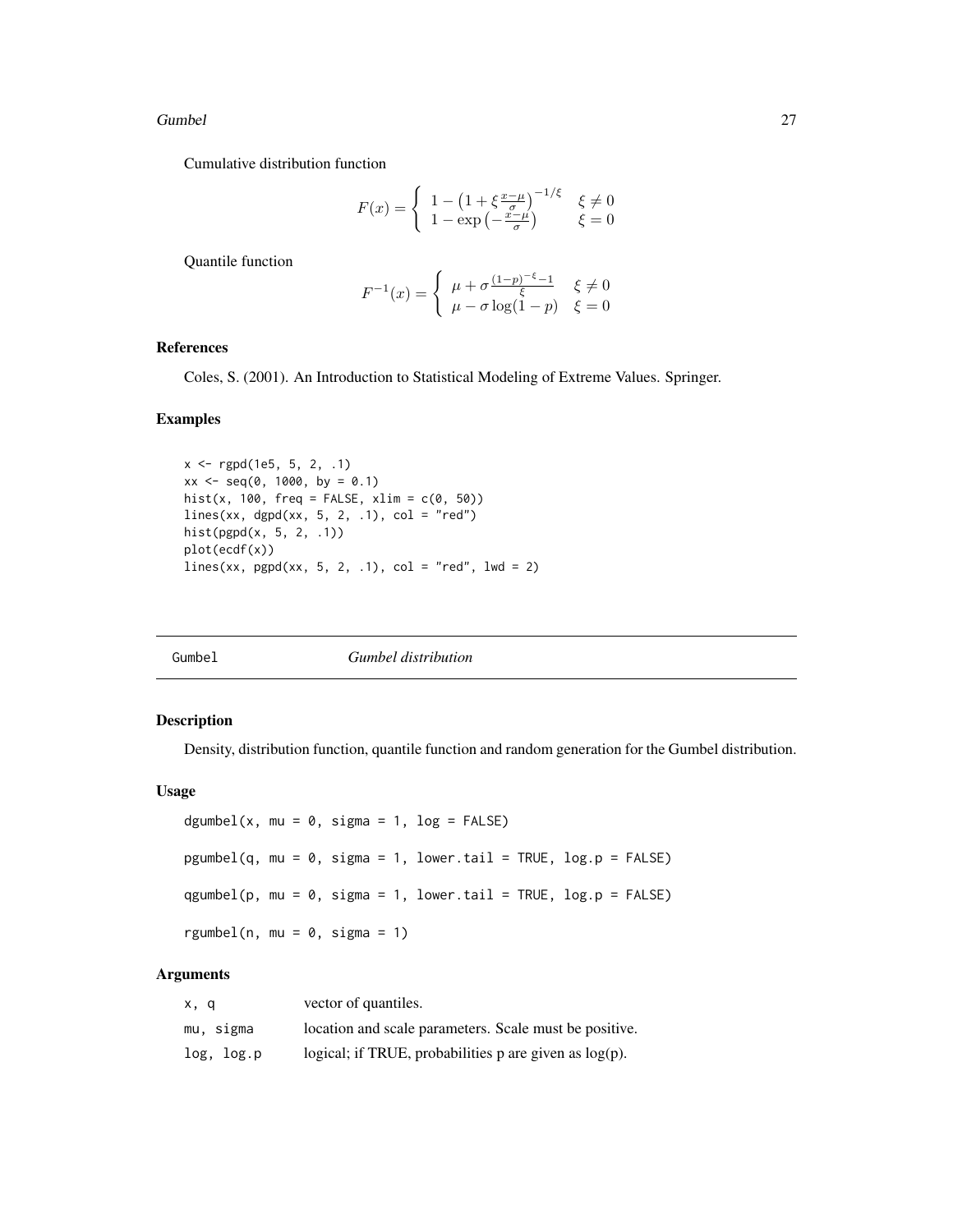<span id="page-27-0"></span>

| lower.tail | logical; if TRUE (default), probabilities are $P[X \le x]$ otherwise, $P[X > x]$ .             |
|------------|------------------------------------------------------------------------------------------------|
| D          | vector of probabilities.                                                                       |
| n          | number of observations. If length(n) $> 1$ , the length is taken to be the number<br>required. |

#### Details

Probability density function

$$
f(x) = \frac{1}{\sigma} \exp\left(-\left(\frac{x-\mu}{\sigma} + \exp\left(-\frac{x-\mu}{\sigma}\right)\right)\right)
$$

Cumulative distribution function

$$
F(x) = \exp\left(-\exp\left(-\frac{x-\mu}{\sigma}\right)\right)
$$

Quantile function

$$
F^{-1}(p) = \mu - \sigma \log(-\log(p))
$$

#### References

Bury, K. (1999). Statistical Distributions in Engineering. Cambridge University Press.

#### Examples

```
x <- rgumbel(1e5, 5, 2)
xx \le - seq(0, 1000, by = 0.1)
hist(x, 100, freq = FALSE)
lines(xx, dgumbel(xx, 5, 2), col = "red")
hist(pgumbel(x, 5, 2))
plot(ecdf(x))
lines(xx, pgumbel(xx, 5, 2), col = "red", lwd = 2)
```
<span id="page-27-1"></span>HalfCauchy *Half-Cauchy distribution*

#### Description

Density, distribution function, quantile function and random generation for the half-Cauchy distribution.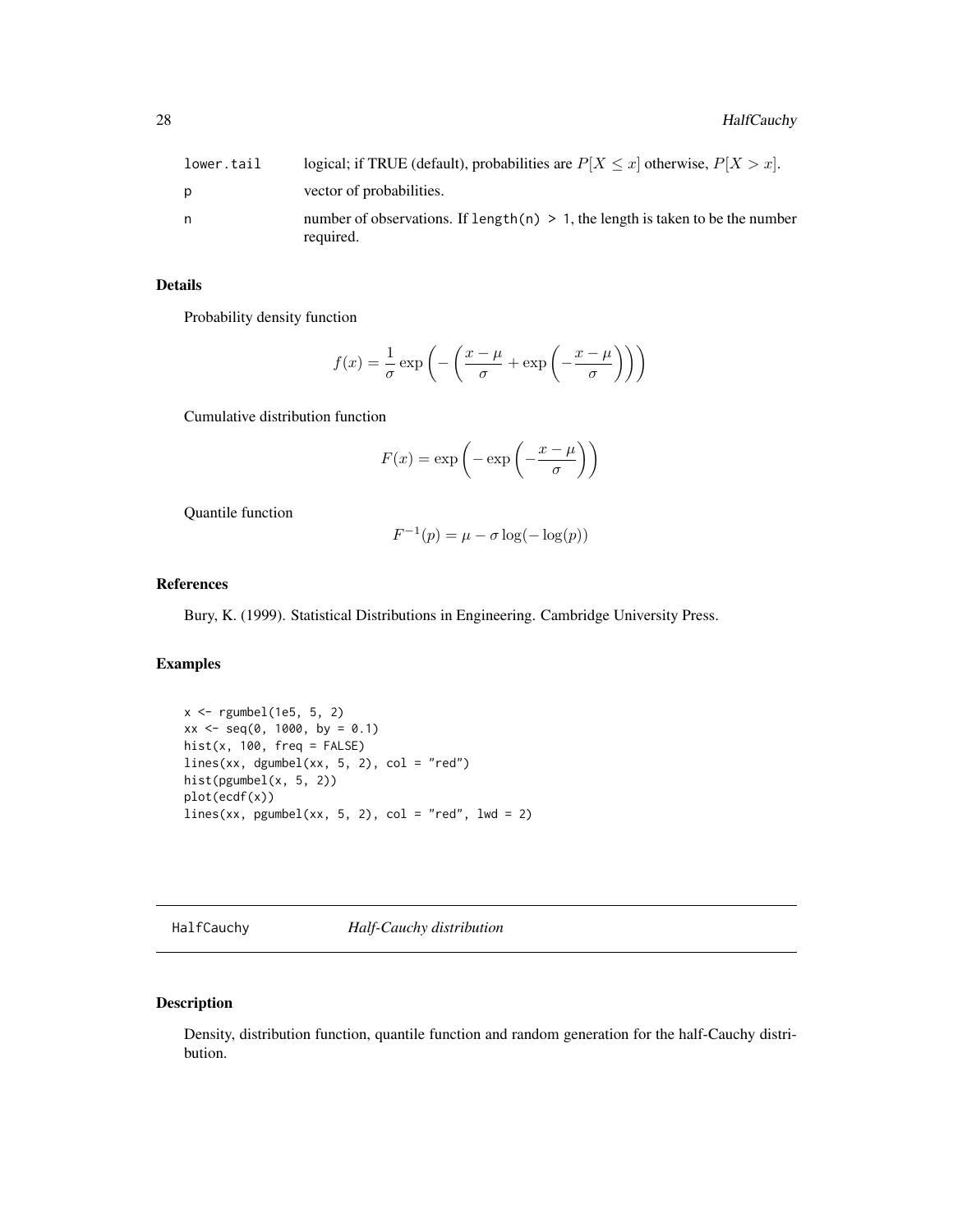#### <span id="page-28-0"></span>HalfCauchy 29

#### Usage

```
dhcauchy(x, sigma = 1, log = FALSE)
phcauchy(q, sigma = 1, lower.tail = TRUE, log.p = FALSE)qhcauchy(p, sigma = 1, lower.tail = TRUE, log.p = FALSE)
rhcauchy(n, sigma = 1)
```
#### **Arguments**

| x, q       | vector of quantiles.                                                                           |
|------------|------------------------------------------------------------------------------------------------|
| sigma      | positive valued scale parameter.                                                               |
| log, log.p | logical; if TRUE, probabilities $p$ are given as $log(p)$ .                                    |
| lower.tail | logical; if TRUE (default), probabilities are $P[X \le x]$ otherwise, $P[X > x]$ .             |
| р          | vector of probabilities.                                                                       |
| n          | number of observations. If length(n) $> 1$ , the length is taken to be the number<br>required. |

#### Details

If X follows Cauchy centered at 0 and parametrized by scale  $\sigma$ , then |X| follows half-Cauchy distribution parametrized by scale  $\sigma$ . Half-Cauchy distribution is a special case of half-t distribution with  $\nu = 1$  degrees of freedom.

#### References

Gelman, A. (2006). Prior distributions for variance parameters in hierarchical models (comment on article by Browne and Draper). Bayesian analysis, 1(3), 515-534.

Jacob, E. and Jayakumar, K. (2012). On Half-Cauchy Distribution and Process. International Journal of Statistika and Mathematika, 3(2), 77-81.

#### See Also

[HalfT](#page-30-1)

#### Examples

```
x \leftarrow rhcauchy(1e5, 2)
xx \le - seq(-1, 100, by = 0.01)
hist(x, 2e5, freq = FALSE, xlim = c(0, 100))
lines(xx, dhcauchy(xx, 2), col = "red")
hist(phcauchy(x, 2))
plot(ecdf(x), xlim = c(0, 100))lines(xx, phcauchy(xx, 2), col = "red", lwd = 2)
```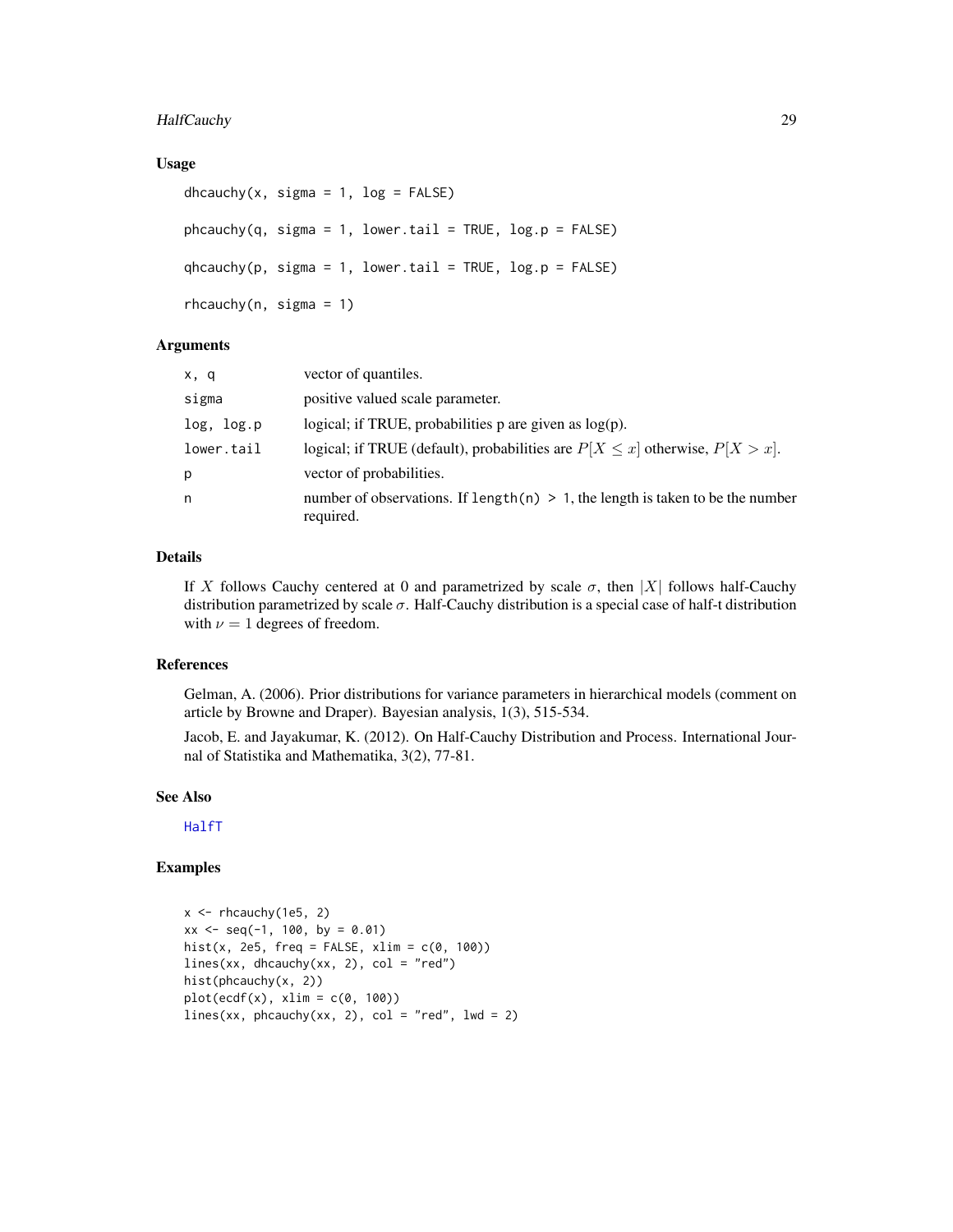<span id="page-29-1"></span><span id="page-29-0"></span>

Density, distribution function, quantile function and random generation for the half-normal distribution.

#### Usage

```
dhnorm(x, \text{sigma} = 1, \text{log} = \text{FALSE})phnorm(q, sigma = 1, lowertail = TRUE, log.p = FALSE)qhnorm(p, sigma = 1, lowertail = TRUE, <math>log.p = FALSE)
rhnorm(n, \text{sigma} = 1)
```
#### Arguments

| x, q       | vector of quantiles.                                                                           |
|------------|------------------------------------------------------------------------------------------------|
| sigma      | positive valued scale parameter.                                                               |
| log, log.p | logical; if TRUE, probabilities $p$ are given as $log(p)$ .                                    |
| lower.tail | logical; if TRUE (default), probabilities are $P[X \le x]$ otherwise, $P[X > x]$ .             |
| р          | vector of probabilities.                                                                       |
| n          | number of observations. If length(n) $> 1$ , the length is taken to be the number<br>required. |

#### Details

If X follows normal distribution centered at 0 and parametrized by scale  $\sigma$ , then |X| follows halfnormal distribution parametrized by scale σ. Half-t distribution with  $ν = ∞$  degrees of freedom converges to half-normal distribution.

#### References

Gelman, A. (2006). Prior distributions for variance parameters in hierarchical models (comment on article by Browne and Draper). Bayesian analysis, 1(3), 515-534.

Jacob, E. and Jayakumar, K. (2012). On Half-Cauchy Distribution and Process. International Journal of Statistika and Mathematika, 3(2), 77-81.

#### See Also

[HalfT](#page-30-1)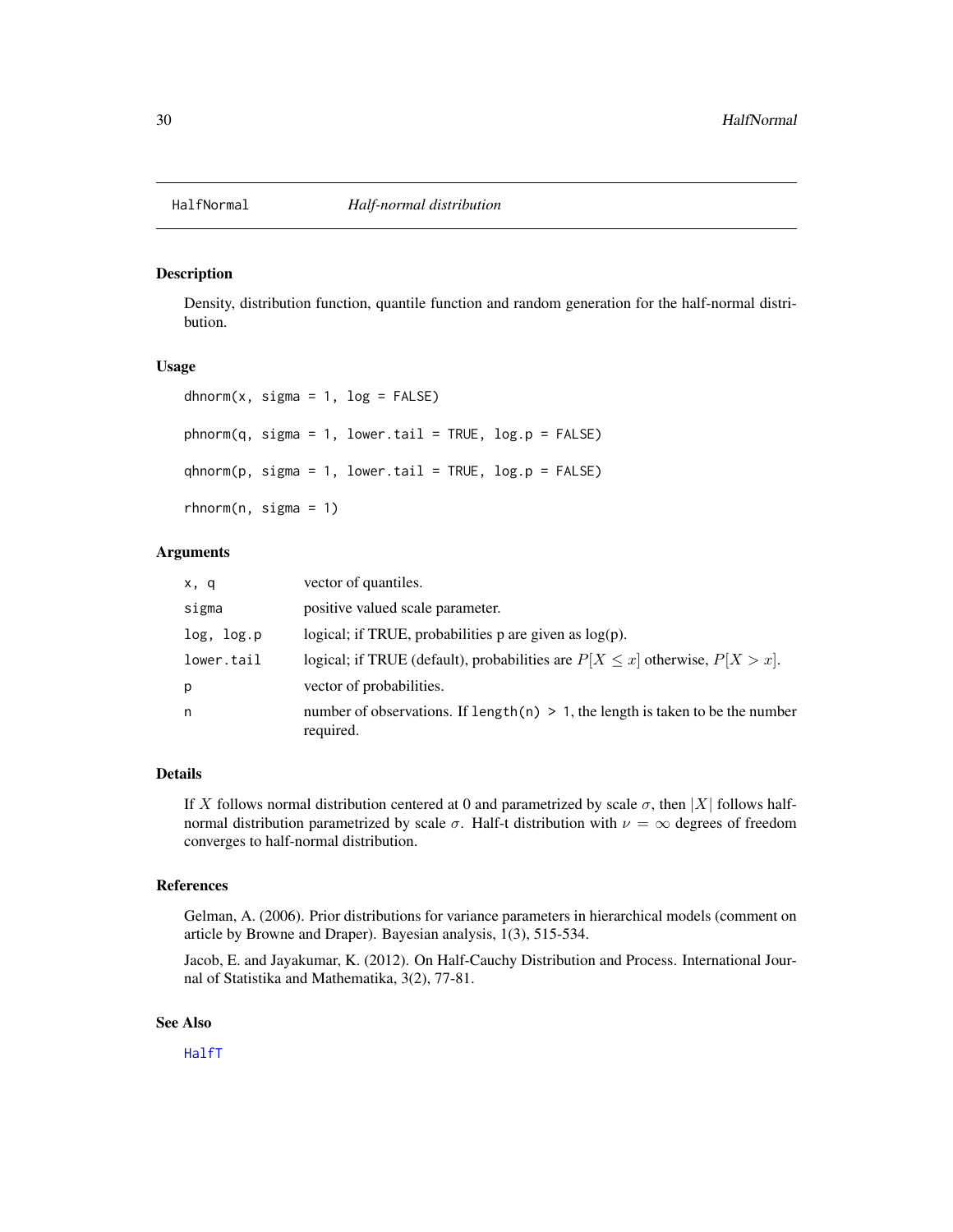#### <span id="page-30-0"></span> $H\llap{a}$  31

#### Examples

```
x <- rhnorm(1e5, 2)
xx \le - seq(-1, 100, by = 0.01)
hist(x, 100, freq = FALSE)lines(xx, dhnorm(xx, 2), col = "red")hist(phnorm(x, 2))
plot(ecdf(x))
lines(xx, phonorm(xx, 2), col = "red", lwd = 2)
```
<span id="page-30-1"></span>HalfT *Half-t distribution*

#### Description

Density, distribution function, quantile function and random generation for the half-t distribution.

#### Usage

```
dht(x, nu, sigma = 1, log = FALSE)plt(q, nu, sigma = 1, lower.tail = TRUE, log.p = FALSE)qht(p, nu, sigma = 1, lower.tail = TRUE, log.p = FALSE)rht(n, nu, sigma = 1)
```
#### Arguments

| x, q       | vector of quantiles.                                                                           |
|------------|------------------------------------------------------------------------------------------------|
| nu, sigma  | positive valued degrees of freedom and scale parameters.                                       |
| log, log.p | logical; if TRUE, probabilities $p$ are given as $log(p)$ .                                    |
| lower.tail | logical; if TRUE (default), probabilities are $P[X \le x]$ otherwise, $P[X > x]$ .             |
| p          | vector of probabilities.                                                                       |
| n          | number of observations. If length(n) $> 1$ , the length is taken to be the number<br>required. |

#### Details

If X follows t distribution parametrized by degrees of freedom  $\nu$  and scale  $\sigma$ , then |X| follows half-t distribution parametrized by degrees of freedom  $\nu$  and scale  $\sigma$ .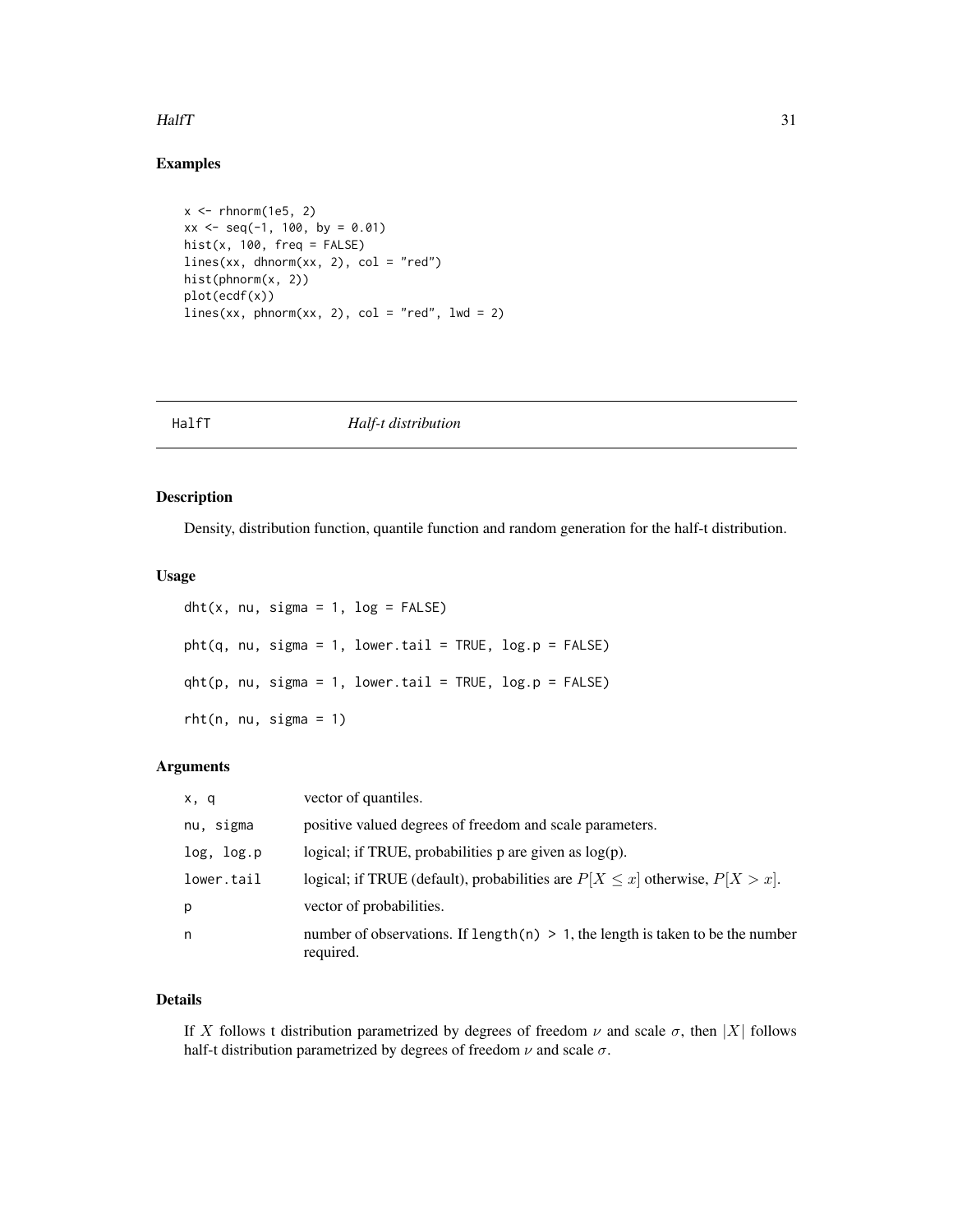#### <span id="page-31-0"></span>References

Gelman, A. (2006). Prior distributions for variance parameters in hierarchical models (comment on article by Browne and Draper). Bayesian analysis, 1(3), 515-534.

Jacob, E. and Jayakumar, K. (2012). On Half-Cauchy Distribution and Process. International Journal of Statistika and Mathematika, 3(2), 77-81.

#### See Also

[HalfNormal](#page-29-1), [HalfCauchy](#page-27-1)

#### Examples

```
x <- rht(1e5, 2, 2)
xx \leq -\text{seq}(-1, 100, \text{ by } = 0.01)hist(x, 500, freq = FALSE, xlim = c(0, 100))
lines(xx, dht(xx, 2, 2), col = "red")hist(\text{pht}(x, 2, 2))plot(ecdf(x), xlim = c(0, 100))lines(xx, pht(xx, 2, 2), col = "red", lwd = 2)
```
Huber *"Huber density" distribution*

#### Description

Density, distribution function, quantile function and random generation for the "Huber density" distribution.

#### Usage

```
dhuber(x, mu = 0, sigma = 1, epsilon = 1.345, log = FALSE)
phuber(q, mu = 0, sigma = 1, epsilon = 1.345, lower.tail = TRUE,
  log.p = FALSE)
qhuber(p, mu = 0, sigma = 1, epsilon = 1.345, lower.tail = TRUE,
 log.p = FALSE)
rhuber(n, mu = 0, sigma = 1, epsilon = 1.345)
```
#### Arguments

x, q vector of quantiles. mu, sigma, epsilon

location, and scale, and shape parameters. Scale and shape must be positive.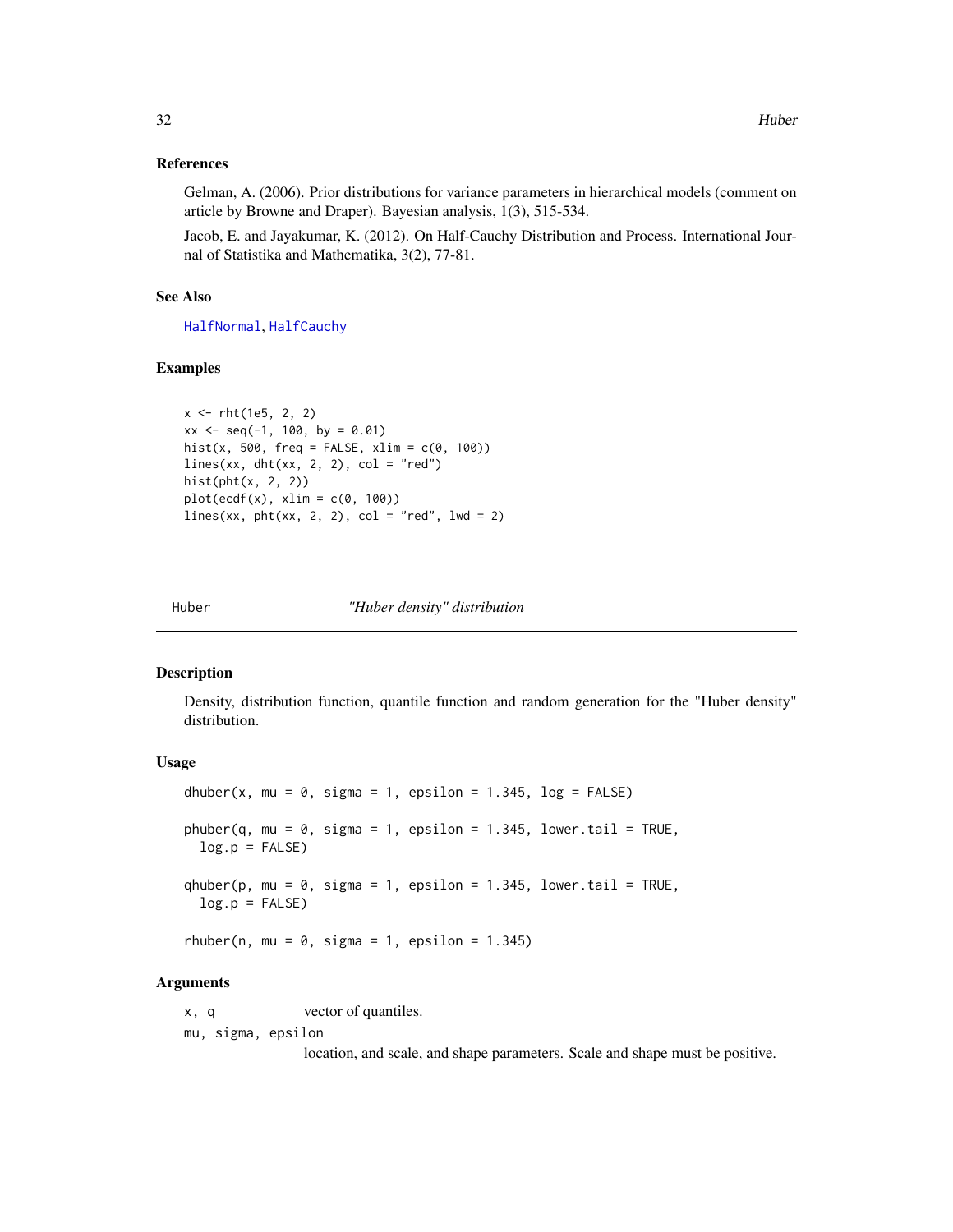| log, log.p | logical; if TRUE, probabilities $p$ are given as $log(p)$ .                                    |
|------------|------------------------------------------------------------------------------------------------|
| lower.tail | logical; if TRUE (default), probabilities are $P[X \le x]$ otherwise, $P[X > x]$ .             |
| р          | vector of probabilities.                                                                       |
| n          | number of observations. If length(n) $> 1$ , the length is taken to be the number<br>required. |

#### Details

Huber density is connected to Huber loss and can be defined as:

$$
f(x) = \frac{1 - \epsilon}{\sqrt{2\pi}} e^{-\rho_k(x)}
$$

where

$$
\rho_k(x) = \begin{cases} \frac{1}{2}x^2 & |x| \le k \\ k|x| - \frac{1}{2}k^2 & |x| > k \end{cases}
$$

and  $\epsilon$  satisfies

$$
\frac{2\phi(k)}{k} - 2\Phi(-k) = \frac{\epsilon}{1 - \epsilon}
$$

#### References

Huber, P.J. (1964). Robust Estimation of a Location Parameter. Annals of Statistics, 53(1), 73-101.

Huber, P.J. (1981). Robust Statistics. Wiley.

Schumann, D. (2009). Robust Variable Selection. ProQuest.

#### Examples

x <- rhuber(1e5, 5, 2, 3)  $xx \le -$  seq(-20, 20, by = 0.1) hist(x,  $100$ ,  $freq = FALSE$ ) lines(xx, dhuber(xx, 5, 2, 3), col = "red") hist(phuber $(x, 5, 2, 3)$ ) plot(ecdf(x))  $lines(xx, phuber(xx, 5, 2, 3), col = "red", lwd = 2)$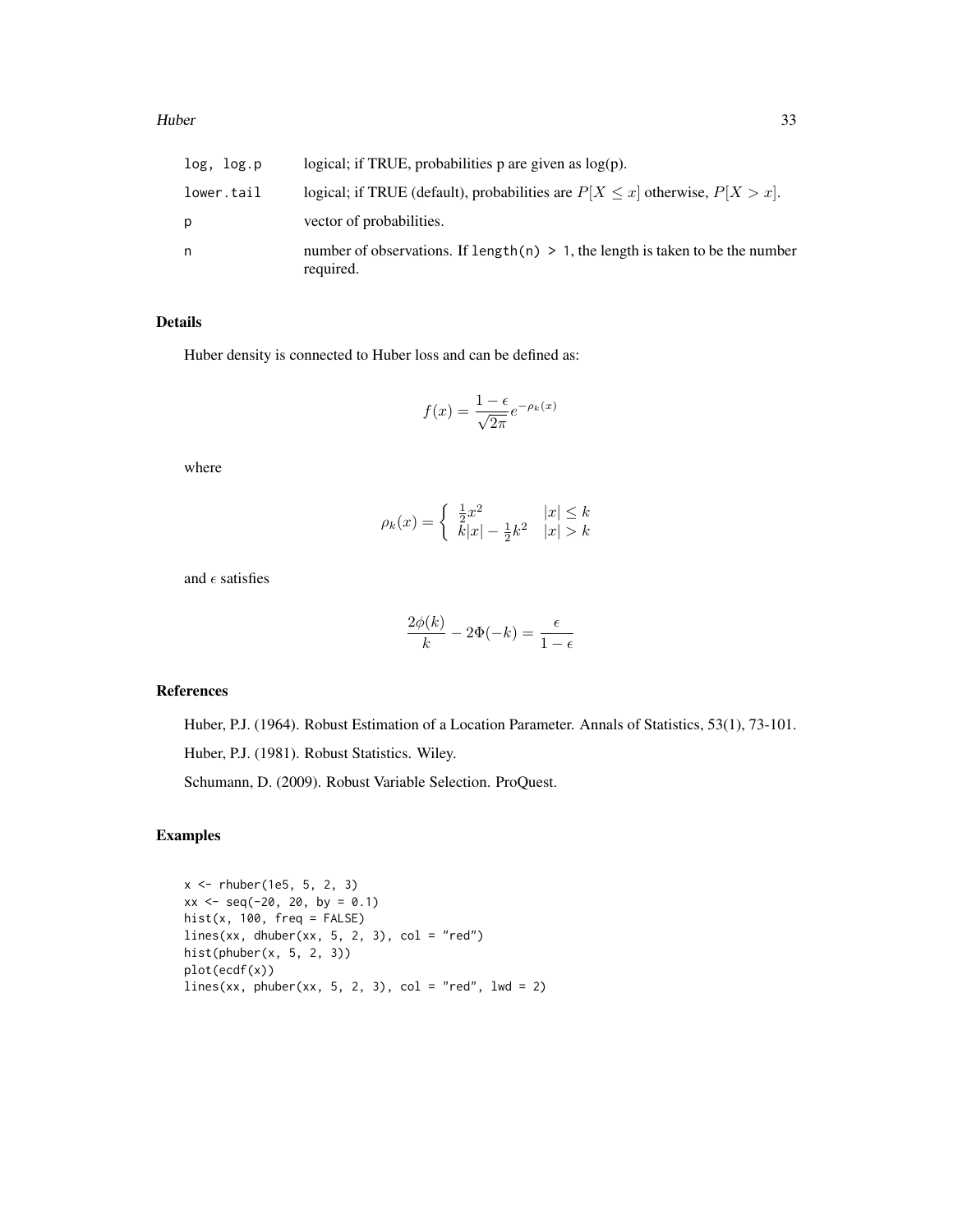<span id="page-33-0"></span>

Density, distribution function and random generation for the inverse chi-squared distribution and scaled chi-squared distribution.

#### Usage

```
divchisq(x, nu, tau, log = FALSE)pinvchisq(q, nu, tau, lower.tail = TRUE, log.p = FALSE)
qinvchisq(p, nu, tau, lower.tail = TRUE, log.p = FALSE)
rinvchisq(n, nu, tau)
```
#### Arguments

| x, q       | vector of quantiles.                                                                                       |
|------------|------------------------------------------------------------------------------------------------------------|
| nu         | positive valued shape parameter.                                                                           |
| tau        | positive valued scaling parameter; if provided it returns values for scaled chi-<br>squared distributions. |
| log, log.p | logical; if TRUE, probabilities $p$ are given as $log(p)$ .                                                |
| lower.tail | logical; if TRUE (default), probabilities are $P[X \le x]$ otherwise, $P[X > x]$ .                         |
| p          | vector of probabilities.                                                                                   |
| n          | number of observations. If length(n) $> 1$ , the length is taken to be the number<br>required.             |

#### Details

If X follows  $\chi^2(\nu)$  distribution, then  $1/X$  follows inverse chi-squared distribution parametrized by  $\nu$ . Inverse chi-squared distribution is a special case of inverse gamma distribution with parameters  $\alpha = \frac{\nu}{2}$  and  $\beta = \frac{1}{2}$ ; or  $\alpha = \frac{\nu}{2}$  and  $\beta = \frac{\nu \tau^2}{2}$  for scaled inverse chi-squared distribution.

#### See Also

[Chisquare](#page-0-0), [GammaDist](#page-0-0)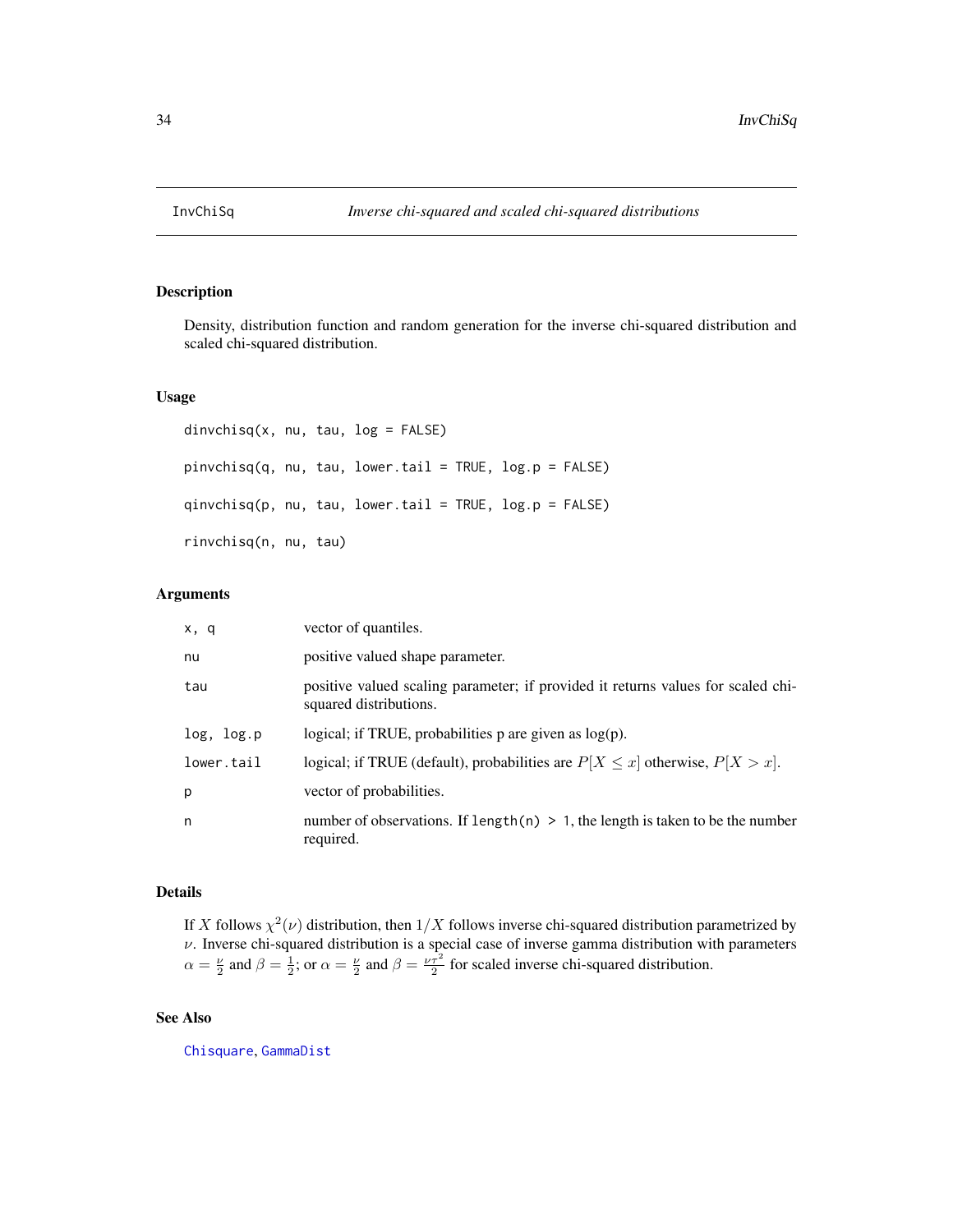#### <span id="page-34-0"></span>InvGamma 35

#### Examples

```
x \le- rinvchisq(1e5, 20)
xx \le - seq(0, 6, by = 0.001)
hist(x, 100, freq = FALSE)
lines(xx, dinvchisq(xx, 20), col = "red")
hist(pinvchisq(x, 20))
plot(ecdf(x))
lines(xx, pinvchisq(xx, 20), col = "red", lwd = 2)
# scaled
x <- rinvchisq(1e5, 10, 5)
xx \le - seq(0, 700, by = 0.01)
hist(x, 100, freq = FALSE)
lines(xx, dinvchisq(xx, 10, 5), col = "red")
hist(pinvchisq(x, 10, 5))
plot(ecdf(x))
lines(xx, pinvchisq(xx, 10, 5), col = "red", 1wd = 2)
```
InvGamma *Inverse-gamma distribution*

#### Description

Density, distribution function and random generation for the inverse-gamma distribution.

#### Usage

```
dinvgamma(x, alpha, beta = 1, log = FALSE)
pinvgamma(q, alpha, beta = 1, lower.tail = TRUE, log.p = FALSE)
qinvgamma(p, alpha, beta = 1, lower.tail = TRUE, log.p = FALSE)
rinvgamma(n, alpha, beta = 1)
```
#### Arguments

| x, q        | vector of quantiles.                                                                           |
|-------------|------------------------------------------------------------------------------------------------|
| alpha, beta | positive valued shape and scale parameters.                                                    |
| log, log.p  | logical; if TRUE, probabilities $p$ are given as $log(p)$ .                                    |
| lower.tail  | logical; if TRUE (default), probabilities are $P[X \le x]$ otherwise, $P[X > x]$ .             |
| р           | vector of probabilities.                                                                       |
| n           | number of observations. If length(n) $> 1$ , the length is taken to be the number<br>required. |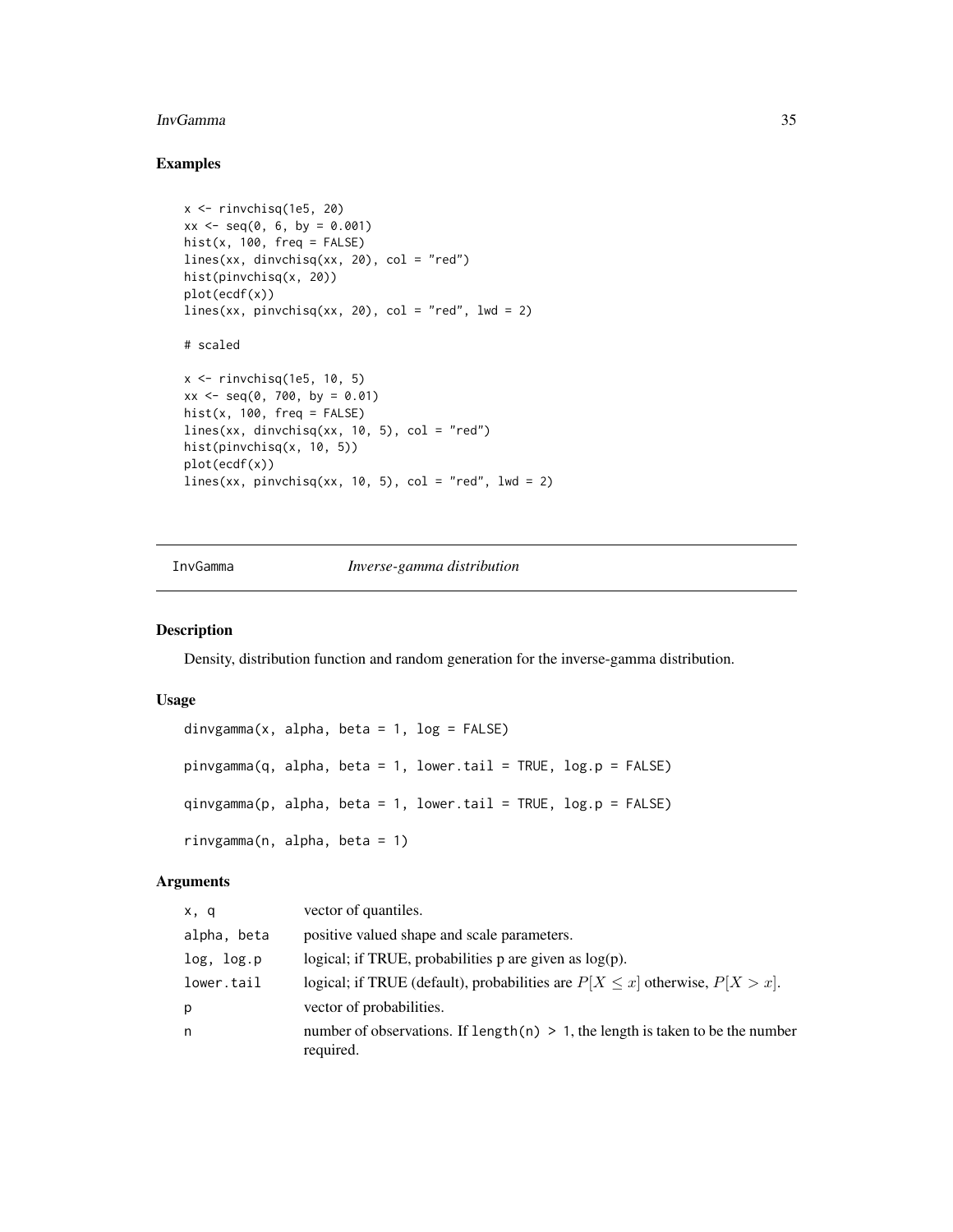#### Details

Probability mass function

$$
f(x) = \frac{x^{-\alpha - 1} \exp(-\frac{1}{\beta x})}{\Gamma(\alpha)\beta^{\alpha}}
$$

Cumulative distribution function

$$
F(x) = \frac{\gamma(\alpha, \frac{1}{\beta x})}{\Gamma(\alpha)}
$$

#### References

Witkovsky, V. (2001). Computing the distribution of a linear combination of inverted gamma variables. Kybernetika 37(1), 79-90.

Leemis, L.M. and McQueston, L.T. (2008). Univariate Distribution Relationships. American Statistician 62(1): 45-53.

#### See Also

[GammaDist](#page-0-0)

#### Examples

```
x <- rinvgamma(1e5, 20, 3)
xx \le - seq(0, 1, by = 0.001)
hist(x, 100, freq = FALSE)
lines(xx, dinvgamma(xx, 20, 3), col = "red")hist(pinvgamma(x, 20, 3))
plot(ecdf(x))
lines(xx, pinvgamma(xx, 20, 3), col = "red", lwd = 2)
```
Kumaraswamy *Kumaraswamy distribution*

#### Description

Density, distribution function, quantile function and random generation for the Kumaraswamy distribution.

#### Usage

dkumar(x,  $a = 1$ ,  $b = 1$ ,  $log = FALSE$ )  $pkumar(q, a = 1, b = 1, lower.tail = TRUE, log.p = FALSE)$  $q$ kumar(p,  $a = 1$ ,  $b = 1$ , lower.tail = TRUE, log.p = FALSE) rkumar(n,  $a = 1$ ,  $b = 1$ )

<span id="page-35-0"></span>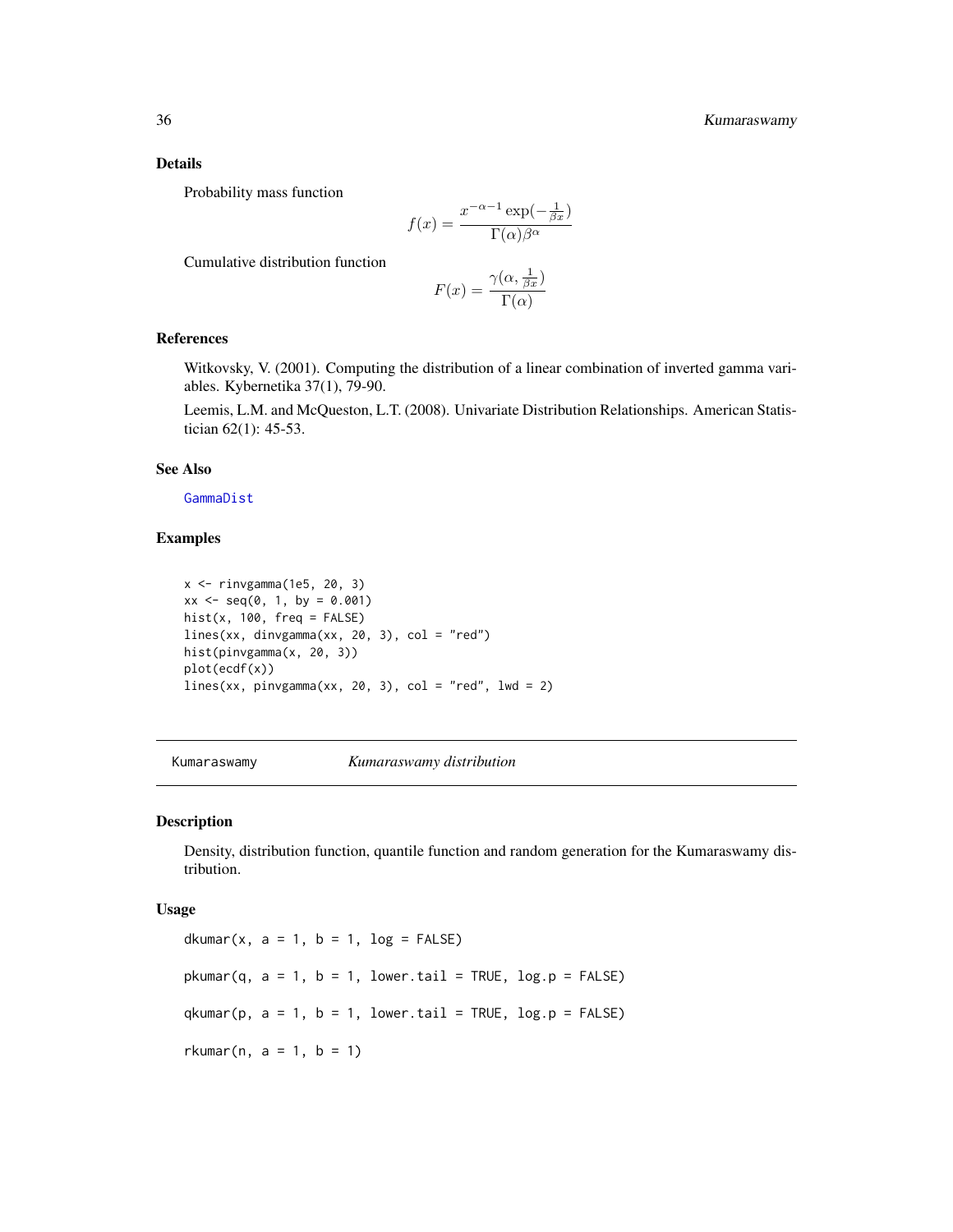#### Kumaraswamy 37

#### Arguments

| x, q       | vector of quantiles.                                                                           |
|------------|------------------------------------------------------------------------------------------------|
| a, b       | positive valued parameters.                                                                    |
| log, log.p | logical; if TRUE, probabilities $p$ are given as $log(p)$ .                                    |
| lower.tail | logical; if TRUE (default), probabilities are $P[X \le x]$ otherwise, $P[X > x]$ .             |
| p          | vector of probabilities.                                                                       |
| n          | number of observations. If length(n) $> 1$ , the length is taken to be the number<br>required. |

#### Details

Probability density function

$$
f(x) = abx^{a-1}(1 - x^a)^{b-1}
$$

Cumulative distribution function

$$
F(x) = 1 - (1 - x^a)^b
$$

Quantile function

$$
F^{-1}(p) = 1 - (1 - p^{1/b})^{1/a}
$$

#### References

Jones, M. C. (2009). Kumaraswamy's distribution: A beta-type distribution with some tractability advantages. Statistical Methodology, 6, 70-81.

Cordeiro, G.M. and de Castro, M. (2009). A new family of generalized distributions. Journal of Statistical Computation & Simulation, 1-17.

#### Examples

x <- rkumar(1e5, 5, 16)  $xx \le -$  seq(0, 1, by = 0.001) hist(x,  $100$ ,  $freq = FALSE$ )  $lines(xx, dkumar(xx, 5, 16), col = "red")$ hist(pkumar(x, 5, 16)) plot(ecdf(x)) lines(xx, pkumar(xx, 5, 16), col = "red", lwd = 2)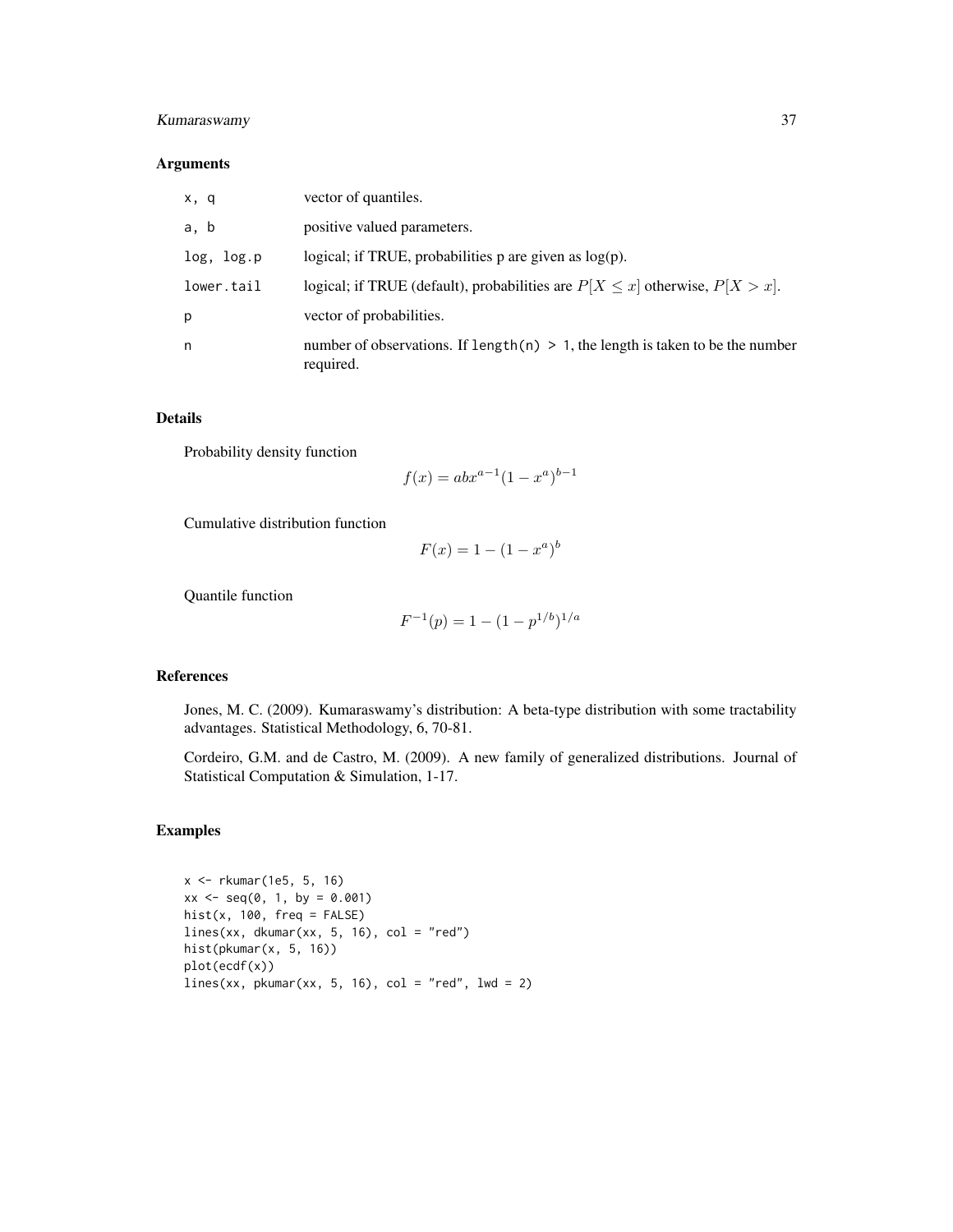<span id="page-37-0"></span>

Density, distribution function, quantile function and random generation for the Laplace distribution.

#### Usage

```
dlaplace(x, mu = 0, sigma = 1, log = FALSE)
plaplace(q, mu = 0, sigma = 1, lower[avalental] = TRUE, <math>log.p = FALSE)
qlaplace(p, mu = 0, sigma = 1, lower.tail = TRUE, log.p = FALSE)rlaplace(n, mu = 0, sigma = 1)
```
#### Arguments

| x, q       | vector of quantiles.                                                                           |
|------------|------------------------------------------------------------------------------------------------|
| mu, sigma  | location and scale parameters. Scale must be positive.                                         |
| log, log.p | logical; if TRUE, probabilities $p$ are given as $log(p)$ .                                    |
| lower.tail | logical; if TRUE (default), probabilities are $P[X \le x]$ otherwise, $P[X > x]$ .             |
| p          | vector of probabilities.                                                                       |
| n          | number of observations. If length(n) $> 1$ , the length is taken to be the number<br>required. |

#### Details

Probability density function

$$
f(x) = \frac{1}{2\sigma} \exp\left(-\left|\frac{x-\mu}{\sigma}\right|\right)
$$

Cumulative distribution function

$$
F(x) = \begin{cases} \frac{1}{2} \exp\left(\frac{x-\mu}{\sigma}\right) & x < \mu\\ 1 - \frac{1}{2} \exp\left(\frac{x-\mu}{\sigma}\right) & x \ge \mu \end{cases}
$$

Quantile function

$$
F^{-1}(p) = \begin{cases} \mu + \sigma \log(2p) & p < 0.5\\ \mu + \sigma \log(2(1-p)) & p \ge 0.5 \end{cases}
$$

#### References

Krishnamoorthy, K. (2006). Handbook of Statistical Distributions with Applications. Chapman & Hall/CRC

Forbes, C., Evans, M. Hastings, N., & Peacock, B. (2011). Statistical Distributions. John Wiley & Sons.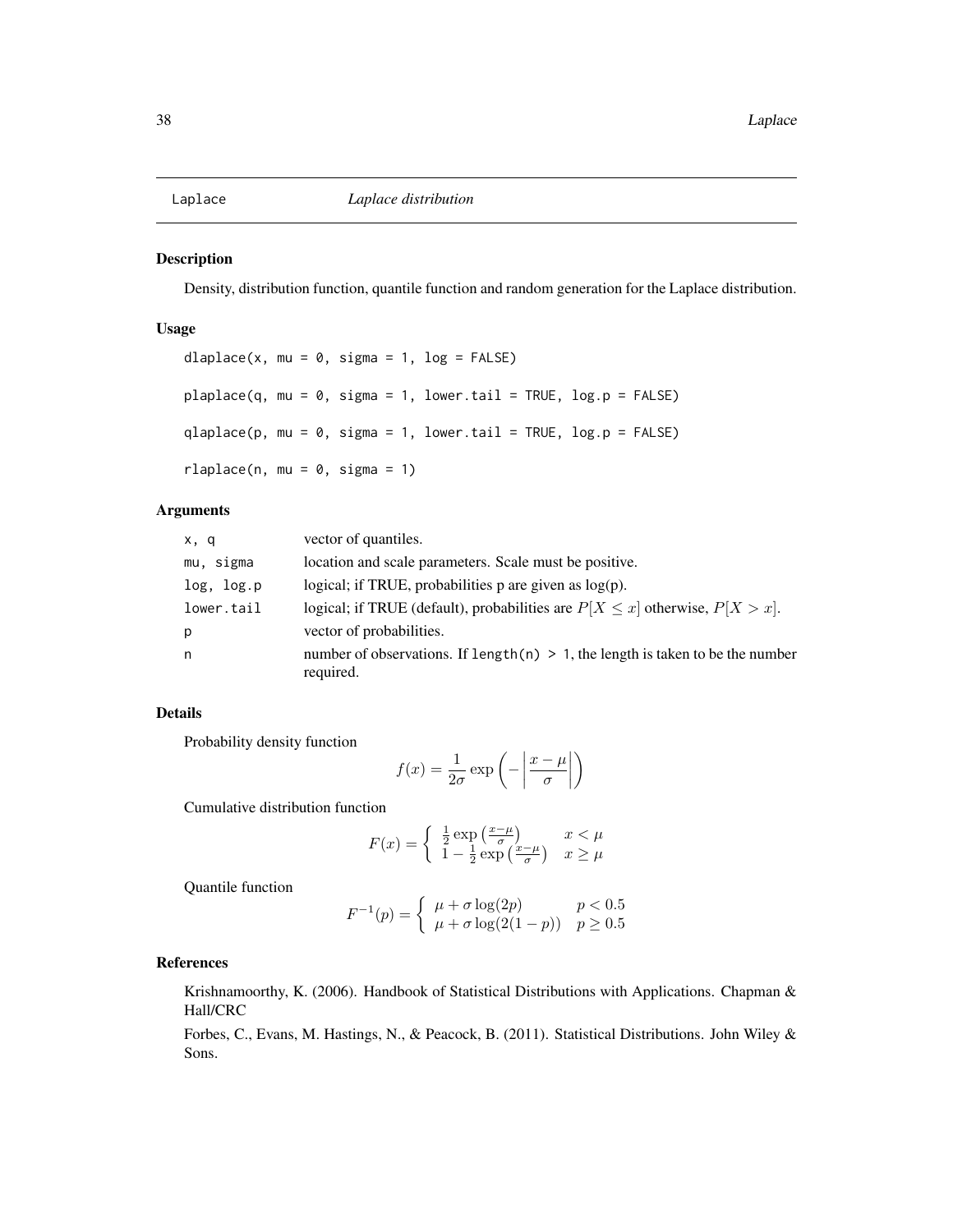#### <span id="page-38-0"></span>LogSeries 39

#### Examples

```
x <- rlaplace(1e5, 5, 16)
xx \le - seq(-100, 100, by = 0.01)
hist(x, 100, freq = FALSE)
lines(xx, dlaplace(xx, 5, 16), col = "red")hist(plaplace(x, 5, 16))
plot(ecdf(x))
lines(xx, plaplace(xx, 5, 16), col = "red", lwd = 2)
```
LogSeries *Logarythmic series distribution*

#### Description

Density, distribution function, quantile function and random generation for the logarythmic series distribution.

#### Usage

```
dlgser(x, theta, log = FALSE)plgser(q, theta, lower.tail = TRUE, log.p = FALSE)
qlgser(p, theta, lower.tail = TRUE, log.p = FALSE)
rlgser(n, theta)
```
#### Arguments

| x, q       | vector of quantiles.                                                                           |
|------------|------------------------------------------------------------------------------------------------|
| theta      | vector; concentration parameter; ( $\theta$ < theta < 1).                                      |
| log, log.p | logical; if TRUE, probabilities $p$ are given as $log(p)$ .                                    |
| lower.tail | logical; if TRUE (default), probabilities are $P[X \le x]$ otherwise, $P[X > x]$ .             |
| p          | vector of probabilities.                                                                       |
| n          | number of observations. If length(n) $> 1$ , the length is taken to be the number<br>required. |

#### Details

Probability mass function

$$
f(x) = \frac{-1}{\log(1-\theta)} \frac{\theta^x}{x}
$$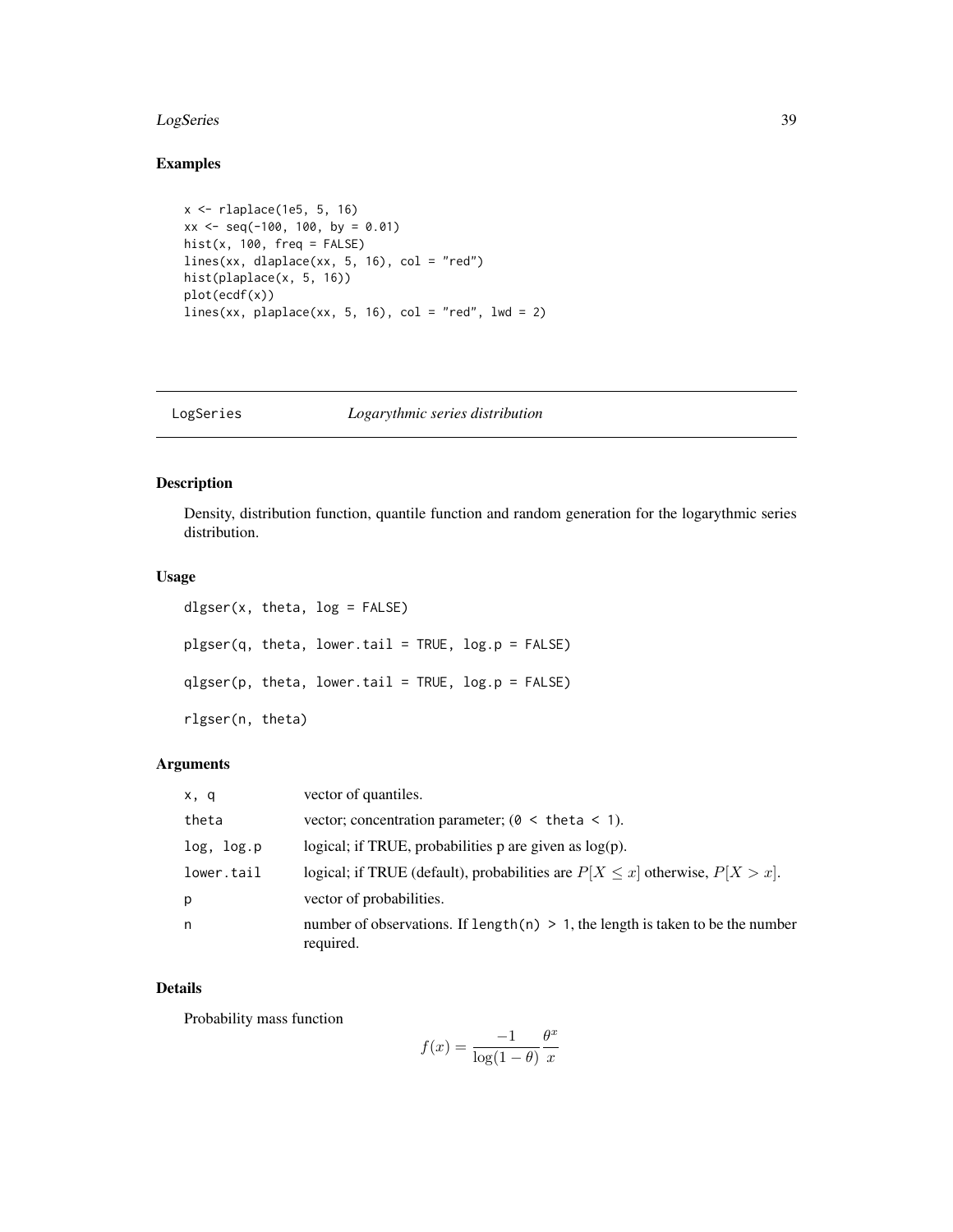<span id="page-39-0"></span>Cumulative distribution function

$$
F(x) = \frac{-1}{\log(1-\theta)} \sum_{k=1}^{x} \frac{\theta^x}{x}
$$

Quantile function and random generation are computed using algorithm described in Krishnamoorthy (2006).

#### References

Krishnamoorthy, K. (2006). Handbook of Statistical Distributions with Applications. Chapman & Hall/CRC

Forbes, C., Evans, M. Hastings, N., & Peacock, B. (2011). Statistical Distributions. John Wiley & Sons.

#### Examples

```
x <- rlgser(1e5, 0.66)
xx \le - seq(0, 100, by = 1)
plot(prop.table(table(x)), type = "h")lines(xx, dlgser(xx, 0.66), col = "red")
# Notice: distribution of F(X) is far from uniform:
hist(plgser(x, 0.66), 50)
plot(ecdf(x))
lines(xx, plgser(xx, 0.66), col = "red", lwd = 2)
```
#### Lomax *Lomax distribution*

#### Description

Density, distribution function, quantile function and random generation for the Lomax distribution.

#### Usage

```
dlomax(x, lambda, kappa, log = FALSE)
plomax(q, lambda, kappa, lower.tail = TRUE, log.p = FALSE)
qlomax(p, lambda, kappa, lower.tail = TRUE, log.p = FALSE)
rlomax(n, lambda, kappa)
```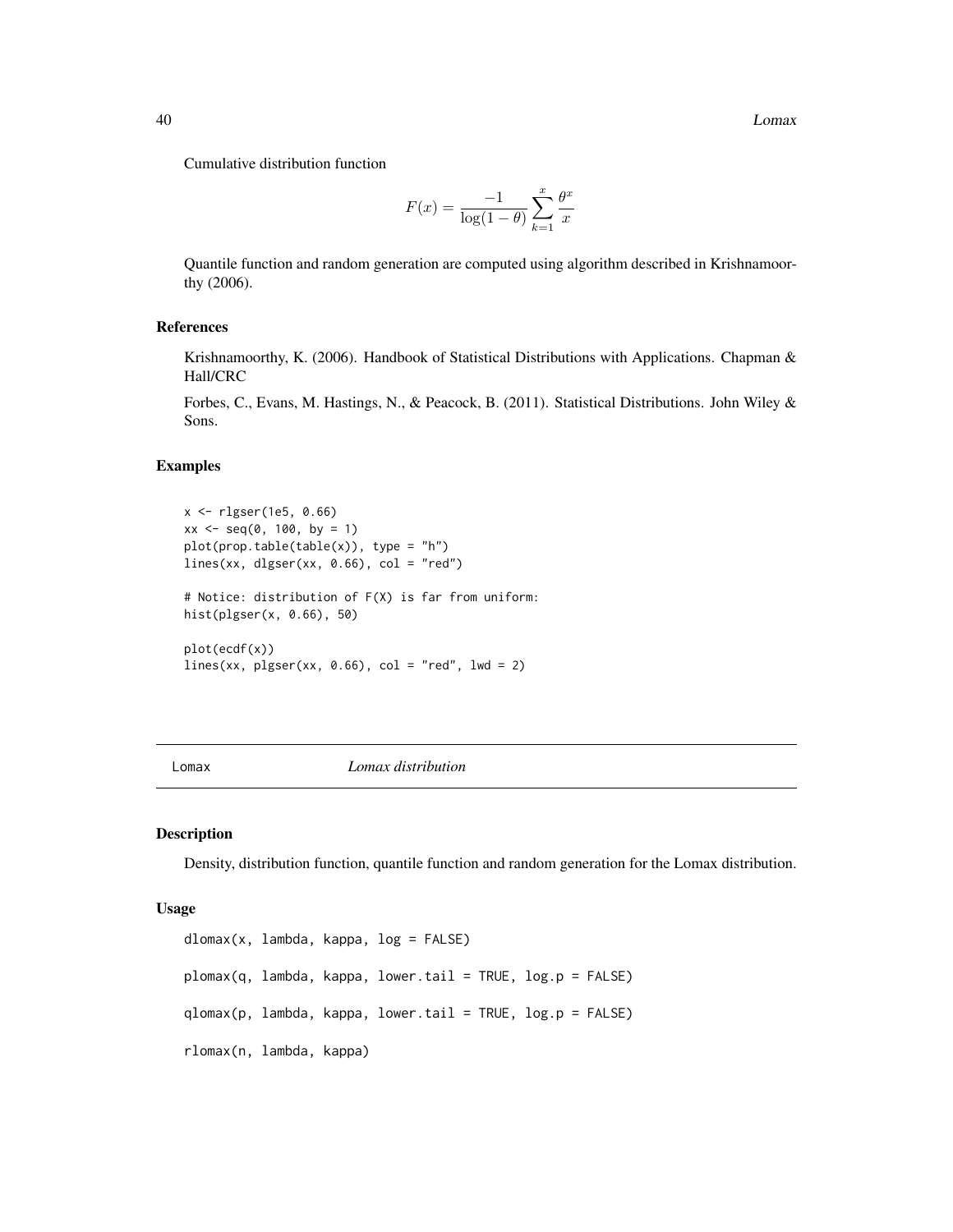#### <span id="page-40-0"></span>Arguments

| x, q          | vector of quantiles.                                                                           |
|---------------|------------------------------------------------------------------------------------------------|
| lambda, kappa | positive valued parameters.                                                                    |
| log, log.p    | logical; if TRUE, probabilities $p$ are given as $log(p)$ .                                    |
| lower.tail    | logical; if TRUE (default), probabilities are $P[X \le x]$ otherwise, $P[X > x]$ .             |
| р             | vector of probabilities.                                                                       |
| n             | number of observations. If length(n) $> 1$ , the length is taken to be the number<br>required. |

#### Details

Probability density function

$$
f(x) = \frac{\lambda \kappa}{(1 + \lambda x)^{\kappa + 1}}
$$

Cumulative distribution function

$$
F(x) = 1 - (1 + \lambda x)^{-\kappa}
$$

Quantile function

$$
F^{-1}(p) = \frac{(1-p)^{-1/\kappa} - 1}{\lambda}
$$

#### Examples

x <- rlomax(1e5, 5, 16)  $xx \le -$  seq(-100, 100, by = 0.001) hist(x,  $100$ ,  $freq = FALSE$ )  $lines(xx, dlomax(xx, 5, 16), col = "red")$ hist(plomax(x, 5, 16)) plot(ecdf(x)) lines(xx, plomax(xx, 5, 16), col = "red", lwd = 2)

MultiHypergeometric *Multivariate hypergeometric distribution*

#### Description

Probability mass function and random generation for the multivariate hypergeometric distribution.

#### Usage

 $dmvhyper(x, n, k, log = FALSE)$ 

rmvhyper(nn, n, k)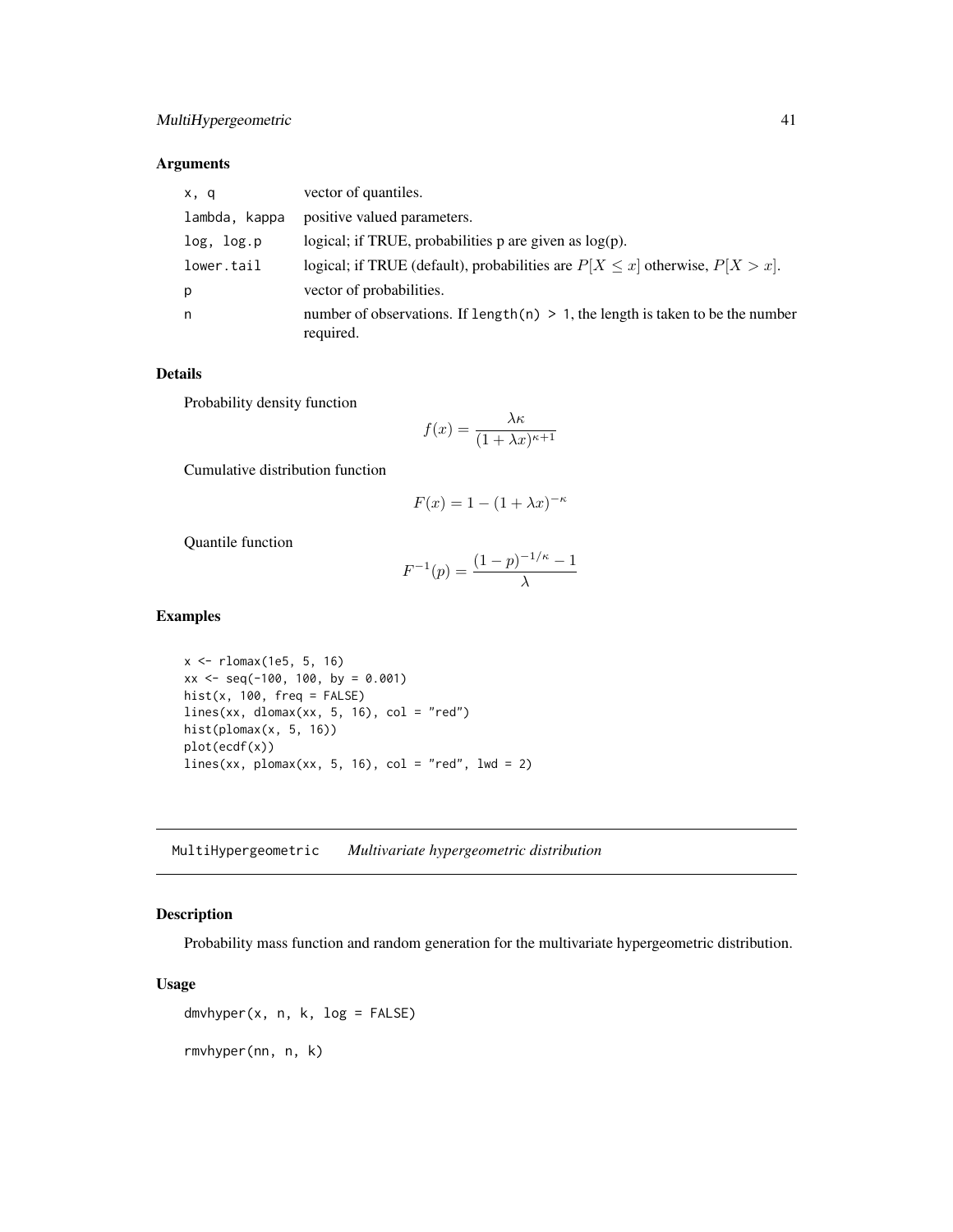#### <span id="page-41-0"></span>Arguments

| x   | $m$ -column matrix of quantiles.                                                               |
|-----|------------------------------------------------------------------------------------------------|
| n   | m-length vector or m-column matrix of numbers of balls in m colors.                            |
| k   | the number of balls drawn from the urn.                                                        |
| log | logical; if TRUE, probabilities $p$ are given as $log(p)$ .                                    |
| nn  | number of observations. If length(n) $> 1$ , the length is taken to be the number<br>required. |

#### Details

Probability mass function

 $f(x) =$  $\prod_{i=1}^m \binom{n_i}{x_i}$  $\binom{N}{k}$ 

The multivariate hypergeometric distribution is generalization of hypergeometric distribution. It is used for sampling *without* replacement  $k$  out of  $N$  marbles in  $m$  colors, where each of the colors appears  $n_i$  times. Where  $k = \sum_{i=1}^m x_i$ ,  $N = \sum_{i=1}^m n_i$  and  $k \leq N$ .

#### References

Gentle, J.E. (2006). Random number generation and Monte Carlo methods. Springer.

#### See Also

[Hypergeometric](#page-0-0)

#### Examples

# Generating 10 random draws from multivariate hypergeometric # distribution parametrized using a vector

rmvhyper(10, c(10, 12, 5, 8, 11), 33)

<span id="page-41-1"></span>Multinomial *Multinomial distribution*

#### Description

Probability mass function and random generation for the multinomial distribution.

#### Usage

 $d$ mnom $(x, size, prob, log = FALSE)$ 

rmnom(n, size, prob)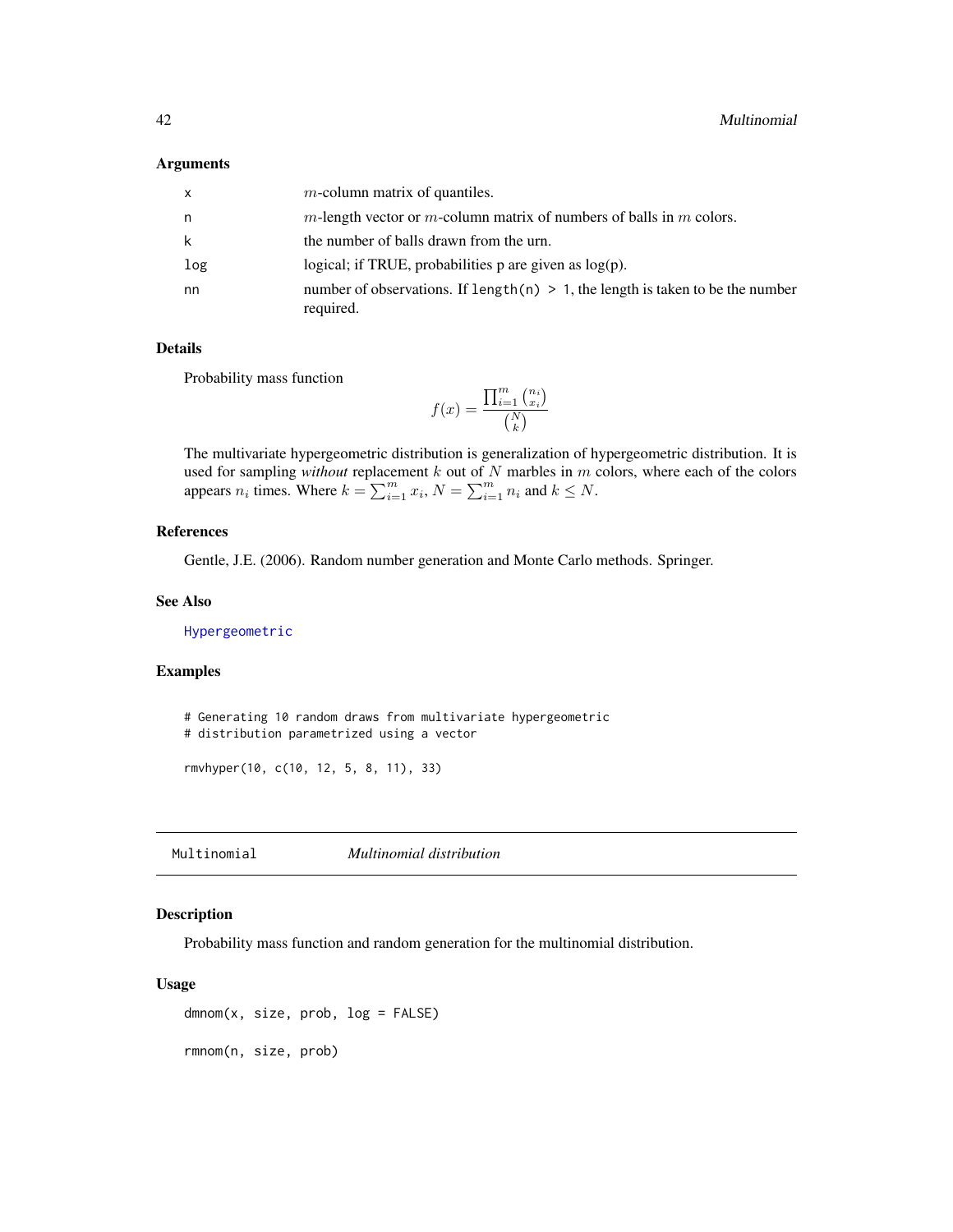#### <span id="page-42-0"></span>NonStandardT 43

#### Arguments

| X    | $k$ -column matrix of quantiles.                                                               |
|------|------------------------------------------------------------------------------------------------|
| size | numeric vector; number of trials (zero or more).                                               |
| prob | $k$ -column numeric matrix; probability of success on each trial.                              |
| log  | logical; if TRUE, probabilities $p$ are given as $log(p)$ .                                    |
| n    | number of observations. If length(n) $> 1$ , the length is taken to be the number<br>required. |

#### Details

Probability mass function

$$
f(x) = \frac{n!}{\prod_{i=1}^{k} x_i} \prod_{i=1}^{k} p_i^{x_i}
$$

#### References

Gentle, J.E. (2006). Random number generation and Monte Carlo methods. Springer.

#### See Also

[Binomial](#page-0-0), [Multinomial](#page-41-1)

#### Examples

```
# Generating 10 random draws from multinomial distribution
# parametrized using a vector
(x \leq r \text{ mnom}(10, 3, c(1/3, 1/3, 1/3)))# Results are consistent with dmultinom() from stats:
all.equal(dmultinom(x[1,], 3, c(1/3, 1/3, 1/3)),
          dmnom(x[1, , drop = FALSE], 3, c(1/3, 1/3, 1/3)))
```
NonStandardT *Non-standard t-distribution*

#### Description

Probability mass function, distribution function and random generation for non-standard t-distribution. Non-standard t-distribution besides degrees of freedom  $\nu$ , is parametrized using additional parameters  $\mu$  for location and  $\sigma$  for scale ( $\mu = 0$  and  $\sigma = 1$  for standard t-distribution).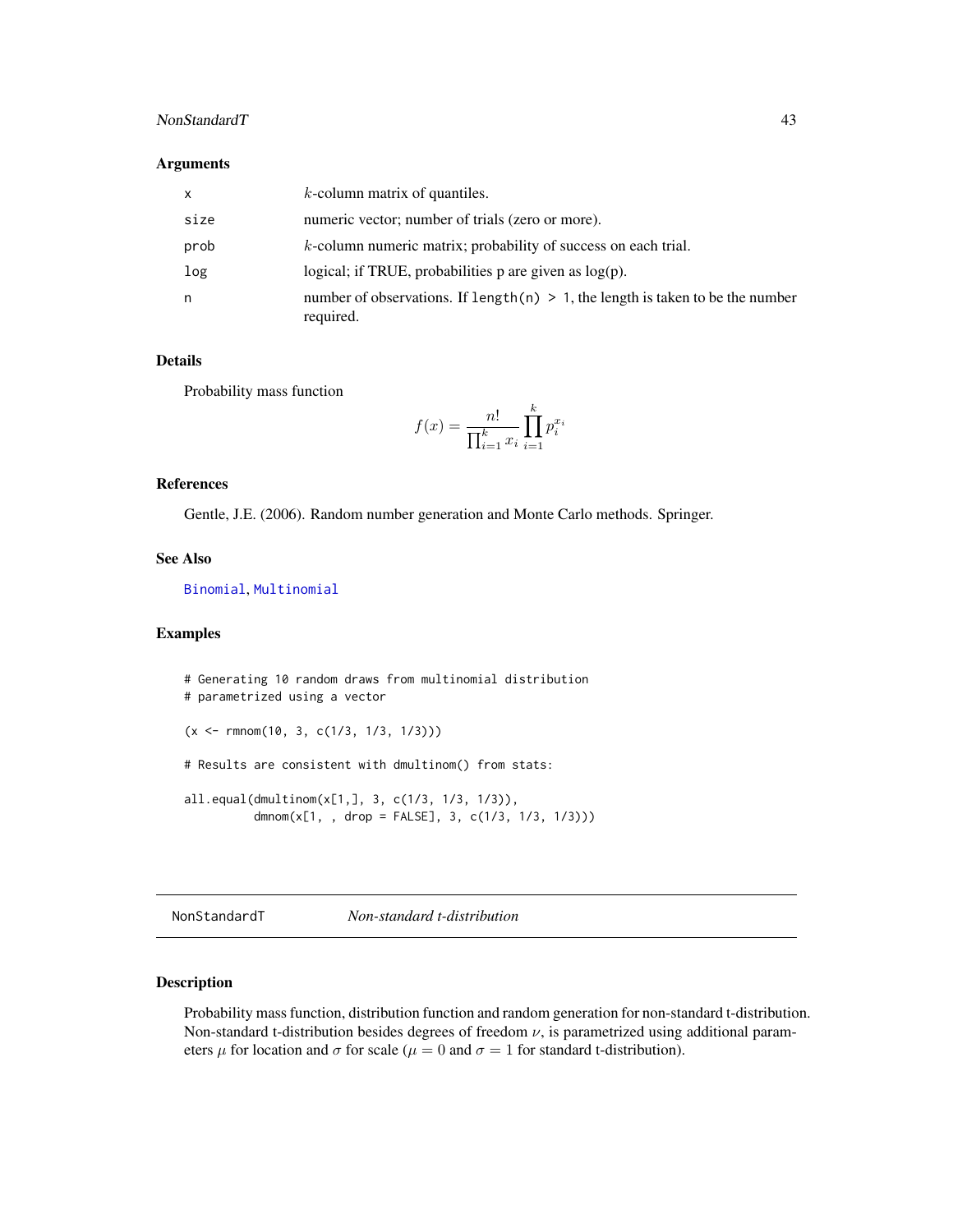#### <span id="page-43-0"></span>Usage

```
dnst(x, df, mu = 0, sigma = 1, log = FALSE)
pnst(q, df, mu = 0, sigma = 1, lower.tail = TRUE, log.p = FALSE)qnst(p, df, mu = 0, sigma = 1, lower.tail = TRUE, log.p = FALSE)
rnst(n, df, mu = 0, sigma = 1)
```
#### Arguments

| x, q       | vector of quantiles.                                                                           |
|------------|------------------------------------------------------------------------------------------------|
| df         | degrees of freedom $(> 0$ , maybe non-integer). df = Inf is allowed.                           |
| mu         | vector of locations                                                                            |
| sigma      | vector of positive valued scale parameters.                                                    |
| log, log.p | logical; if TRUE, probabilities $p$ are given as $log(p)$ .                                    |
| lower.tail | logical; if TRUE (default), probabilities are $P[X \le x]$ otherwise, $P[X > x]$ .             |
| p          | vector of probabilities.                                                                       |
| n          | number of observations. If length(n) $> 1$ , the length is taken to be the number<br>required. |

#### See Also

[TDist](#page-0-0)

### Examples

```
x <- rnst(1e5, 1000, 5, 13)
xx \le - seq(-60, 60, by = 0.01)
hist(x, 100, freq = FALSE)lines(xx-0.5, dnst(xx, 1000, 5, 13), col = "red")
hist(pnst(x, 1000, 5, 13))
plot(ecdf(x))
lines(xx, prst(xx, 1000, 5, 13), col = "red", lwd = 2)
```
NormalMix *Mixture of normal distributions*

#### Description

Density, distribution function and random generation for the mixture of normal distributions.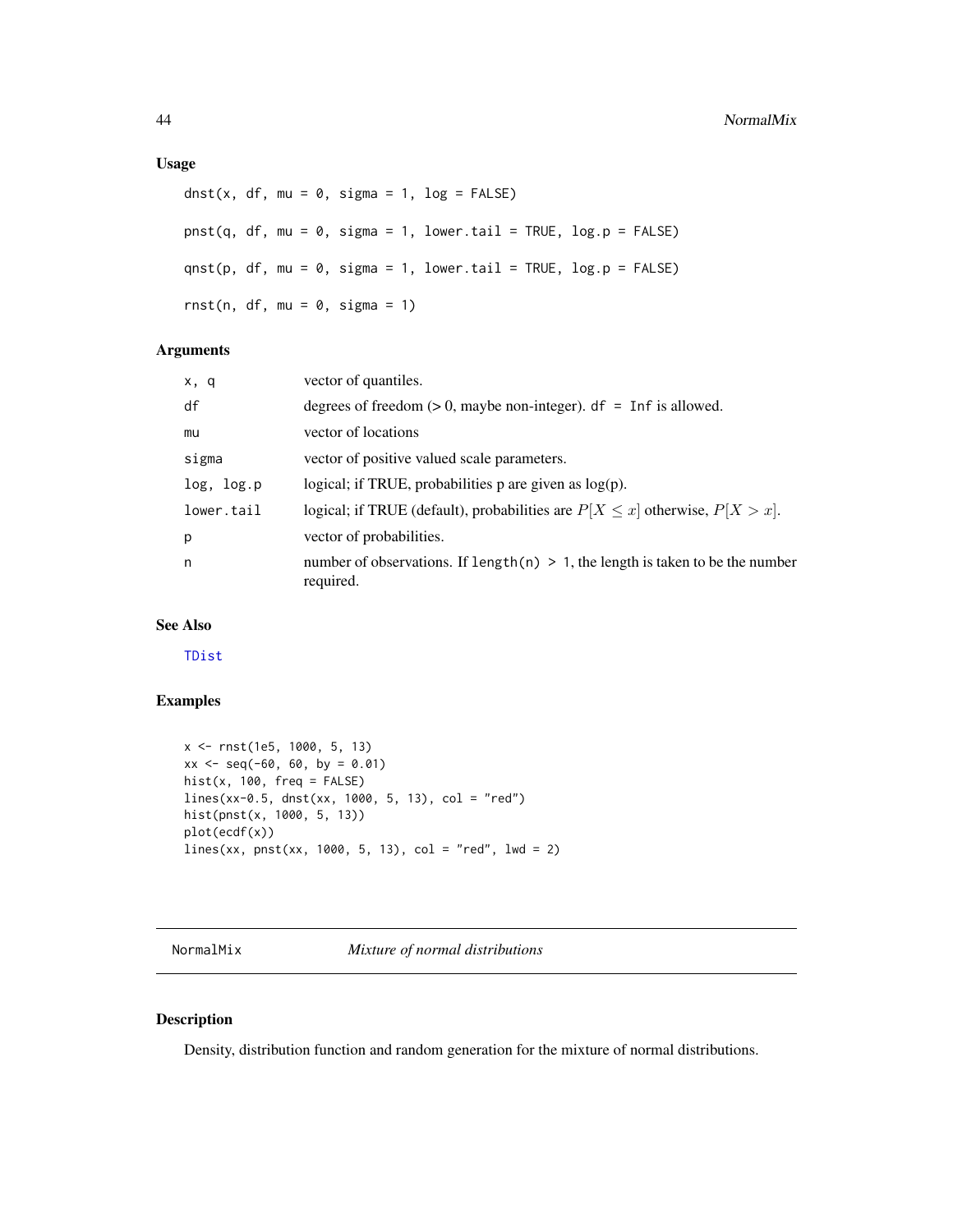#### NormalMix 45

#### Usage

```
dmixnorm(x, mean, sd, alpha, log = FALSE)
pmixnorm(q, mean, sd, alpha, lower.tail = TRUE, log.p = FALSE)
rmixnorm(n, mean, sd, alpha)
```
#### Arguments

| x, q       | vector of quantiles.                                                                            |
|------------|-------------------------------------------------------------------------------------------------|
| mean       | matrix (or vector) of means.                                                                    |
| sd         | matrix (or vector) of standard deviations.                                                      |
| alpha      | matrix (or vector) of mixing proportions; mixing proportions need to sum up to<br>1.            |
| log, log.p | logical; if TRUE, probabilities $p$ are given as $log(p)$ .                                     |
| lower.tail | logical; if TRUE (default), probabilities are $P[X \le x]$ otherwise, $P[X > x]$ .              |
| n          | number of observations. If length $(n) > 1$ , the length is taken to be the number<br>required. |
| p          | vector of probabilities.                                                                        |

#### Details

Probability density function

$$
f(x) = \alpha_1 f_1(x; \mu_1, \sigma_1) + \ldots + \alpha_k f_k(x; \mu_k, \sigma_k)
$$

Cumulative distribution function

$$
F(x) = \alpha_1 F_1(x; \mu_1, \sigma_1) + \ldots + \alpha_k F_k(x; \mu_k, \sigma_k)
$$

where  $\sum_i \alpha_i = 1$ .

#### Examples

x <- rmixnorm(1e5, c(0.5, 3, 6), c(3, 1, 1), c(1/3, 1/3, 1/3))  $xx \le -$  seq(-20, 20, by = 0.1) hist $(x, 100,$  freq = FALSE) lines(xx, dmixnorm(xx, c(0.5, 3, 6), c(3, 1, 1), c(1/3, 1/3, 1/3)), col = "red") hist(pmixnorm(x, c(0.5, 3, 6), c(3, 1, 1), c(1/3, 1/3, 1/3))) plot(ecdf(x)) lines(xx, pmixnorm(xx, c(0.5, 3, 6), c(3, 1, 1), c(1/3, 1/3, 1/3)), col = "red", lwd = 2)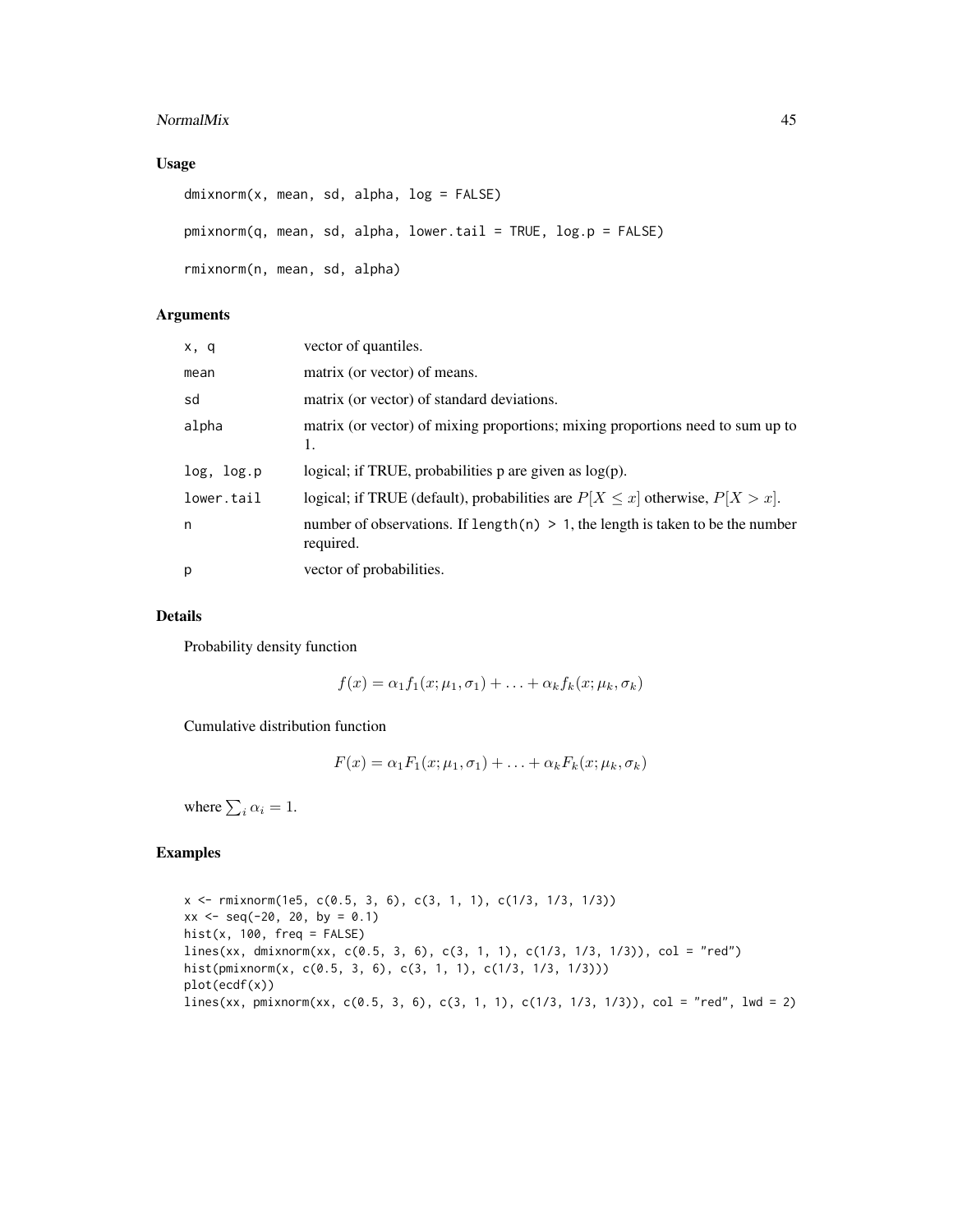<span id="page-45-0"></span>Non-standard form of beta distribution with lower and upper bounds denoted as min and max. By default min=0 and max=1 what leads to standard beta distribution.

#### Usage

```
dnsbeta(x, shape1, shape2, min = 0, max = 1, log = FALSE)
pnsbeta(q, shape1, shape2, min = 0, max = 1, lower.tail = TRUE,
 log.p = FALSEqnsbeta(p, shape1, shape2, min = 0, max = 1, lower.tail = TRUE,
 log.p = FALSErnsbeta(n, shape1, shape2, min = 0, max = 1)
```
#### Arguments

| x, q       | vector of quantiles.                                                                            |
|------------|-------------------------------------------------------------------------------------------------|
|            | shape 1, shape 2 non-negative parameters of the Beta distribution.                              |
| min, max   | lower and upper bounds.                                                                         |
| log, log.p | logical; if TRUE, probabilities $p$ are given as $log(p)$ .                                     |
| lower.tail | logical; if TRUE (default), probabilities are $P[X \le x]$ , otherwise, $P[X > x]$ .            |
| p          | vector of probabilities.                                                                        |
| n          | number of observations. If length (n) $> 1$ , the length is taken to be the number<br>required. |

#### See Also

[Beta](#page-0-0)

#### Examples

```
x <- rnsbeta(1e5, 5, 13, -4, 8)
xx \le - seq(-20, 20, by = 0.1)
hist(x, 100, freq = FALSE)lines(xx, dnsbeta(xx, 5, 13, -4, 8), col = "red")hist(pnsbeta(x, 5, 13, -4, 8))
plot(ecdf(x))
lines(xx, pnsbeta(xx, 5, 13, -4, 8), col = "red", lwd = 2)
```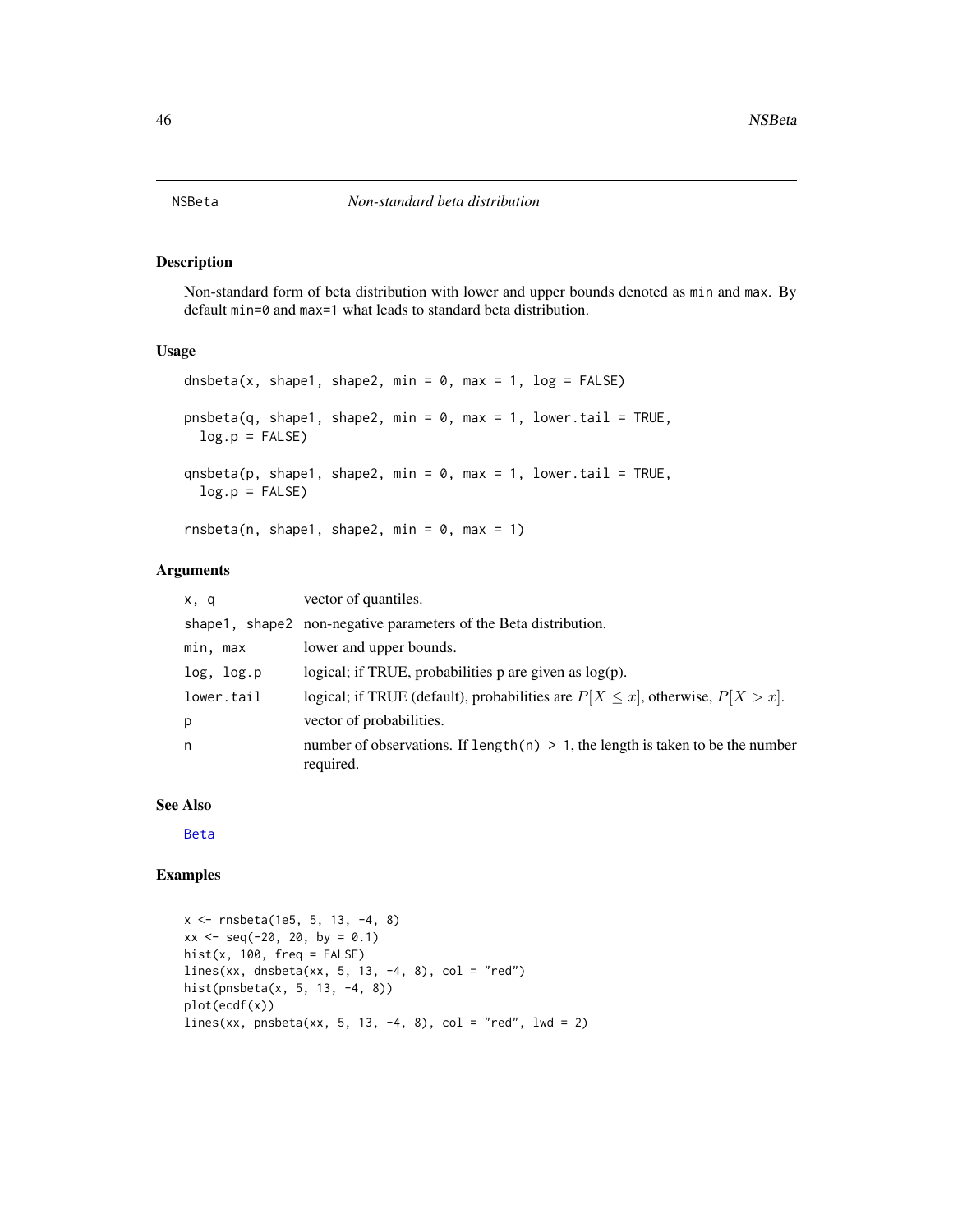<span id="page-46-0"></span>

Density, distribution function, quantile function and random generation for the Pareto distribution.

#### Usage

dpareto(x,  $a = 1$ ,  $b = 1$ ,  $log = FALSE$ )  $ppareto(q, a = 1, b = 1, lower$ **tail = TRUE, log.p = FALSE** $)$ qpareto(p,  $a = 1$ ,  $b = 1$ , lower.tail = TRUE, log.p = FALSE)  $rparto(n, a = 1, b = 1)$ 

#### Arguments

| x, q       | vector of quantiles.                                                                           |
|------------|------------------------------------------------------------------------------------------------|
| a, b       | positive valued scale and location parameters.                                                 |
| log, log.p | logical; if TRUE, probabilities $p$ are given as $log(p)$ .                                    |
| lower.tail | logical; if TRUE (default), probabilities are $P[X \le x]$ otherwise, $P[X > x]$ .             |
| p          | vector of probabilities.                                                                       |
| n          | number of observations. If length(n) $> 1$ , the length is taken to be the number<br>required. |

#### Details

Probability density function

$$
f(x) = \frac{ab^a}{x^{a+1}}
$$

Cumulative distribution function

$$
F(x) = 1 - \left(\frac{b}{x}\right)^a
$$

Quantile function

$$
F^{-1}(p) = \frac{b}{(1-p)^{1-a}}
$$

#### References

Krishnamoorthy, K. (2006). Handbook of Statistical Distributions with Applications. Chapman & Hall/CRC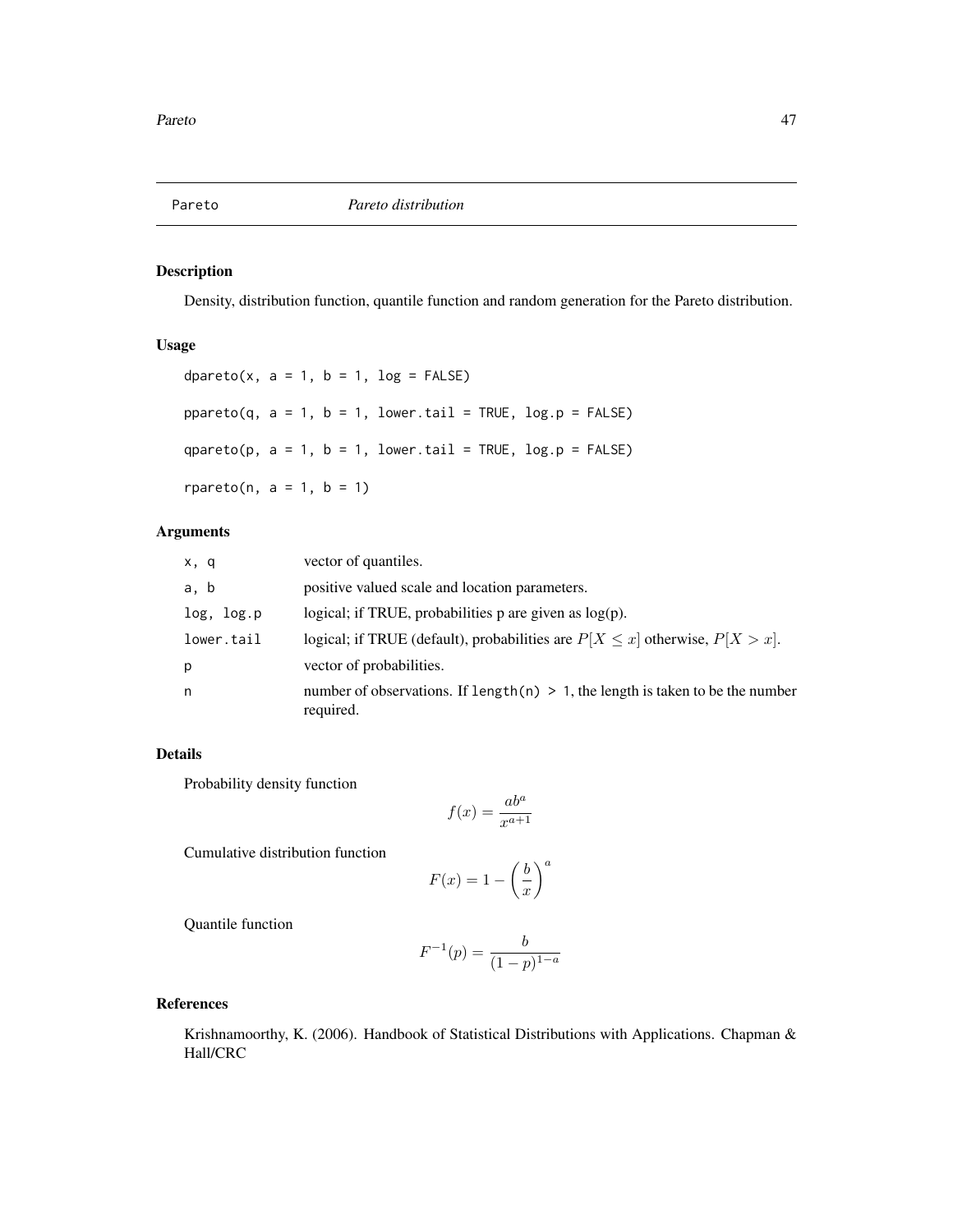#### Examples

```
x <- rpareto(1e5, 5, 16)
xx \le - seq(-100, 100, by = 0.001)
hist(x, 100, freq = FALSE)
lines(xx, dpareto(xx, 5, 16), col = "red")
hist(ppareto(x, 5, 16))
plot(ecdf(x))
lines(xx, ppareto(xx, 5, 16), col = "red", 1wd = 2)
```
PoissonMix *Mixture of Poisson distributions*

#### Description

Density, distribution function and random generation for the mixture of Poisson distributions.

#### Usage

```
dmixpois(x, lambda, alpha, log = FALSE)
pmixpois(q, lambda, alpha, lower.tail = TRUE, log.p = FALSE)
rmixpois(n, lambda, alpha)
```
#### Arguments

| x, q       | vector of quantiles.                                                                           |
|------------|------------------------------------------------------------------------------------------------|
| lambda     | matrix (or vector) of (non-negative) means.                                                    |
| alpha      | matrix (or vector) of mixing proportions; mixing proportions need to sum up to                 |
| log, log.p | logical; if TRUE, probabilities $p$ are given as $log(p)$ .                                    |
| lower.tail | logical; if TRUE (default), probabilities are $P[X \le x]$ otherwise, $P[X > x]$ .             |
| n          | number of observations. If length(n) $> 1$ , the length is taken to be the number<br>required. |
| p          | vector of probabilities.                                                                       |

#### Details

Probability density function

 $f(x) = \alpha_1 f_1(x; \lambda_1) + \ldots + \alpha_k f_k(x; \lambda_k)$ 

Cumulative distribution function

 $F(x) = \alpha_1 F_1(x; \lambda_1) + \ldots + \alpha_k F_k(x; \lambda_k)$ 

where  $\sum_i \alpha_i = 1$ .

<span id="page-47-0"></span>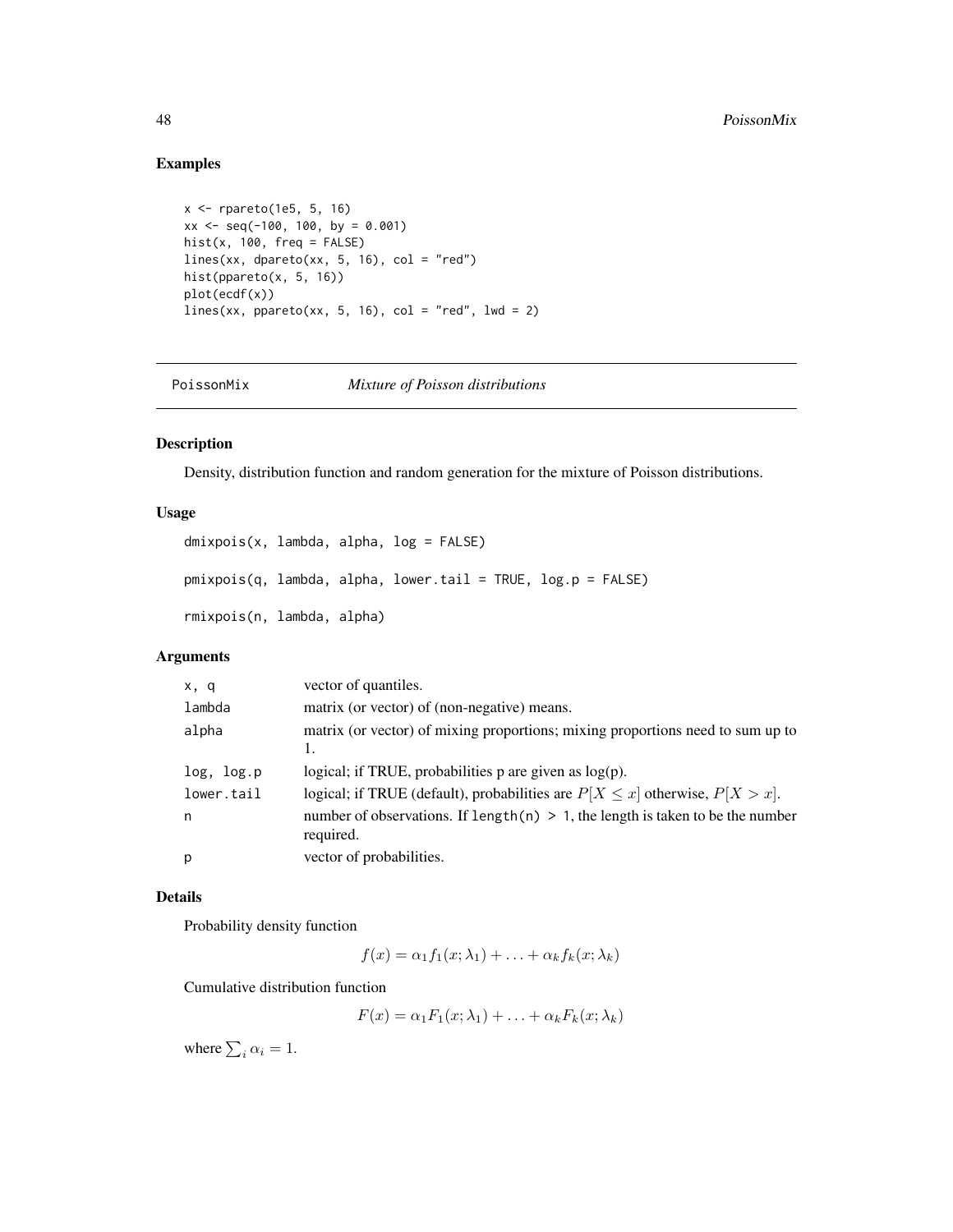#### <span id="page-48-0"></span>PowerDist 49

#### Examples

```
x <- rmixpois(1e5, c(5, 12, 19), c(1/3, 1/3, 1/3))
xx \le - seq(-1, 50)
plot(prop.table(table(x)))
lines(xx, dmixpois(xx, c(5, 12, 19), c(1/3, 1/3, 1/3)), col = "red")
hist(pmixpois(x, c(5, 12, 19), c(1/3, 1/3, 1/3)))
plot(ecdf(x))
lines(xx, pmixpois(xx, c(5, 12, 19), c(1/3, 1/3, 1/3)), col = "red", lwd = 2)
```

```
PowerDist Power distribution
```
#### Description

Density, distribution function, quantile function and random generation for the power distribution.

#### Usage

```
dpower(x, alpha, beta, log = FALSE)
ppower(q, alpha, beta, lower.tail = TRUE, log.p = FALSE)qpower(p, alpha, beta, lower.tail = TRUE, log.p = FALSE)rpower(n, alpha, beta)
```
#### Arguments

| x, q        | vector of quantiles.                                                                           |
|-------------|------------------------------------------------------------------------------------------------|
| alpha, beta | parameters.                                                                                    |
| log, log.p  | logical; if TRUE, probabilities $p$ are given as $log(p)$ .                                    |
| lower.tail  | logical; if TRUE (default), probabilities are $P[X \le x]$ otherwise, $P[X > x]$ .             |
| p           | vector of probabilities.                                                                       |
| n           | number of observations. If length(n) $> 1$ , the length is taken to be the number<br>required. |

#### Details

Probability density function

$$
f(x) = \frac{\beta x^{\beta - 1}}{\alpha^{\beta}}
$$

Cumulative distribution function

$$
F(x) = \frac{x^{\beta}}{\alpha^{\beta}}
$$

Quantile function

$$
F^{-1}(p) = \alpha p^{1/\beta}
$$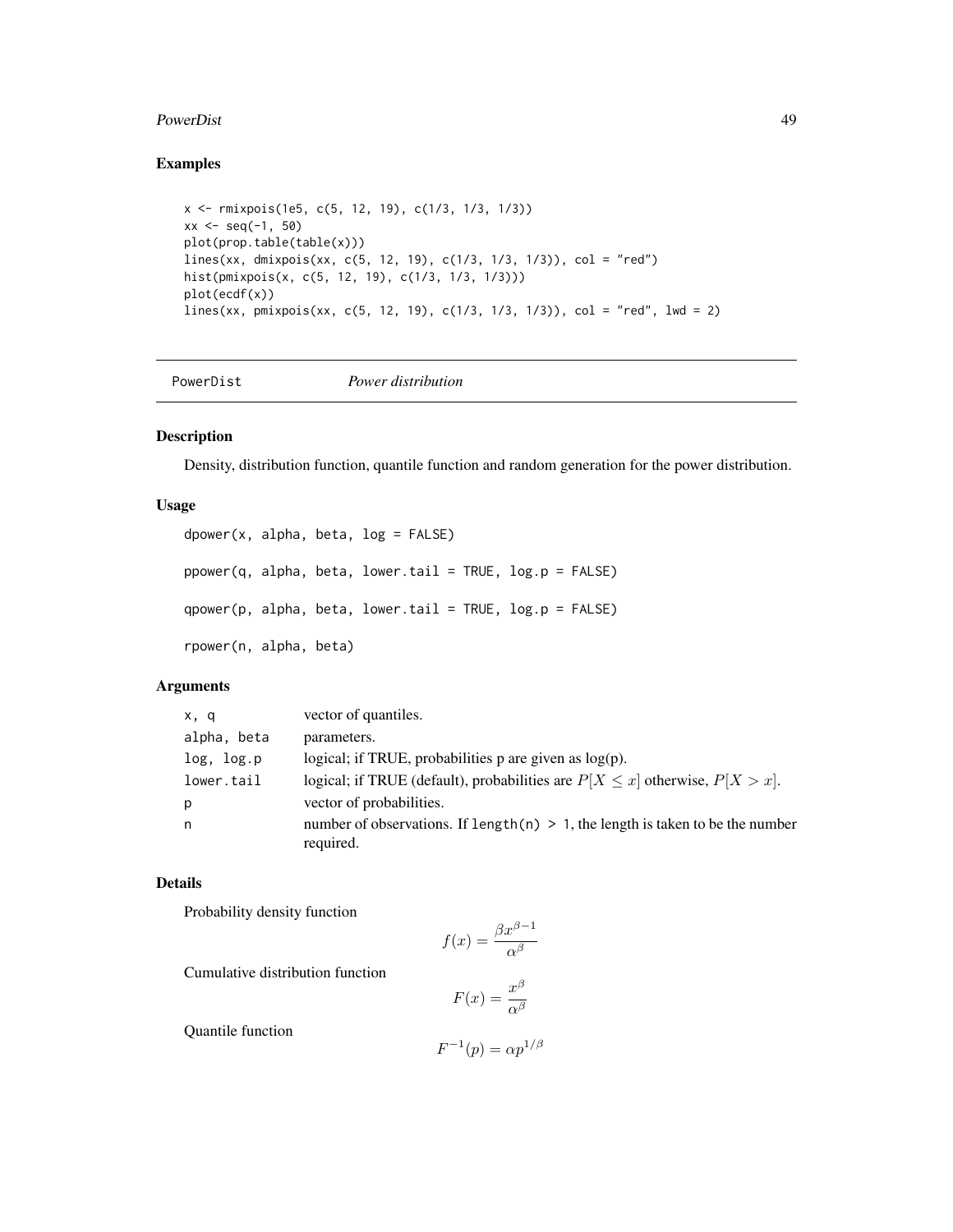#### Examples

```
x <- rpower(1e5, 5, 16)
xx \le - seq(-100, 100, by = 0.001)
hist(x, 100, freq = FALSE)lines(xx, doower(xx, 5, 16), col = "red")hist(ppower(x, 5, 16))
plot(ecdf(x))
lines(xx, power(xx, 5, 16), col = "red", lwd = 2)
```
#### PropBeta *Beta distribution of proportions*

#### Description

Probability mass function, distribution function and random generation for the reparametrized beta distribution.

#### Usage

```
dprop(x, size, mean, log = FALSE)pprop(q, size, mean, lower.tail = TRUE, log.p = FALSE)
qprop(p, size, mean, lower.tail = TRUE, log.p = FALSE)
rprop(n, size, mean)
```
#### Arguments

| x, q       | vector of quantiles.                                                                           |
|------------|------------------------------------------------------------------------------------------------|
| size       | precision or number of binomial trials (zero or more).                                         |
| mean       | mean proportion or probability of success on each trial; $0 \le$ mean $\le$ 1.                 |
| log, log.p | logical; if TRUE, probabilities $p$ are given as $log(p)$ .                                    |
| lower.tail | logical; if TRUE (default), probabilities are $P[X \le x]$ otherwise, $P[X > x]$ .             |
| p          | vector of probabilities.                                                                       |
| n          | number of observations. If length(n) $> 1$ , the length is taken to be the number<br>required. |

<span id="page-49-0"></span>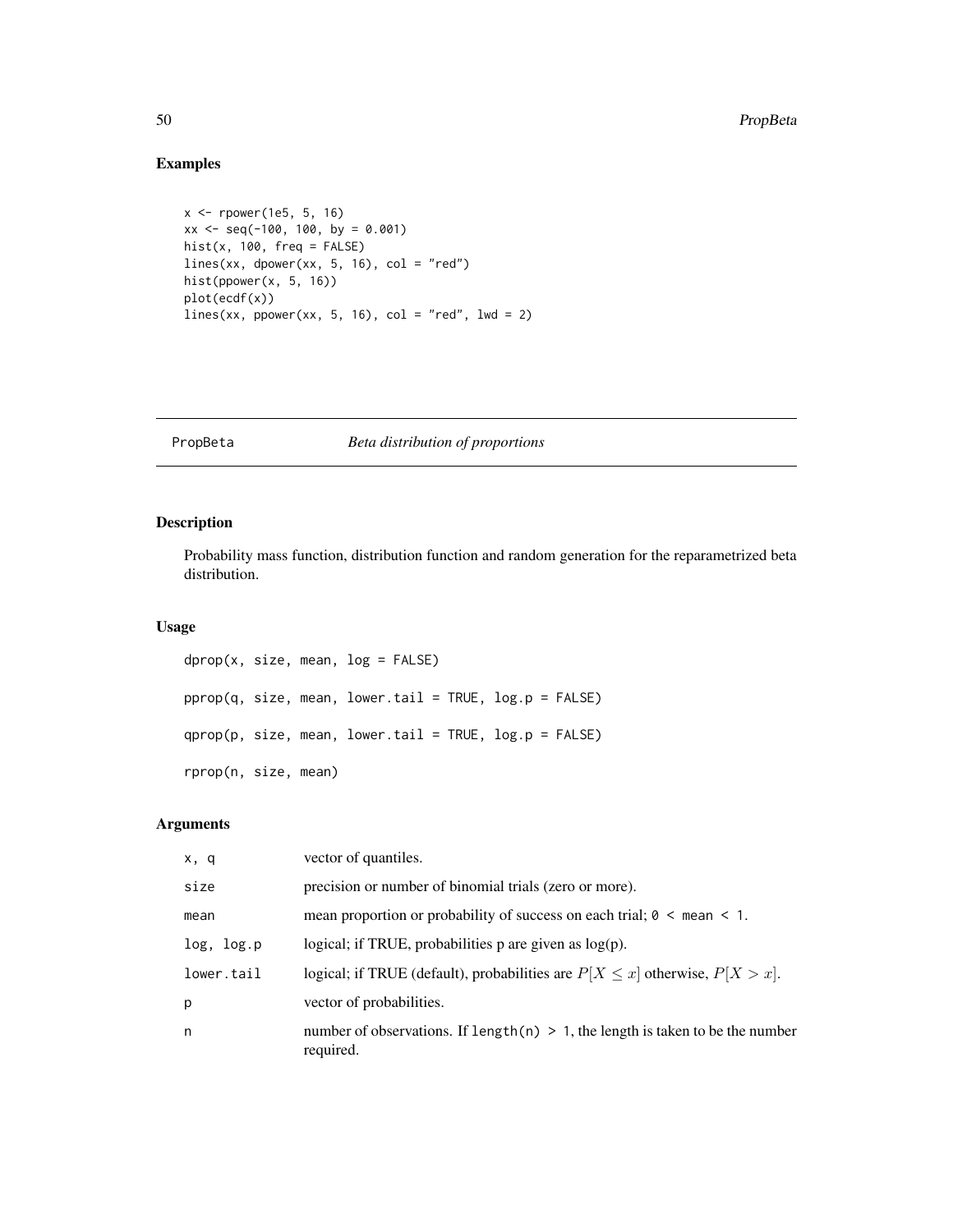#### <span id="page-50-0"></span>Rayleigh 51

#### Details

Beta can be understood as a distribution of  $x = k/n$  proportions in n trials where the average proportion is denoted as  $\mu$ , so it's parameters become  $\alpha = n\mu + 1$  and  $\beta = n(1 - \mu) + 1$  and it's density function becomes:

$$
f(x) = \frac{1}{B(n\mu + 1, n(1 - \mu) + 1)} x^{n\mu} (1 - x)^{n(1 - \mu)}
$$

Alternatively n may be understood as precision parameter as described Ferrari and Cribari-Neto (2004).

#### References

Ferrari, S., & Cribari-Neto, F. (2004). Beta regression for modelling rates and proportions. Journal of Applied Statistics, 31(7), 799-815.

#### Examples

```
x <- rprop(1e5, 100, 0.33)
xx \le - seq(0, 1, by = 0.01)
hist(x, 100, freq = FALSE)lines(xx, dprop(xx, 100, 0.33), col = "red")
hist(pprop(x, 100, 0.33))
plot(ecdf(x))
lines(xx, prop(xx, 100, 0.33), col = "red", lwd = 2)
```
Rayleigh *Rayleigh distribution*

#### Description

Density, distribution function, quantile function and random generation for the Rayleigh distribution.

#### Usage

```
drayleigh(x, sigma = 1, log = FALSE)
prayleigh(q, sigma = 1, lower.tail = TRUE, log.p = FALSE)qrayleigh(p, sigma = 1, lower.tail = TRUE, log.p = FALSE)
rrayleigh(n, sigma = 1)
```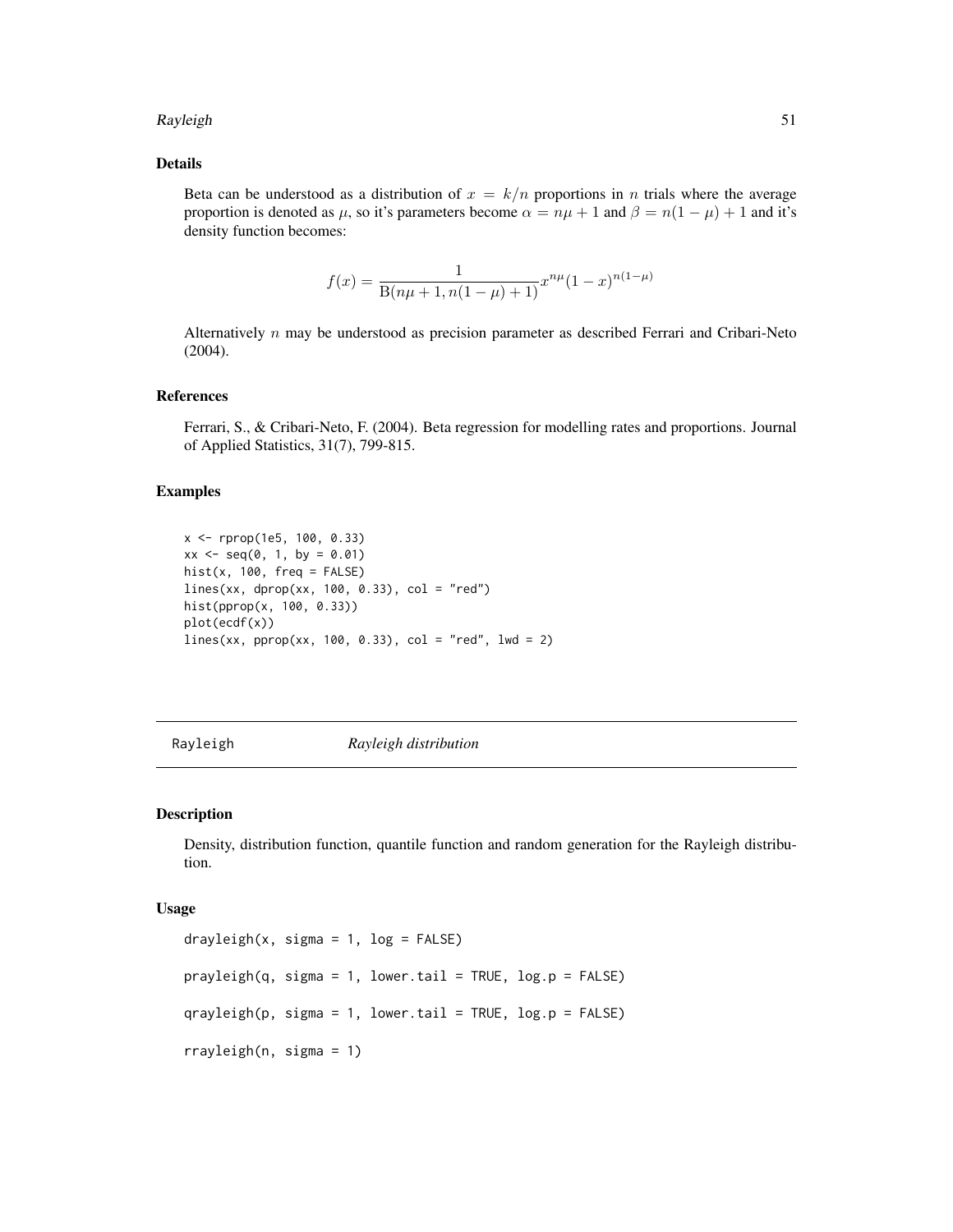#### Arguments

| x, q       | vector of quantiles.                                                                           |
|------------|------------------------------------------------------------------------------------------------|
| sigma      | positive valued parameter.                                                                     |
| log, log.p | logical; if TRUE, probabilities $p$ are given as $log(p)$ .                                    |
| lower.tail | logical; if TRUE (default), probabilities are $P[X \le x]$ otherwise, $P[X > x]$ .             |
| p          | vector of probabilities.                                                                       |
| n          | number of observations. If length(n) $> 1$ , the length is taken to be the number<br>required. |

#### Details

Probability density function

$$
f(x) = \frac{x}{\sigma^2} \exp\left(-\frac{x^2}{2\sigma^2}\right)
$$

Cumulative distribution function

$$
F(x) = 1 - \exp\left(-\frac{x^2}{2\sigma^2}\right)
$$

Quantile function

$$
F^{-1}(p)=\sqrt{-2\sigma^2\log(1-p)}
$$

#### References

Krishnamoorthy, K. (2006). Handbook of Statistical Distributions with Applications. Chapman & Hall/CRC.

Forbes, C., Evans, M. Hastings, N., & Peacock, B. (2011). Statistical Distributions. John Wiley & Sons.

#### Examples

x <- rrayleigh(1e5, 13)  $xx \le -$  seq(-100, 100, by = 0.001)  $hist(x, 100, freq = FALSE)$ lines(xx, drayleigh(xx, 13), col = "red") hist(prayleigh(x, 13)) plot(ecdf(x)) lines(xx,  $prayleigh(xx, 13)$ ,  $col = "red", lwd = 2)$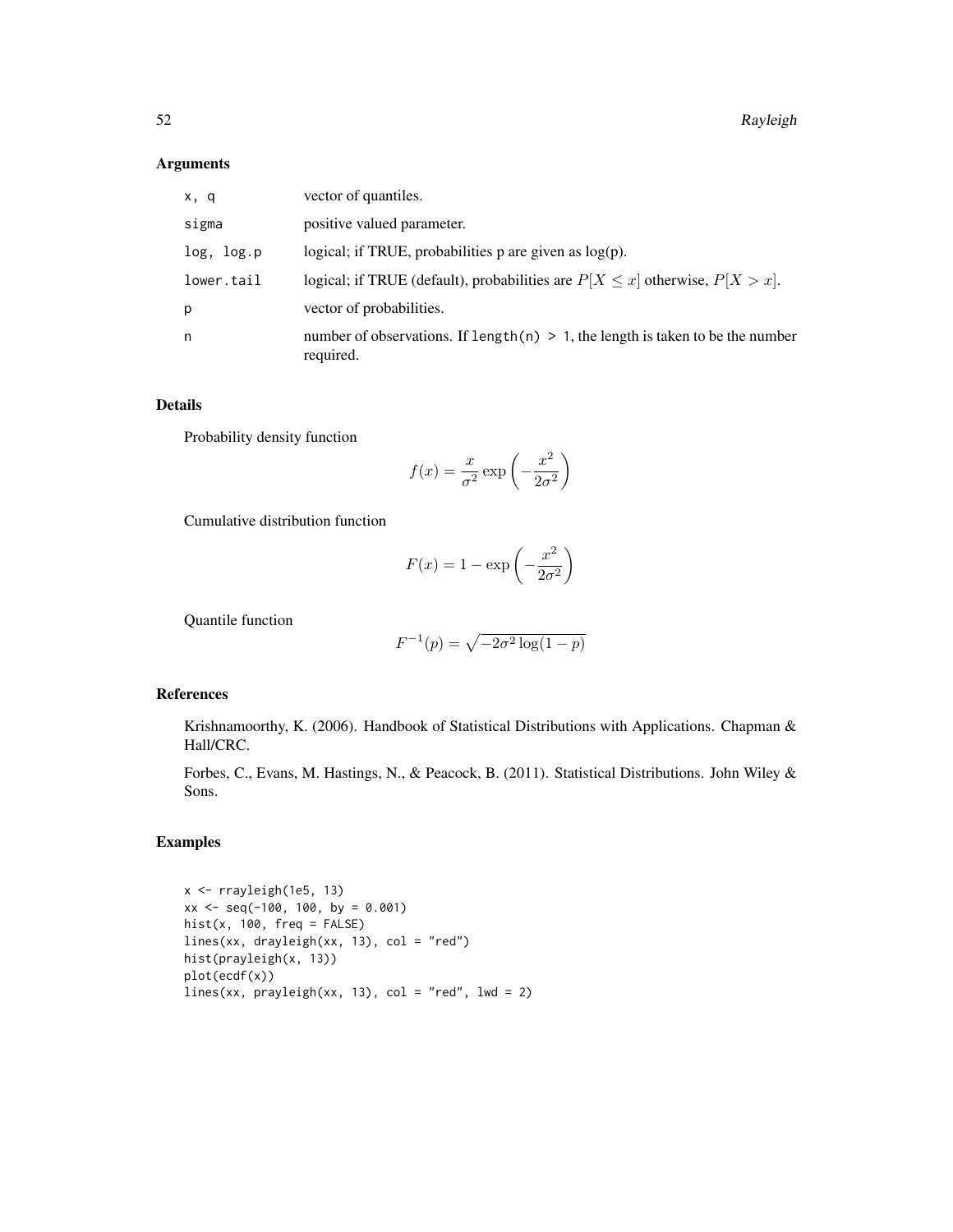<span id="page-52-0"></span>

Probability mass function and random generation for the Skellam distribution.

#### Usage

```
dskellam(x, mu1, mu2, log = FALSE)
rskellam(n, mu1, mu2)
```
#### Arguments

| x.       | vector of quantiles.                                                                            |
|----------|-------------------------------------------------------------------------------------------------|
| mu1. mu2 | positive valued parameters.                                                                     |
| log      | logical; if TRUE, probabilities $p$ are given as $log(p)$ .                                     |
| n        | number of observations. If length $(n) > 1$ , the length is taken to be the number<br>required. |

#### Details

If X and Y follow Poisson distributions with means  $\mu_1$  and  $\mu_2$ , than  $X - Y$  follows Skellam distribution parametrized by  $\mu_1$  and  $\mu_2$ .

Probability mass function

$$
f(x) = e^{-(\mu_1 + \mu_2)} \left(\frac{\mu_1}{\mu_2}\right)^{k/2} I_k(2\sqrt{\mu_1 \mu_2})
$$

#### References

Karlis, D., & Ntzoufras, I. (2006). Bayesian analysis of the differences of count data. Statistics in medicine, 25(11), 1885-1905.

#### Examples

```
x <- rskellam(1e5, 5, 13)
xx < -40:40plot(prop.table(table(x)), type = "h")
lines(xx, dskellam(xx, 5, 13), col = "red")
```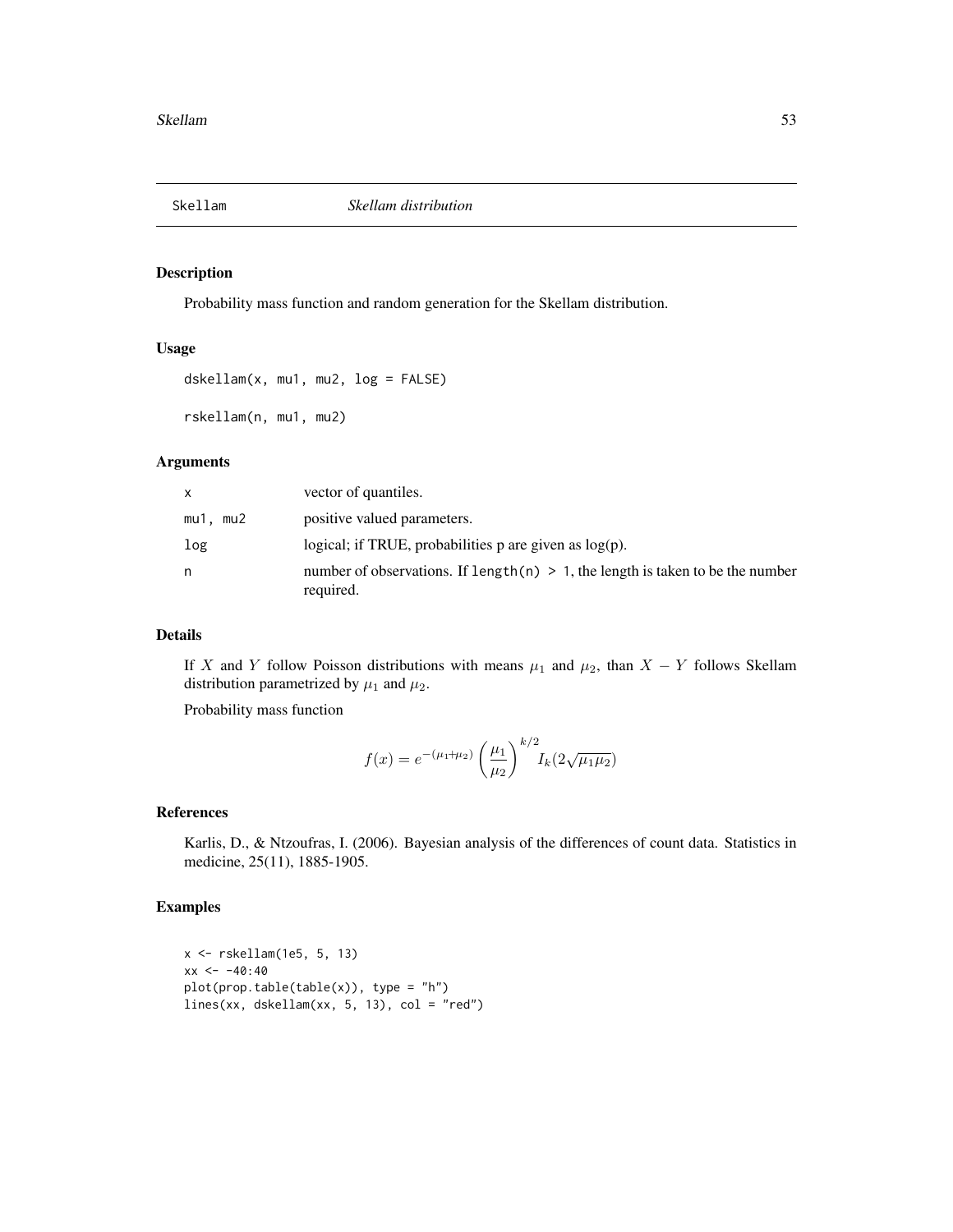<span id="page-53-0"></span>Probability mass function, distribution function and random generation for slash distribution.

#### Usage

```
dslash(x, mu = 0, sigma = 1, log = FALSE)pslash(q, mu = 0, sigma = 1, lower[a] = TRUE, log.p = FALSE)rslash(n, mu = 0, sigma = 1)
```
#### Arguments

| x, q       | vector of quantiles.                                                                            |
|------------|-------------------------------------------------------------------------------------------------|
| mu         | vector of locations                                                                             |
| sigma      | vector of positive valued scale parameters.                                                     |
| log, log.p | logical; if TRUE, probabilities $p$ are given as $log(p)$ .                                     |
| lower.tail | logical; if TRUE (default), probabilities are $P[X \le x]$ otherwise, $P[X > x]$ .              |
| n          | number of observations. If length $(n) > 1$ , the length is taken to be the number<br>required. |

#### Details

If  $Z \sim \text{Normal}(0, 1)$  and  $U \sim \text{Uniform}(0, 1)$ , then  $Z/U$  follows slash distribution. Probability density function

$$
f(x) = \frac{\phi(0) - \phi(x)}{x^2}
$$

Cumulative distribution function

$$
F(x) = \begin{cases} \n\Phi(x) - \frac{\phi(0) - \phi(x)}{x} & x \neq 0 \\ \n\frac{1}{2} & x = 0 \n\end{cases}
$$

#### Examples

```
x <- rslash(1e5, 5, 3)
xx \le - seq(-100, 100, by = 0.001)
hist(x, 1e5, freq = FALSE, xlim = c(-100, 100))
lines(xx, dslash(xx, 5, 3), col = "red")hist(pslash(x, 5, 3))
plot(ccdf(x), xlim = c(-100, 100))lines(xx, pslash(xx, 5, 3), col = "red", lwd = 2)
```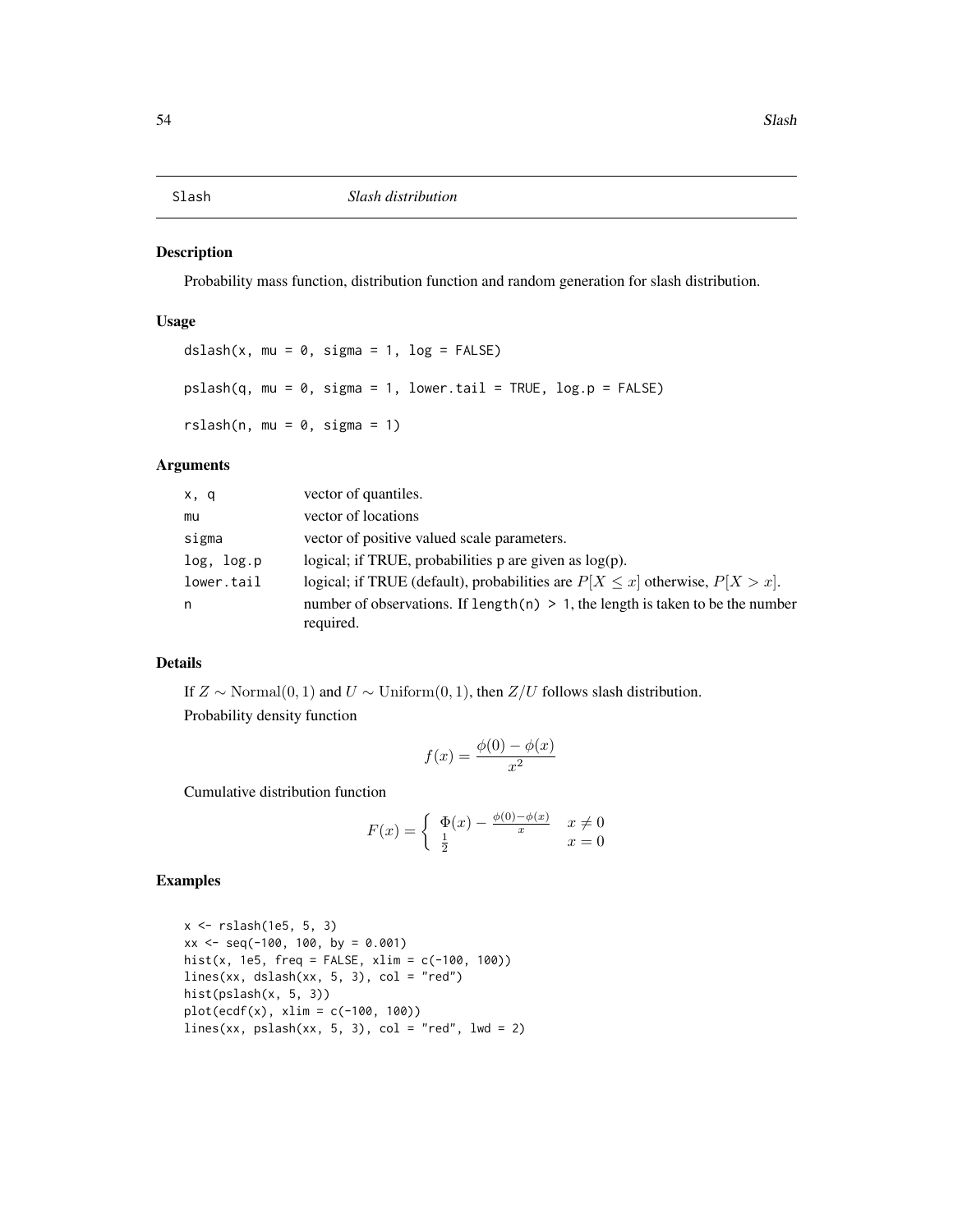<span id="page-54-0"></span>

Density, distribution function, quantile function and random generation for the triangular distribution.

### Usage

dtriang(x,  $a = -1$ ,  $b = 1$ ,  $c = (a + b)/2$ ,  $log = FALSE$ ) ptriang(q,  $a = -1$ ,  $b = 1$ ,  $c = (a + b)/2$ , lower.tail = TRUE,  $log.p = FALSE$ qtriang(p,  $a = -1$ ,  $b = 1$ ,  $c = (a + b)/2$ , lower.tail = TRUE,  $log.p = FALSE)$ rtriang(n,  $a = -1$ ,  $b = 1$ ,  $c = (a + b)/2$ )

#### Arguments

| x, q       | vector of quantiles.                                                                           |
|------------|------------------------------------------------------------------------------------------------|
| a, b, c    | minimum, maximum and mode of the distribution.                                                 |
| log, log.p | logical; if TRUE, probabilities $p$ are given as $log(p)$ .                                    |
| lower.tail | logical; if TRUE (default), probabilities are $P[X \le x]$ otherwise, $P[X > x]$ .             |
| p          | vector of probabilities.                                                                       |
| n          | number of observations. If length(n) $> 1$ , the length is taken to be the number<br>required. |

#### Details

Probability density function

$$
f(x) = \begin{cases} \frac{2(x-a)}{(b-a)(c-a)} & x < c\\ \frac{b-a}{b-a} & x = c\\ \frac{2(b-x)}{(b-a)(b-c)} & x > c \end{cases}
$$

Cumulative distribution function

$$
F(x) = \begin{cases} \frac{(x-a)^2}{(b-a)(c-a)} & x \leq c \\ 1 - \frac{(b-x)^2}{(b-a)(b-c)} & x > c \end{cases}
$$

Quantile function

$$
F^{-1}(p) = \begin{cases} a + \sqrt{p \times (b-a)(c-a)} & p \le \frac{c-a}{b-a} \\ b - \sqrt{(1-p)(b-a)(b-c)} & p > \frac{c-a}{b-a} \end{cases}
$$

For random generation MINMAX method described by Stein and Keblis (2009) is used.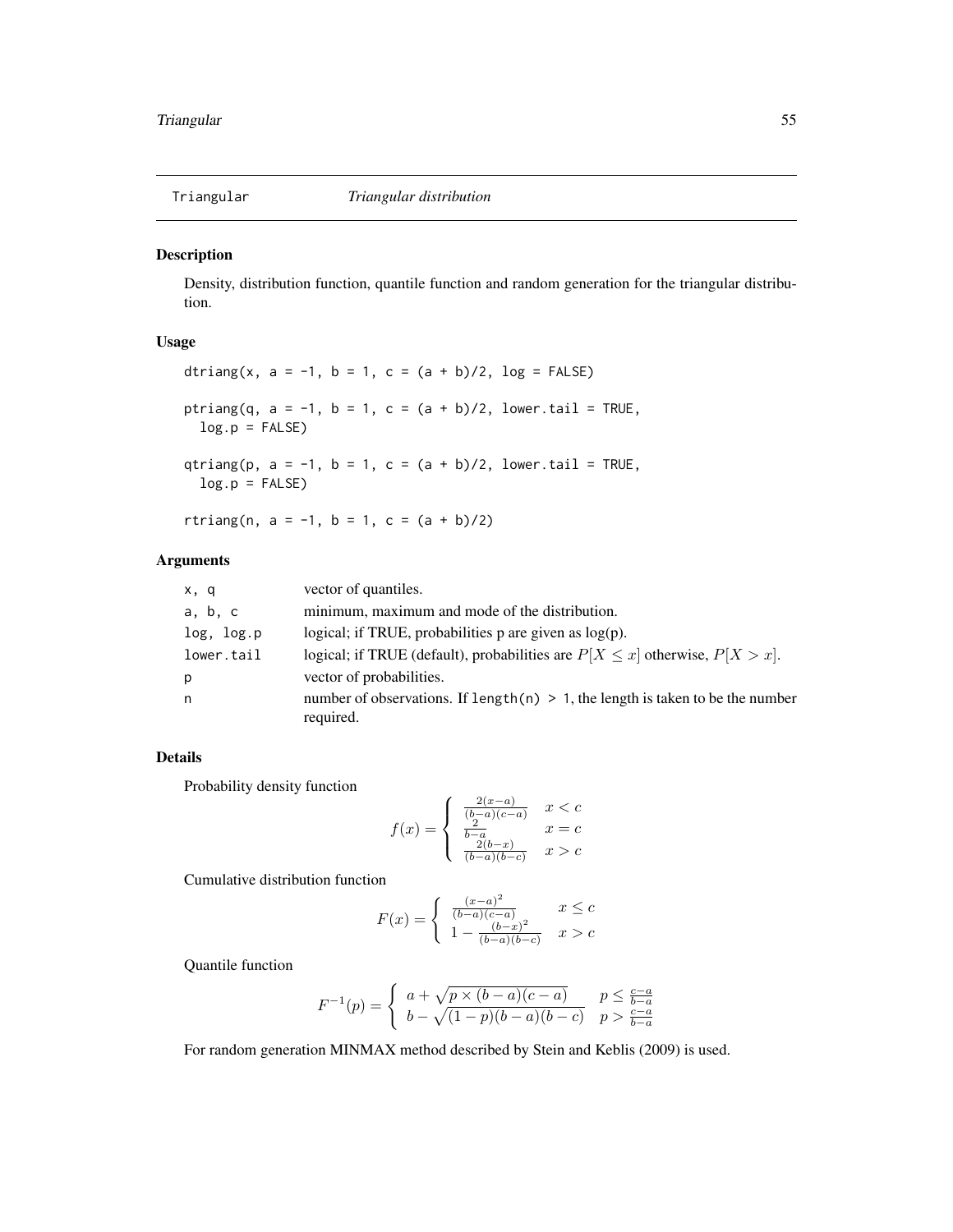#### References

Forbes, C., Evans, M. Hastings, N., & Peacock, B. (2011). Statistical Distributions. John Wiley & Sons.

Stein, W. E., & Keblis, M. F. (2009). A new method to simulate the triangular distribution. Mathematical and computer modelling, 49(5), 1143-1147.

#### Examples

```
x <- rtriang(1e5, 5, 7, 6)
xx \leq -\text{seq}(-10, 10, \text{ by } = 0.001)hist(x, 100, freq = FALSE)
lines(xx, dtriang(xx, 5, 7, 6), col = "red")hist(ptriang(x, 5, 7, 6))
plot(ecdf(x))
lines(xx, ptriang(xx, 5, 7, 6), col = "red", lwd = 2)
```
TruncNormal *Truncated normal distribution*

#### Description

Density, distribution function, quantile function and random generation for the truncated normal distribution.

#### Usage

dtnorm(x, mean = 0, sd = 1, a =  $-Inf$ , b = Inf, log = FALSE) ptnorm(q, mean =  $0$ , sd = 1, a =  $-Inf$ , b = Inf, lower.tail = TRUE,  $log.p = FALSE$ qtnorm(p, mean =  $0$ , sd = 1, a =  $-Inf$ , b = Inf, lower.tail = TRUE,  $log.p = FALSE)$ rtnorm(n, mean =  $0$ , sd = 1, a =  $-Inf$ , b = Inf)

#### Arguments

| x, q       | vector of quantiles.                                                                           |
|------------|------------------------------------------------------------------------------------------------|
| mean, sd   | location and scale parameters. Scale must be positive.                                         |
| a, b       | minimal and maximal boundries for truncation (-Inf and Inf by default).                        |
| log, log.p | logical; if TRUE, probabilities $p$ are given as $log(p)$ .                                    |
| lower.tail | logical; if TRUE (default), probabilities are $P[X \le x]$ otherwise, $P[X > x]$ .             |
| р          | vector of probabilities.                                                                       |
| n          | number of observations. If length(n) $> 1$ , the length is taken to be the number<br>required. |

<span id="page-55-0"></span>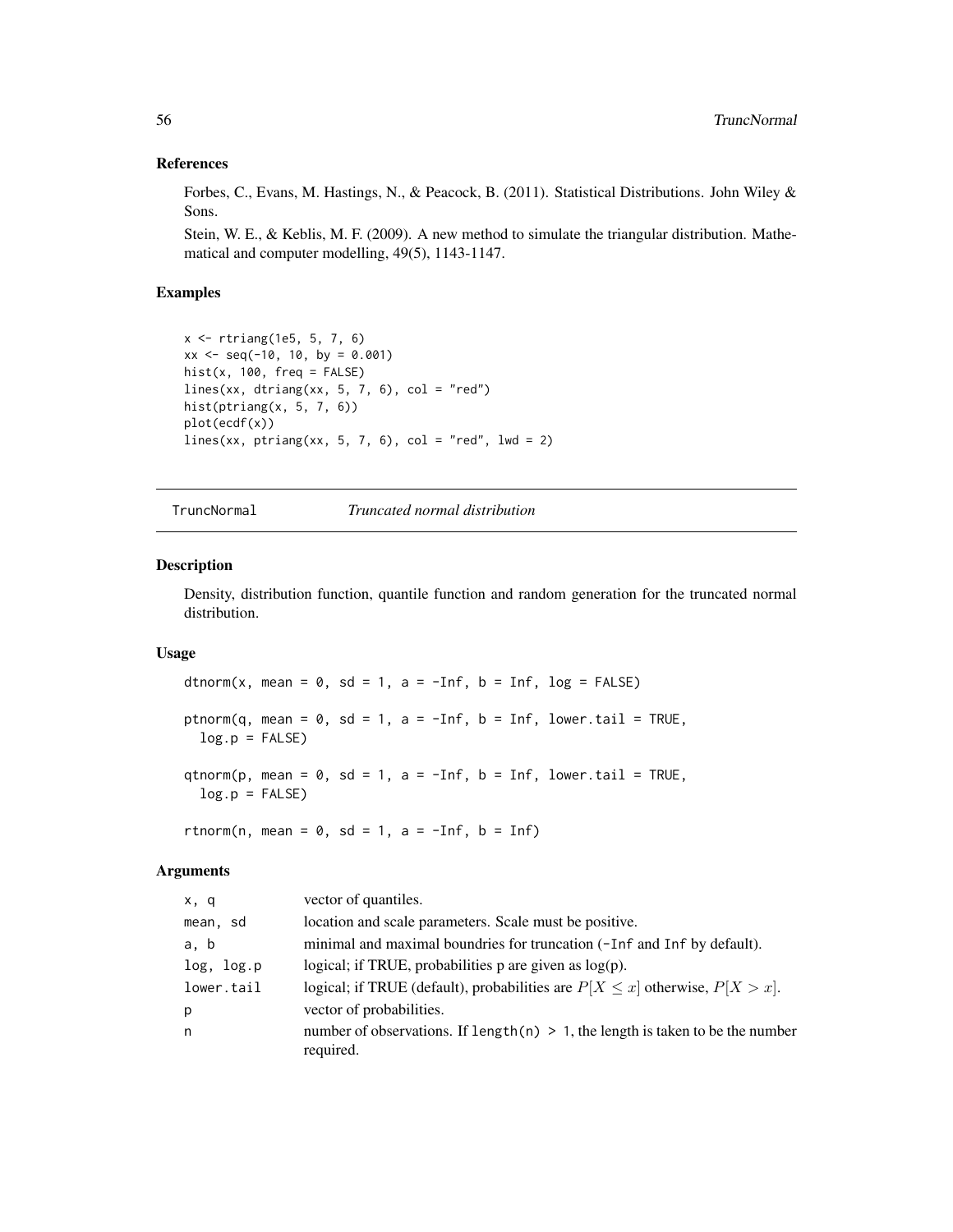#### TruncNormal 57

#### Details

Probability density function

$$
f(x) = \frac{\phi(\frac{x-\mu}{\sigma})}{\Phi(\frac{b-\mu}{\sigma}) - \Phi(\frac{a-\mu}{\sigma})}
$$

Cumulative distribution function

$$
F(x) = \frac{\Phi(\frac{x-\mu}{\sigma}) - \Phi(\frac{a-\mu}{\sigma})}{\Phi(\frac{b-\mu}{\sigma}) - \Phi(\frac{a-\mu}{\sigma})}
$$

Quantile function

$$
F^{-1}(p) = \Phi^{-1}\left(\Phi\left(\frac{a-\mu}{\sigma}\right) + p \times \left[\Phi\left(\frac{b-\mu}{\sigma}\right) - \Phi\left(\frac{a-\mu}{\sigma}\right)\right]\right)
$$

For random generation algorithm described by Robert (1995) is used.

#### References

Robert, C.P. (1995). Simulation of truncated normal variables. Statistics and Computing 5(2): 121-125. <http://arxiv.org/abs/0907.4010>

Burkardt, J. (17 October 2014). The Truncated Normal Distribution. Florida State University. [http://people.sc.fsu.edu/~jburkardt/presentations/truncated\\_normal.pdf](http://people.sc.fsu.edu/~jburkardt/presentations/truncated_normal.pdf)

#### Examples

```
x \le rtnorm(1e5, 5, 3, b = 7)
xx \leq -\text{seq}(-10, 10, \text{ by } = 0.001)hist(x, 100, freq = FALSE)
lines(xx, dtnorm(xx, 5, 3, b = 7), col = "red")hist(ptnorm(x, 5, 3, b = 7))
plot(ecdf(x))
lines(xx, ptnorm(xx, 5, 3, b = 7), col = "red", 1wd = 2)
R < -1e5partmp <- par(mfrow = c(2,4), mar = c(2,2,2,2))
hist(rtnorm(R), freq= FALSE, main = "", xlab = "", ylab = "")
lines(xx, dtnorm(xx), col = "red")hist(rtnorm(R, a = 0), freq= FALSE, main = "", xlab = "", ylab = "")
lines(xx, dtnorm(xx, a = 0), col = "red")
hist(rtnorm(R, b = 0), freq= FALSE, main = "", xlab = "", ylab = "")
lines(xx, dtnorm(xx, b = 0), col = "red")
hist(rtnorm(R, a = 0, b = 1), freq= FALSE, main = "", xlab = "", ylab = "")
lines(xx, dtnorm(xx, a = 0, b = 1), col = "red")
```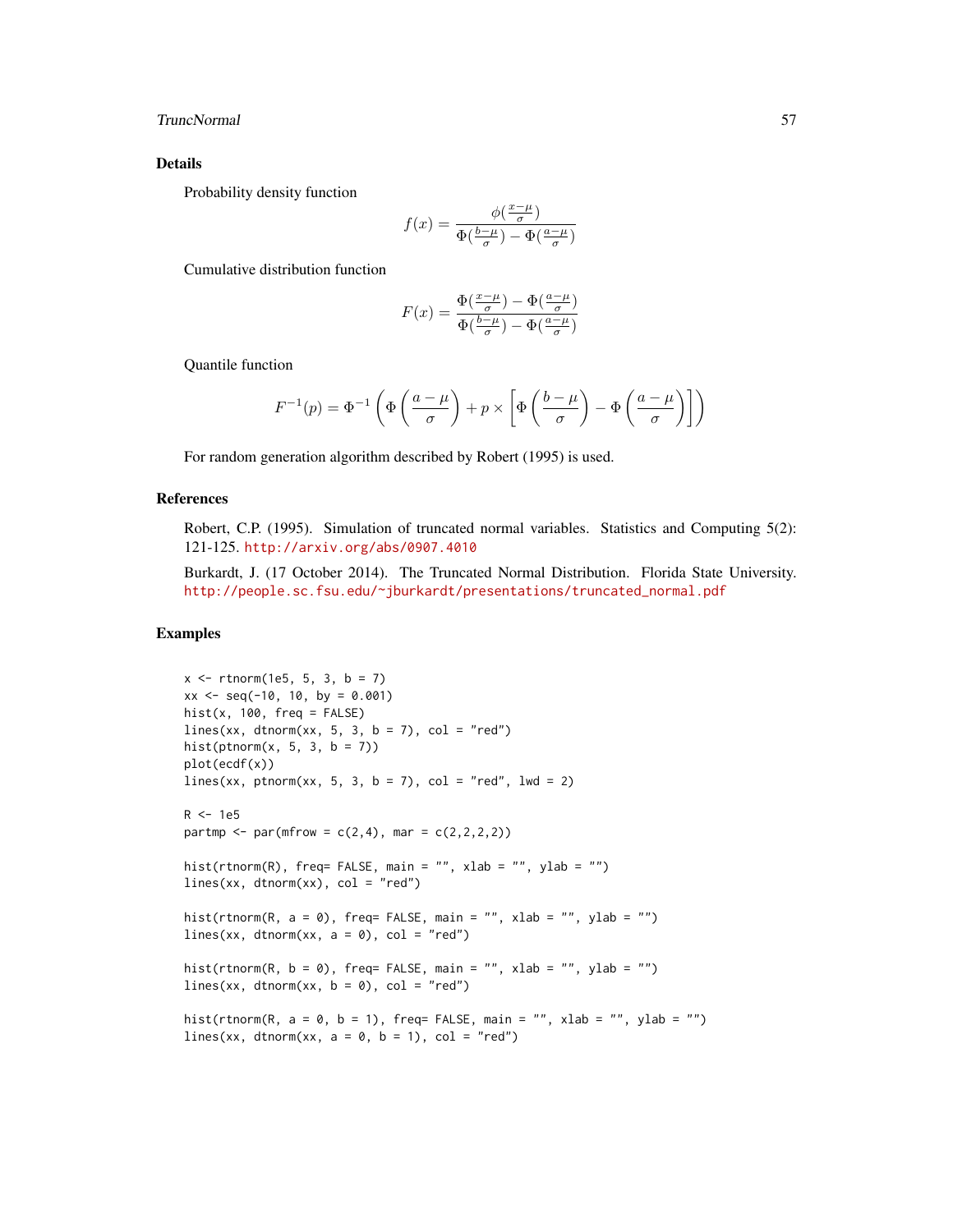```
hist(rtnorm(R, a = -1, b = 0), freq= FALSE, main = "", xlab = "", ylab = "")
lines(xx, dtnorm(xx, a = -1, b = 0), col = "red")hist(rtnorm(R, mean = -6, a = 0), freq= FALSE, main = "", xlab = "", ylab = "")
lines(xx, dtnorm(xx, mean = -6, a = 0), col = "red")
hist(rtnorm(R, mean = 8, b = 0), freq= FALSE, main = "", xlab = "", ylab = "")
lines(xx, dtnorm(xx, mean = 8, b = 0), col = "red")
hist(rtnorm(R, a = 3, b = 5), freq= FALSE, main = "", xlab = "", ylab = "")
lines(xx, dtnorm(xx, a = 3, b = 5), col = "red")par(partmp)
```
TruncPoisson *Truncated Poisson distribution*

#### Description

Density, distribution function, quantile function and random generation for the truncated Poisson distribution.

#### Usage

```
dtpois(x, lambda, s = 0, log = FALSE)
ptpois(q, lambda, s = 0, lower.tail = TRUE, log.p = FALSE)
qtpois(p, lambda, s = 0, lower.tail = TRUE, log.p = FALSE)
rtpois(n, lambda, s = 0)
```
#### Arguments

| x, q       | vector of quantiles.                                                                                                          |
|------------|-------------------------------------------------------------------------------------------------------------------------------|
| lambda     | vector of (non-negative) means.                                                                                               |
| S          | truncation point (non-negtive); s=0 (default) for zero-truncated Poisson, other-<br>wise values greater than s are truncated. |
| log, log.p | logical; if TRUE, probabilities $p$ are given as $log(p)$ .                                                                   |
| lower.tail | logical; if TRUE (default), probabilities are $P[X \le x]$ otherwise, $P[X > x]$ .                                            |
| p          | vector of probabilities.                                                                                                      |
| n          | number of observations. If length(n) $> 1$ , the length is taken to be the number<br>required.                                |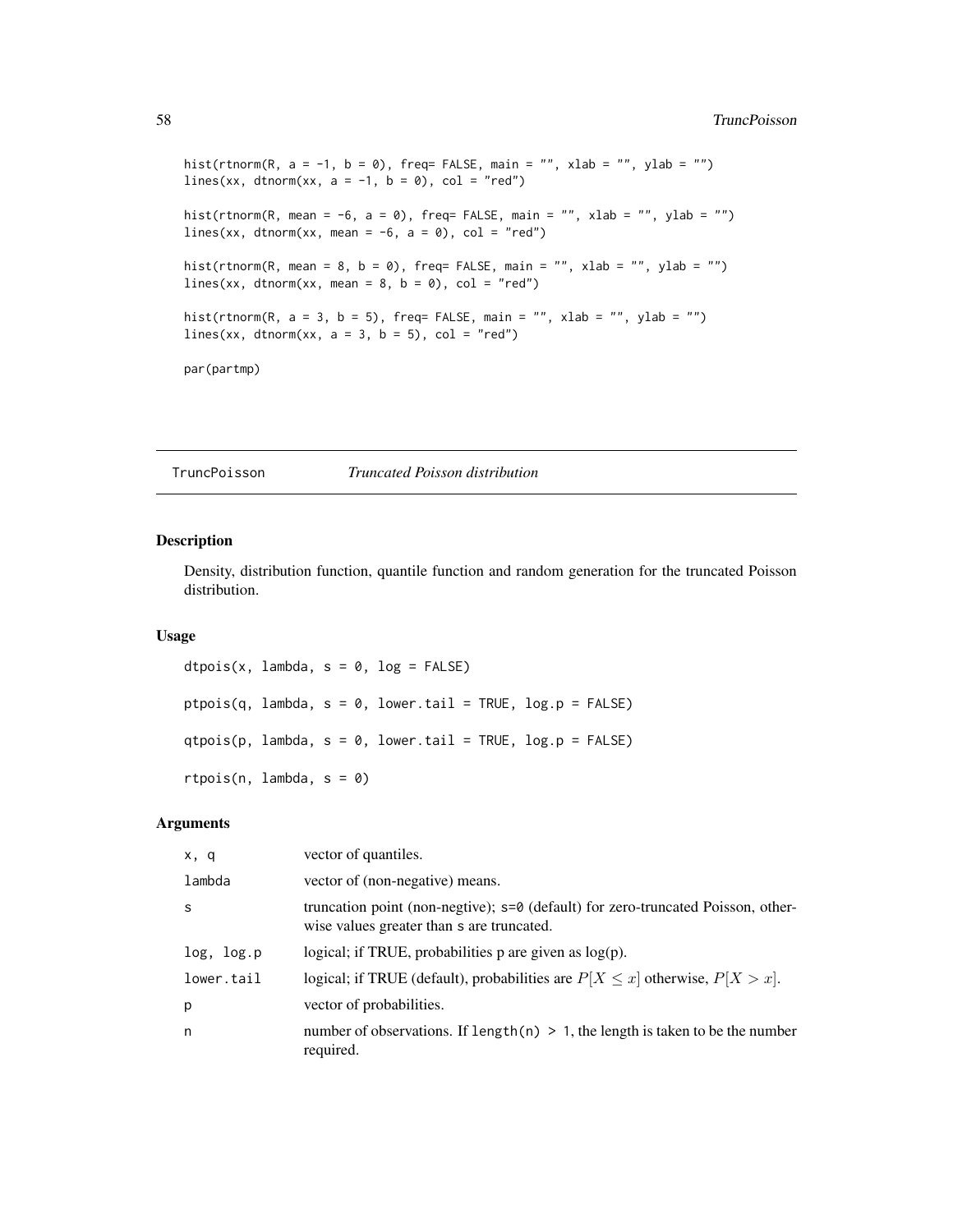#### <span id="page-58-0"></span>TuckeyLambda 59

#### References

Plackett, R.L. (1953). The truncated Poisson distribution. Biometrics, 9(4), 485-488.

Singh, J. (1978). A characterization of positive Poisson distribution and its statistical application. SIAM Journal on Applied Mathematics, 34(3), 545-548.

Dalgaard, P. (May 1, 2005). [R] simulate zero-truncated Poisson distribution. R-help mailing list. <https://stat.ethz.ch/pipermail/r-help/2005-May/070680.html>

#### Examples

```
x <- rtpois(1e5, 14, 16)
xx \le - seq(-1, 20)
plot(prop.table(table(x)))
lines(xx, dtpois(xx, 14, 16), col = "red")hist(ptpois(x, 14, 16))
plot(ecdf(x))
lines(xx, ptpois(xx, 14, 16), col = "red", lwd = 2)
uu \leq - seq(0, 1, by = 0.001)
lines(qtpois(uu, 14, 16), uu, col = "blue")
```
# Zero-truncated Poisson

```
x <- rtpois(1e5, 5, 0)
xx \le - seq(-1, 50)
plot(prop.table(table(x)))
lines(xx, dtpois(xx, 5, 0), col = "red")hist(ptpois(x, 5, 0))
plot(ecdf(x))
lines(xx, ptpois(xx, 5, 0), col = "red", 1wd = 2)lines(qtpois(uu, 5, 0), uu, col = "blue")
```
TuckeyLambda *Tuckey lambda distribution*

#### Description

Quantile function, and random generation for the Tuckey lambda distribution.

#### Usage

qtlambda(p, lambda, lower.tail = TRUE, log.p = FALSE)

rtlambda(n, lambda)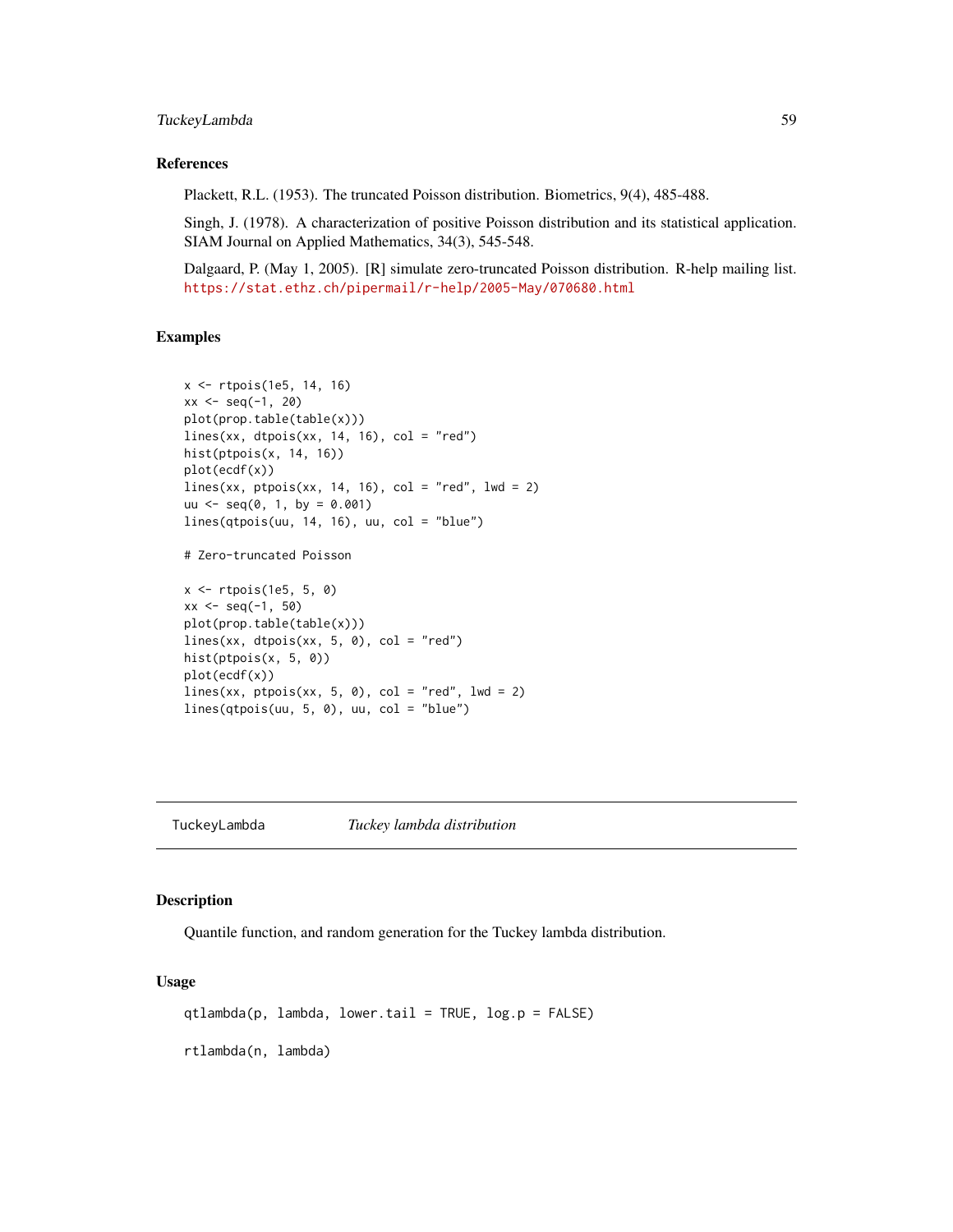#### Arguments

| р          | vector of probabilities.                                                                       |
|------------|------------------------------------------------------------------------------------------------|
| lambda     | shape parameter.                                                                               |
| lower.tail | logical; if TRUE (default), probabilities are $P[X \le x]$ otherwise, $P[X > x]$ .             |
| log.p      | logical; if TRUE, probabilities $p$ are given as $log(p)$ .                                    |
| n          | number of observations. If length(n) $> 1$ , the length is taken to be the number<br>required. |

#### Details

Tukey lambda distribution is a continuous probability distribution defined in terms of its quantile function. It is typically used to identify other distributions.

Quantile function:

$$
F^{-1}(p) = \begin{cases} \frac{1}{\lambda} [p^{\lambda} - (1-p)^{\lambda}] & \lambda \neq 0\\ \log(\frac{p}{1-p}) & \lambda = 0 \end{cases}
$$

#### References

Joiner, B.L., & Rosenblatt, J.R. (1971). Some properties of the range in samples from Tukey's symmetric lambda distributions. Journal of the American Statistical Association, 66(334), 394-399.

Hastings Jr, C., Mosteller, F., Tukey, J.W., & Winsor, C.P. (1947). Low moments for small samples: a comparative study of order statistics. The Annals of Mathematical Statistics, 413-426.

#### Examples

```
pp = seq(0, 1, by = 0.001)partmp \leq par(mfrow = c(2,3))
plot(qtlambda(p, -1), pp, type = "l", main = "lambda = -1 (Cauchy)")plot(qtlambda(pp, 0), pp, type = "l", main = "lambda = 0 (logistic)")
plot(qtlambda(pp, 0.14), pp, type = "l", main = "lambda = 0.14 (normal)"plot(qtlambda(pp, 0.5), pp, type = "l", main = "lambda = 0.5 (concave)")
plot(qtlambda(pp, 1), pp, type = "l", main = "lambda = 1 (uniform)")
plot(qtlambda(pp, 2), pp, type = "l", main = "lambda = 2 (uniform)")
hist(rtlambda(1e5, -1), freq = FALSE, main = "lambda = -1 (Cauchy)")
hist(rtlambda(1e5, 0), freq = FALSE, main = "lambda = 0 (logistic)")
hist(rtlambda(1e5, 0.14), freq = FALSE, main = "lambda = 0.14 (normal)")
hist(rtlambda(1e5, 0.5), freq = FALSE, main = "lambda = 0.5 (concave)")
hist(rtlambda(1e5, 1), freq = FALSE, main = "lambda = 1 (uniform)")
hist(rtlambda(1e5, 2), freq = FALSE, main = "lambda = 2 (uniform)")
par(partmp)
```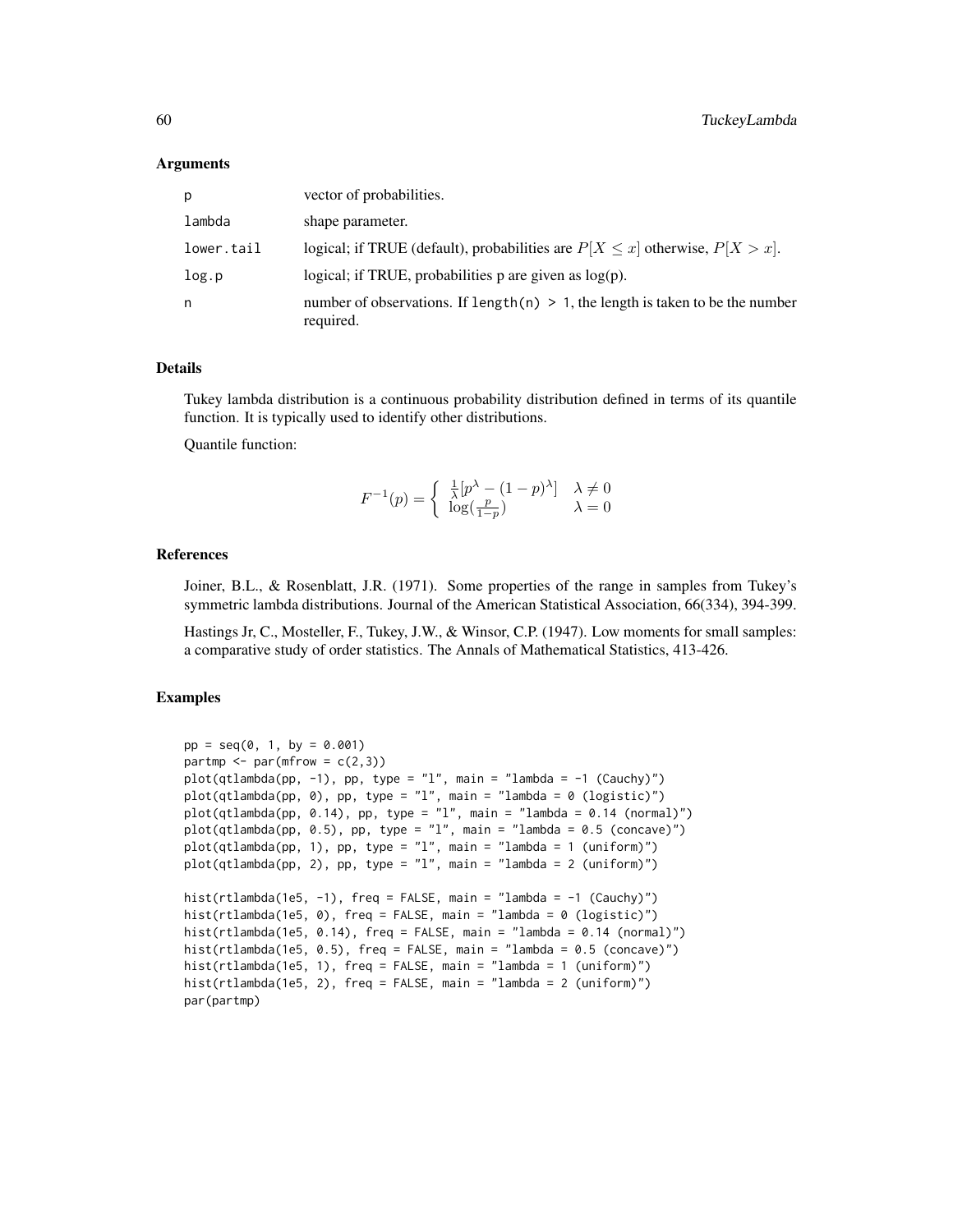<span id="page-60-0"></span>

Density, distribution function and random generation for the Wald distribution.

#### Usage

```
dwald(x, mu, lambda, log = FALSE)
pwald(q, mu, lambda, lower.tail = TRUE, log.p = FALSE)
rwald(n, mu, lambda)
```
### Arguments

| x, q       | vector of quantiles.                                                                            |
|------------|-------------------------------------------------------------------------------------------------|
| mu, lambda | location and shape parameters. Scale must be positive.                                          |
| log, log.p | logical; if TRUE, probabilities $p$ are given as $log(p)$ .                                     |
| lower.tail | logical; if TRUE (default), probabilities are $P[X \le x]$ otherwise, $P[X > x]$ .              |
| n          | number of observations. If length $(n) > 1$ , the length is taken to be the number<br>required. |
| p          | vector of probabilities.                                                                        |

#### Details

Probability density function

$$
f(x) = \sqrt{\frac{\lambda}{2\pi x^3}} \exp\left(\frac{-\lambda(x-\mu)^2}{2\mu^2 x}\right)
$$

Cumulative distribution function

$$
F(x) = \Phi\left(\sqrt{\frac{\lambda}{x}} \left(\frac{x}{\mu} - 1\right)\right) + \exp\left(\frac{2\lambda}{\mu}\right) \Phi\left(\sqrt{\frac{\lambda}{x}} \left(\frac{x}{\mu} + 1\right)\right)
$$

#### Examples

```
x \le -r rwald(1e5, 5, 16)
xx \le - seq(0, 100, by = 0.001)
hist(x, 100, freq = FALSE)lines(xx, dwald(xx, 5, 16), col = "red")hist(pwald(x, 5, 16))
plot(ecdf(x))
lines(xx, pwald(xx, 5, 16), col = "red", lwd = 2)
```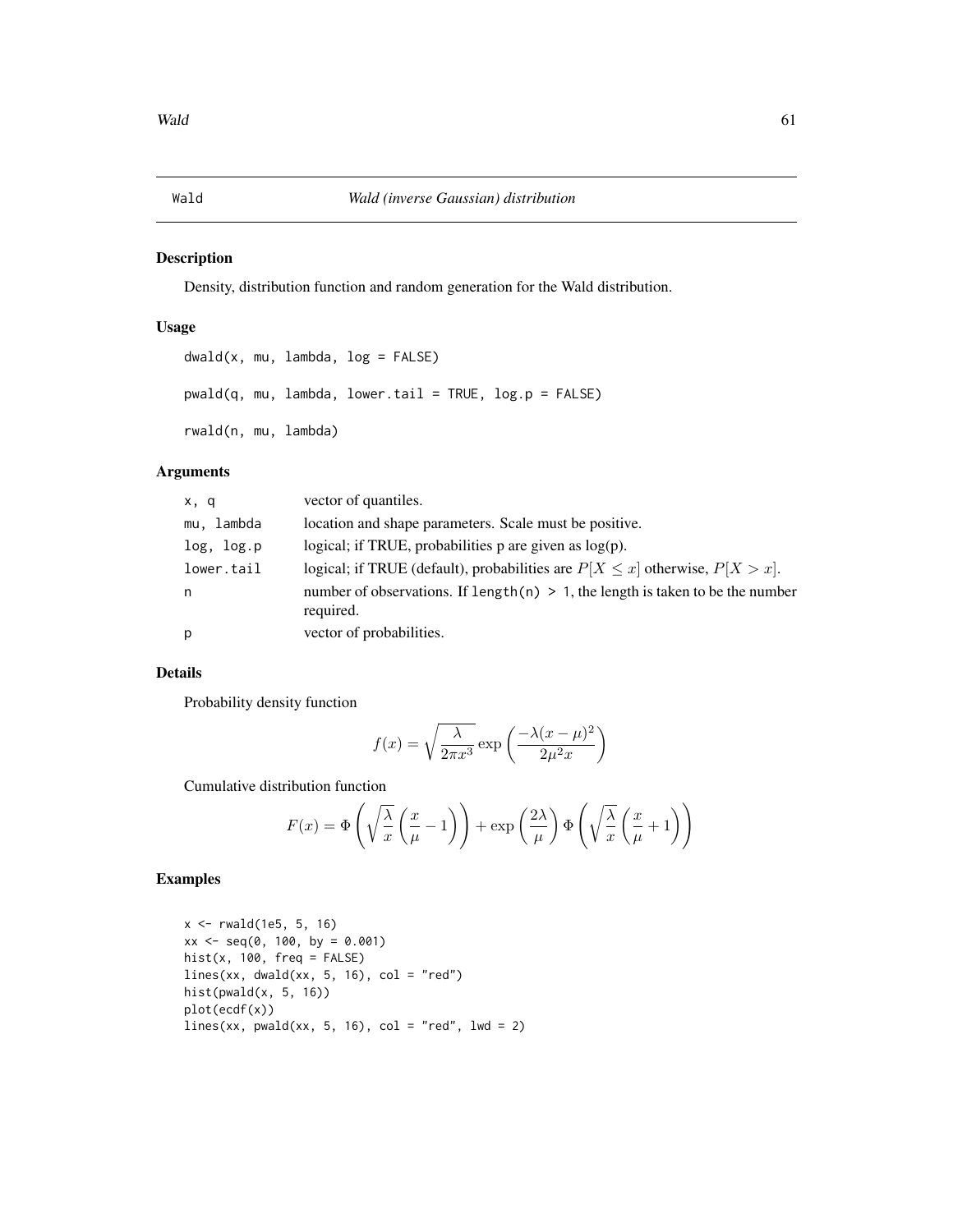<span id="page-61-0"></span>Probability mass function and random generation for the zero-inflated binomial distribution.

### Usage

```
dzib(x, size, prob, pi, log = FALSE)
pzib(q, size, prob, pi, lower.tail = TRUE, log.p = FALSE)
qzib(p, size, prob, pi, lower.tail = TRUE, log.p = FALSE)
rzib(n, size, prob, pi)
```
### Arguments

| x, q       | vector of quantiles.                                                                           |
|------------|------------------------------------------------------------------------------------------------|
| size       | number of trials (zero or more).                                                               |
| prob       | probability of success in each trial. $0 \leq prob \leq 1$ .                                   |
| рi         | probability of extra zeros.                                                                    |
| log, log.p | logical; if TRUE, probabilities $p$ are given as $log(p)$ .                                    |
| lower.tail | logical; if TRUE (default), probabilities are $P[X \le x]$ otherwise, $P[X > x]$ .             |
| p          | vector of probabilities.                                                                       |
| n          | number of observations. If length(n) $> 1$ , the length is taken to be the number<br>required. |

#### Details

Probability density function

$$
f(x) = \begin{cases} \pi + (1 - \pi)(1 - p)^n & x = 0\\ (1 - \pi)\binom{n}{x}p^x(1 - p)^{n - x} & x > 0 \end{cases}
$$

### See Also

[Binomial](#page-0-0)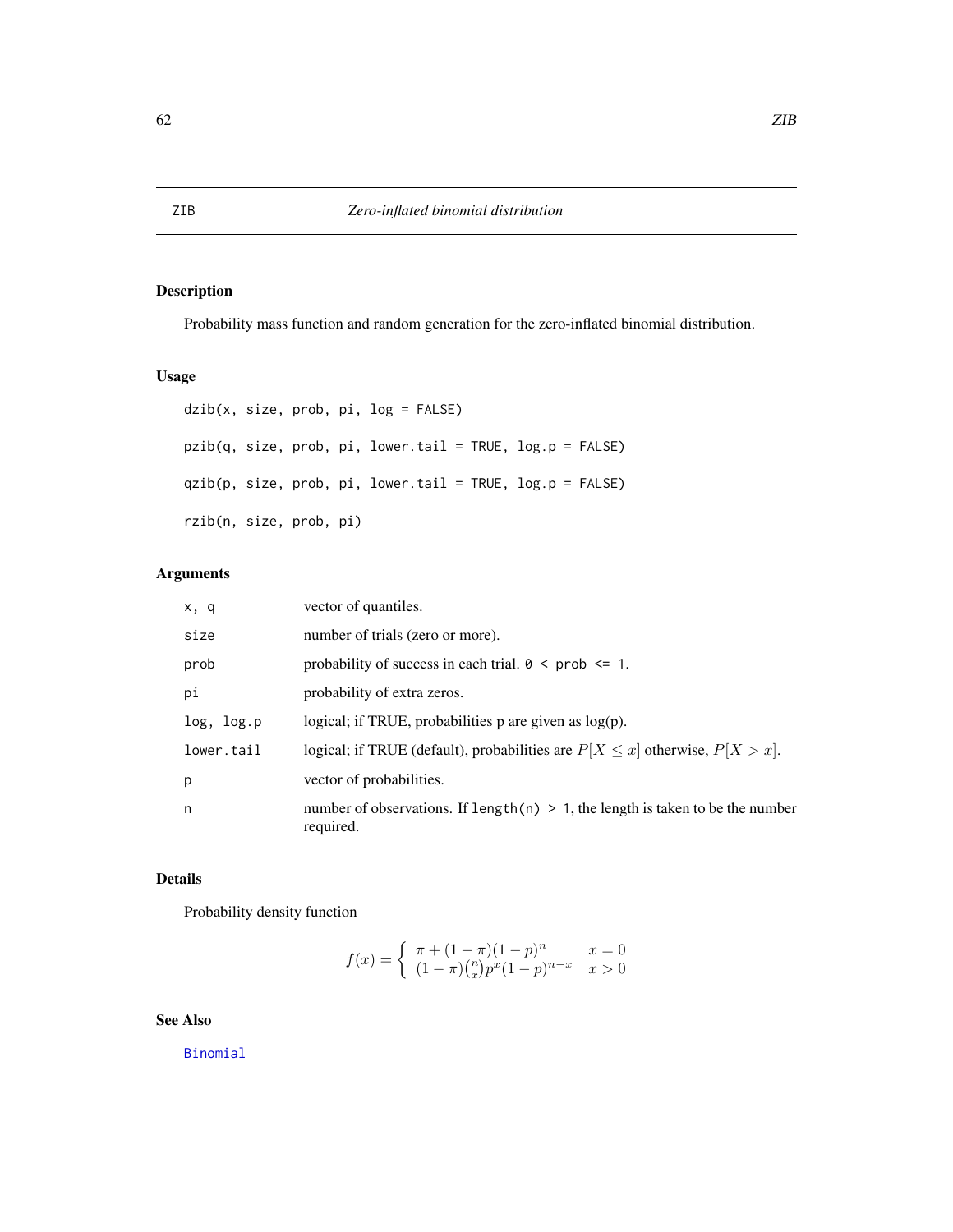#### <span id="page-62-0"></span> $ZINB$  63

#### Examples

```
x <- rzib(1e5, 10, 0.6, 0.33)
xx < -2:20plot(prop.table(table(x)), type = "h")lines(xx, dzib(xx, 10, 0.6, 0.33), col = "red")
plot(ecdf(x))
lines(xx, pzib(xx, 10, 0.6, 0.33), col = "red")
```
#### ZINB *Zero-inflated negative binomial distribution*

#### Description

Probability mass function and random generation for the zero-inflated nagative binomial distribution.

#### Usage

```
dzinb(x, size, prob, pi, log = FALSE)
pzinb(q, size, prob, pi, lower.tail = TRUE, log.p = FALSE)
qzinb(p, size, prob, pi, lower.tail = TRUE, log.p = FALSE)
rzinb(n, size, prob, pi)
```
#### Arguments

| x, q       | vector of quantiles.                                                                                                                                                            |
|------------|---------------------------------------------------------------------------------------------------------------------------------------------------------------------------------|
| size       | target for number of successful trials, or dispersion parameter (the shape param-<br>eter of the gamma mixing distribution). Must be strictly positive, need not be<br>integer. |
| prob       | probability of success in each trial. $0 \leq prob \leq 1$ .                                                                                                                    |
| рi         | probability of extra zeros.                                                                                                                                                     |
| log, log.p | logical; if TRUE, probabilities $p$ are given as $log(p)$ .                                                                                                                     |
| lower.tail | logical; if TRUE (default), probabilities are $P[X \le x]$ otherwise, $P[X > x]$ .                                                                                              |
| p          | vector of probabilities.                                                                                                                                                        |
| n          | number of observations. If length(n) $> 1$ , the length is taken to be the number<br>required.                                                                                  |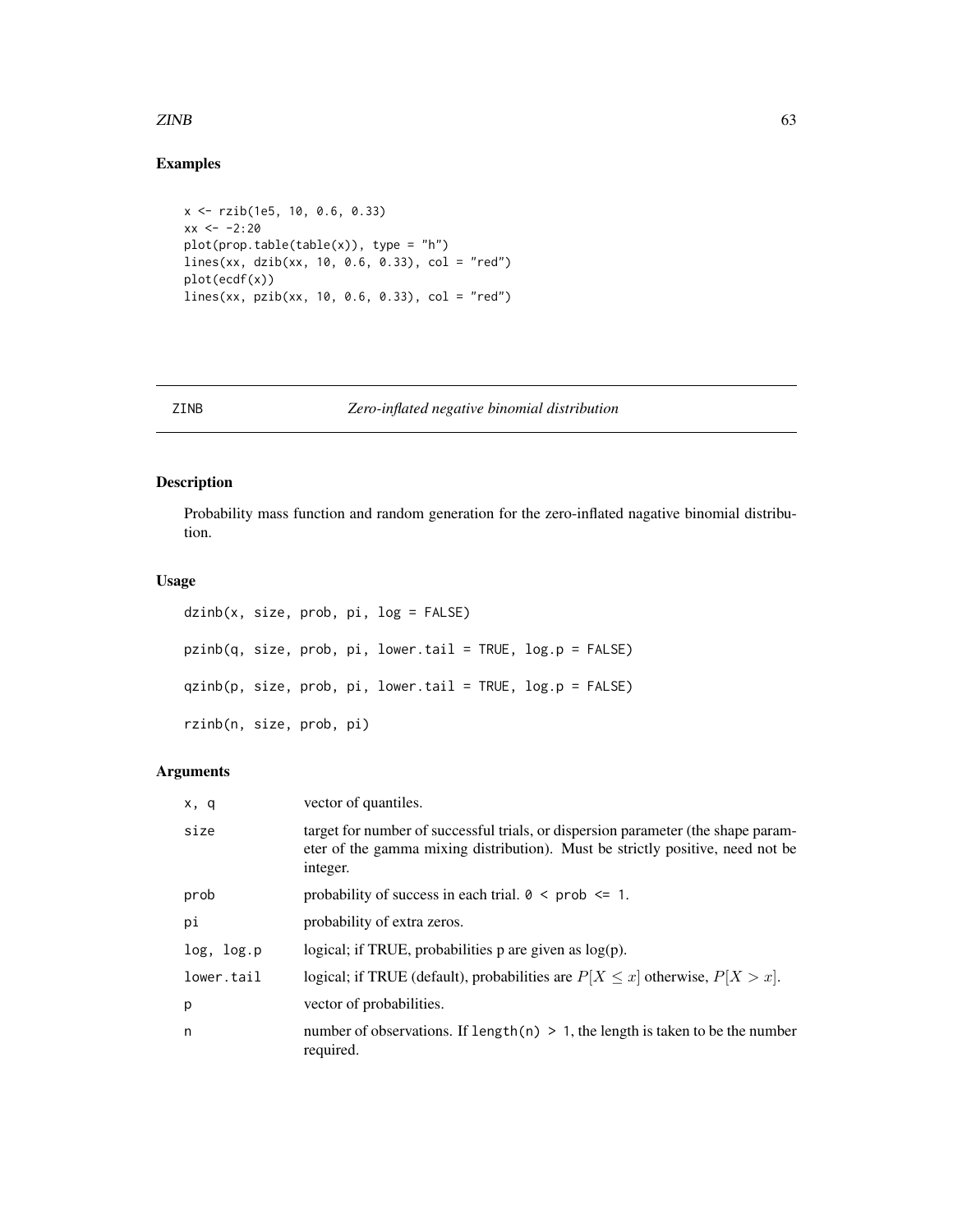#### <span id="page-63-0"></span>Details

Probability density function

$$
f(x) = \begin{cases} \pi + (1 - \pi)p^{r} & x = 0\\ (1 - \pi)(\frac{x + r - 1}{x})p^{r}(1 - p)^{x} & x > 0 \end{cases}
$$

#### See Also

[NegBinomial](#page-0-0)

#### Examples

```
x <- rzinb(1e5, 100, 0.6, 0.33)
xx < -2:200plot(prop.table(table(x)), type = "h")
lines(xx, dzinb(xx, 100, 0.6, 0.33), col = "red")
plot(ecdf(x))
lines(xx, pzinb(xx, 100, 0.6, 0.33), col = "red")
```
#### ZIP *Zero-inflated Poisson distribution*

#### Description

Probability mass function and random generation for the zero-inflated Poisson distribution.

#### Usage

```
dzip(x, lambda, pi, log = FALSE)
pzip(q, lambda, pi, lower.tail = TRUE, log.p = FALSE)
qzip(p, lambda, pi, lower.tail = TRUE, log.p = FALSE)rzip(n, lambda, pi)
```
#### Arguments

| x, q       | vector of quantiles.                                                                           |
|------------|------------------------------------------------------------------------------------------------|
| lambda     | vector of (non-negative) means.                                                                |
| рi         | probability of extra zeros.                                                                    |
| log, log.p | logical; if TRUE, probabilities $p$ are given as $log(p)$ .                                    |
| lower.tail | logical; if TRUE (default), probabilities are $P[X \le x]$ otherwise, $P[X > x]$ .             |
| p          | vector of probabilities.                                                                       |
| n          | number of observations. If length(n) $> 1$ , the length is taken to be the number<br>required. |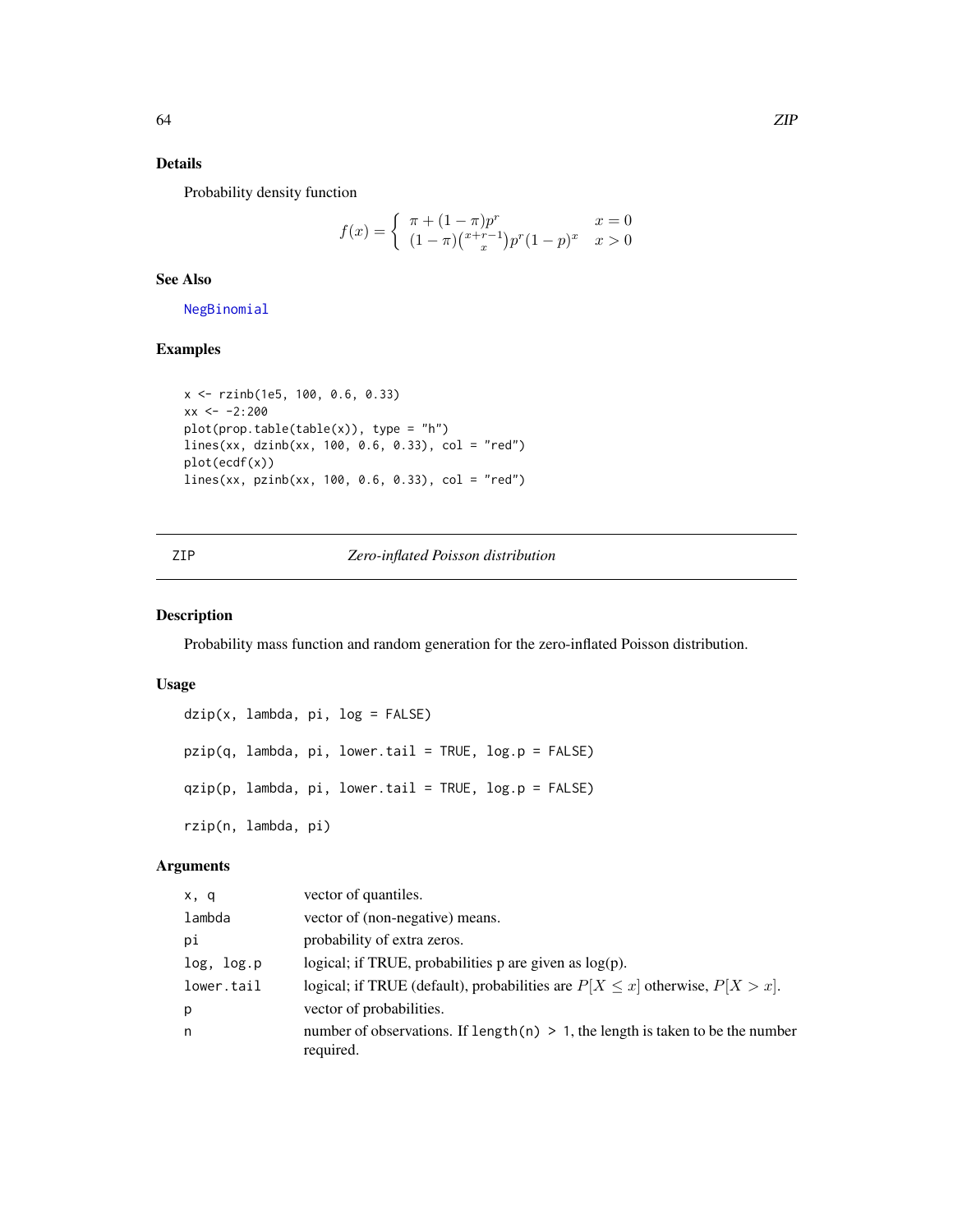#### <span id="page-64-0"></span>Details

Probability density function

$$
f(x) = \begin{cases} \pi + (1 - \pi)e^{-\lambda} & x = 0\\ (1 - \pi)\frac{\lambda^x e^{-\lambda}}{x!} & x > 0 \end{cases}
$$

#### See Also

[Poisson](#page-0-0)

### Examples

```
x <- rzip(1e5, 6, 0.33)
xx < -2:20plot(prop.table(table(x)), type = "h")
lines(xx, dzip(xx, 6, 0.33), col = "red")
plot(ecdf(x))
lines(xx, pzip(xx, 6, 0.33), col = "red")
```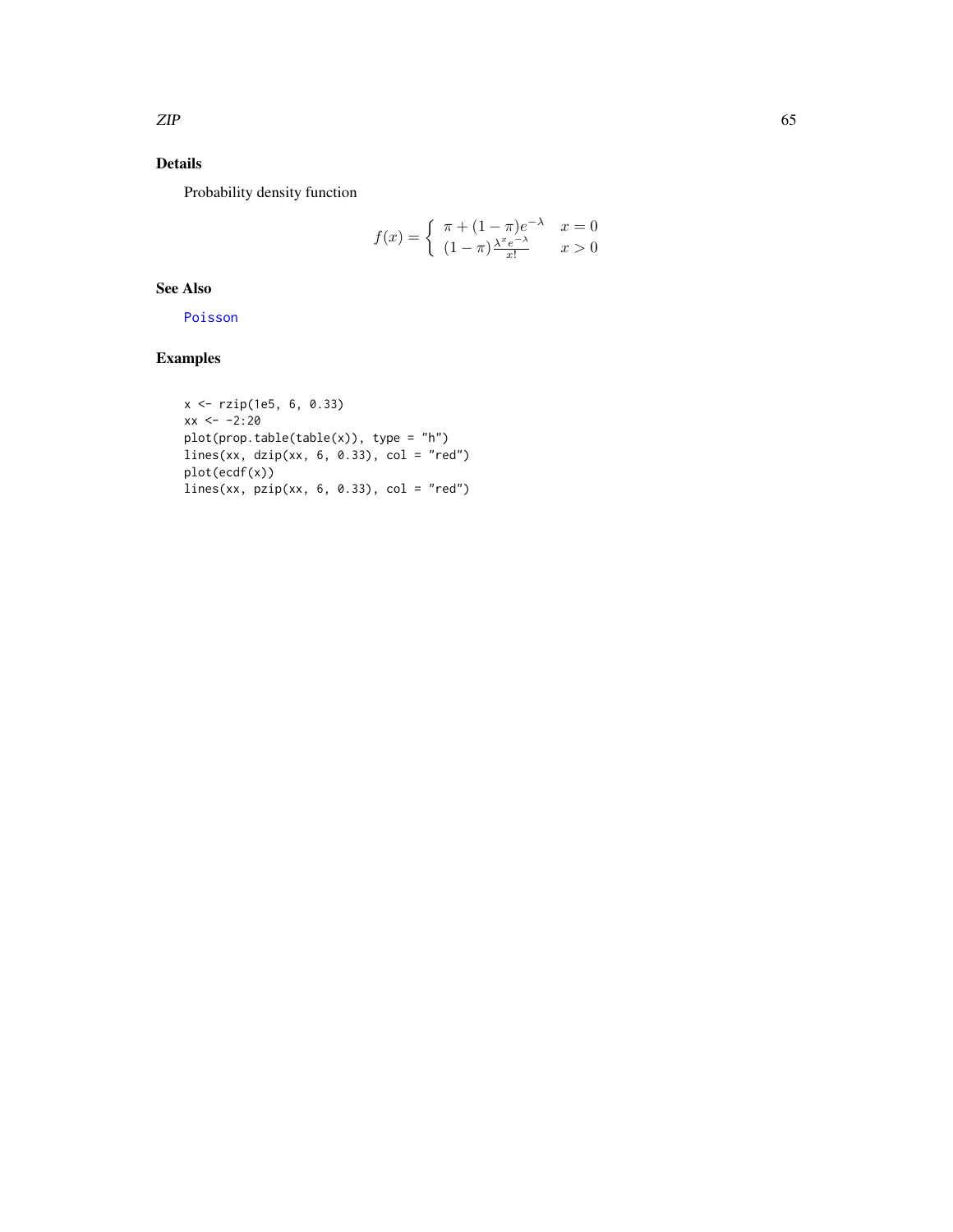# <span id="page-65-0"></span>Index

∗Topic distribution Bernoulli, [3](#page-2-0) BetaBinom , [4](#page-3-0) BetaNegBinom, [5](#page-4-0) BetaPrime, [6](#page-5-0) Bhattacharjee , [7](#page-6-0) BirnbaumSaunders , [8](#page-7-0) BivNormal, [10](#page-9-0) BivPoiss , [11](#page-10-0) Categorical, [12](#page-11-0) Dirichlet, [13](#page-12-0) DirMnom, [14](#page-13-0) DiscreteLaplace, [15](#page-14-0) DiscreteNormal , [17](#page-16-0) DiscreteUniform , [18](#page-17-0) DiscreteWeibull , [19](#page-18-0) Frechet , [21](#page-20-0) GammaPoiss , [22](#page-21-0) GEV , [23](#page-22-0) Gompertz, [25](#page-24-0) GPD , [26](#page-25-0) Gumbel, [27](#page-26-0) HalfCauchy, [28](#page-27-0) HalfNormal , [30](#page-29-0) HalfT, [31](#page-30-0) Huber , [32](#page-31-0) InvChiSq , [34](#page-33-0) InvGamma , [35](#page-34-0) Kumaraswamy , [36](#page-35-0) Laplace, [38](#page-37-0) Lomax, [40](#page-39-0) MultiHypergeometric , [41](#page-40-0) Multinomial , [42](#page-41-0) NonStandardT, [43](#page-42-0) NormalMix , [44](#page-43-0) NSBeta , [46](#page-45-0) Pareto, [47](#page-46-0) PoissonMix, [48](#page-47-0) PowerDist , [49](#page-48-0)

PropBeta, <mark>5</mark>0 Rayleigh , [51](#page-50-0) Skellam, [53](#page-52-0) Slash , [54](#page-53-0) Triangular , [55](#page-54-0) TruncNormal , [56](#page-55-0) TruncPoisson , [58](#page-57-0) TuckeyLambda , [59](#page-58-0) Wald , [61](#page-60-0) ZIB, [62](#page-61-0) ZINB, [63](#page-62-0) ZIP , [64](#page-63-0) Bernoulli, [3](#page-2-0) Beta , *[4](#page-3-0)* , *[6,](#page-5-0) [7](#page-6-0)* , *[46](#page-45-0)* BetaBinom , [4](#page-3-0) BetaNegBinom, [5](#page-4-0) BetaPrime, [6](#page-5-0) Bhattacharjee, [7](#page-6-0) Binomial , *[3](#page-2-0) , [4](#page-3-0)* , *[43](#page-42-0)* , *[62](#page-61-0)* BirnbaumSaunders, [8](#page-7-0) BivNormal, [10](#page-9-0) BivPoiss , [11](#page-10-0) Categorical, [12](#page-11-0) Chisquare , *[34](#page-33-0)* dbbinom *(*BetaBinom *)* , [4](#page-3-0) dbern *(*Bernoulli *)* , [3](#page-2-0) dbetapr *(*BetaPrime *)* , [6](#page-5-0) dbhatt *(*Bhattacharjee *)* , [7](#page-6-0) dbnbinom *(*BetaNegBinom *)* , [5](#page-4-0) dbvnorm *(*BivNormal *)* , [10](#page-9-0) dbvpois *(*BivPoiss *)* , [11](#page-10-0) dcat *(*Categorical *)* , [12](#page-11-0) ddirichlet *(*Dirichlet *)* , [13](#page-12-0) ddirmnom *(*DirMnom *)* , [14](#page-13-0) ddlaplace *(*DiscreteLaplace *)* , [15](#page-14-0) ddnorm *(*DiscreteNormal *)* , [17](#page-16-0) ddunif *(*DiscreteUniform *)* , [18](#page-17-0)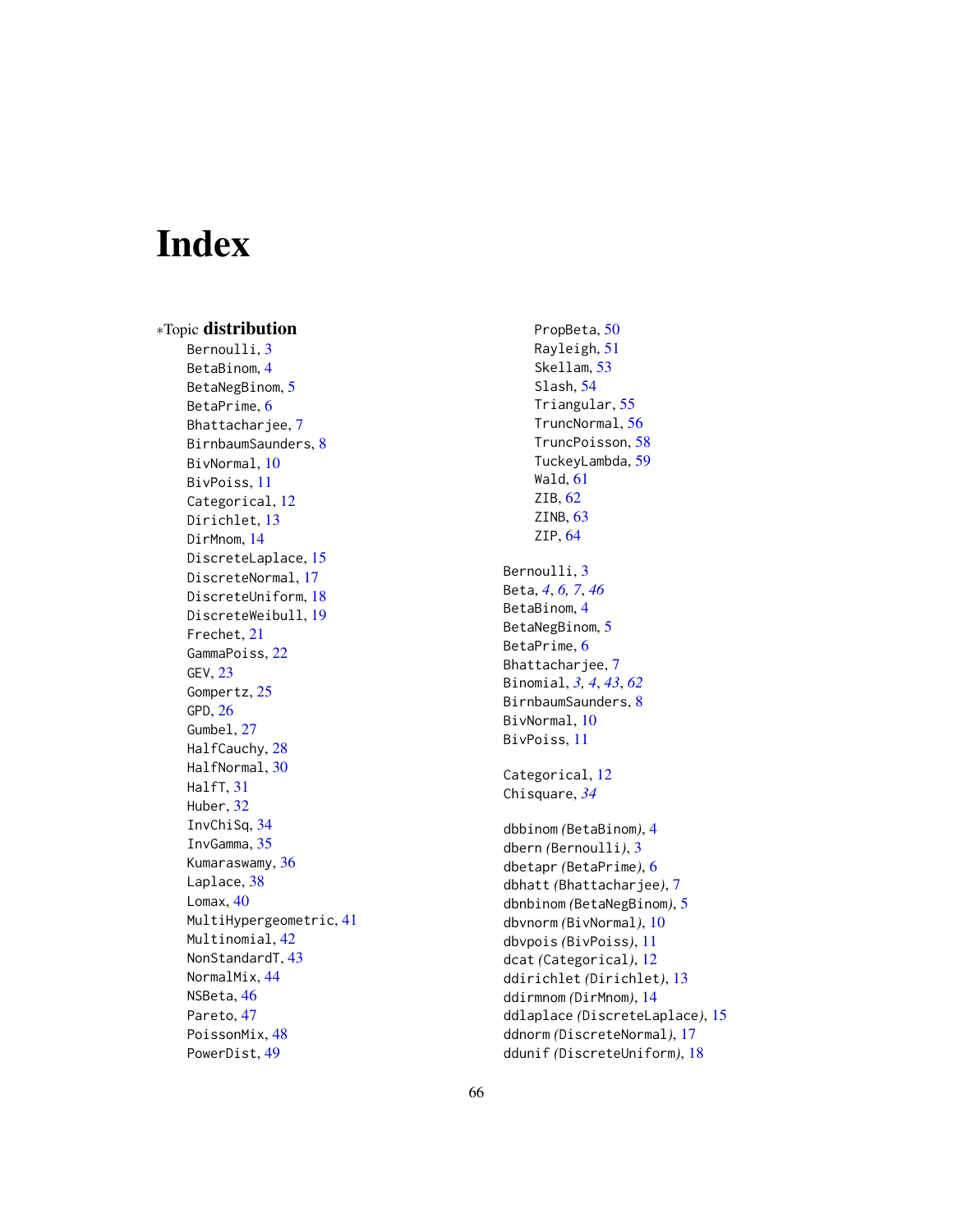#### INDEX  $67$

ddweibull *(*DiscreteWeibull *)* , [19](#page-18-0) dfatigue *(*BirnbaumSaunders *)* , [8](#page-7-0) dfrechet *(*Frechet *)* , [21](#page-20-0) dgev *(*GEV *)* , [23](#page-22-0) dgompertz *(*Gompertz *)* , [25](#page-24-0) dgpd *(*GPD *)* , [26](#page-25-0) dgpois *(*GammaPoiss *)* , [22](#page-21-0) dgumbel *(*Gumbel *)* , [27](#page-26-0) dhcauchy *(*HalfCauchy *)* , [28](#page-27-0) dhnorm *(*HalfNormal *)* , [30](#page-29-0) dht *(*HalfT *)* , [31](#page-30-0) dhuber *(*Huber *)* , [32](#page-31-0) dinvchisq *(*InvChiSq *)* , [34](#page-33-0) dinvgamma *(*InvGamma *)* , [35](#page-34-0) Dirichlet , [13](#page-12-0) , *[15](#page-14-0)* DirMnom, [14](#page-13-0) DiscreteLaplace, [15](#page-14-0) DiscreteNormal, [17](#page-16-0) DiscreteUniform , [18](#page-17-0) DiscreteWeibull , [19](#page-18-0) dkumar *(*Kumaraswamy *)* , [36](#page-35-0) dlaplace *(*Laplace *)* , [38](#page-37-0) dlgser *(*LogSeries *)* , [39](#page-38-0) dlomax *(*Lomax *)* , [40](#page-39-0) dmixnorm *(*NormalMix *)* , [44](#page-43-0) dmixpois *(*PoissonMix *)* , [48](#page-47-0) dmnom *(*Multinomial *)* , [42](#page-41-0) dmvhyper *(*MultiHypergeometric *)* , [41](#page-40-0) dnsbeta *(*NSBeta *)* , [46](#page-45-0) dnst *(*NonStandardT *)* , [43](#page-42-0) dpareto *(*Pareto *)* , [47](#page-46-0) dpower *(*PowerDist *)* , [49](#page-48-0) dprop *(*PropBeta *)* , [50](#page-49-0) drayleigh *(*Rayleigh *)* , [51](#page-50-0) dskellam *(*Skellam *)* , [53](#page-52-0) dslash *(*Slash *)* , [54](#page-53-0) dtnorm *(*TruncNormal *)* , [56](#page-55-0) dtpois *(*TruncPoisson *)* , [58](#page-57-0) dtriang *(*Triangular *)* , [55](#page-54-0) dwald *(*Wald *)* , [61](#page-60-0) dzib *(*ZIB *)* , [62](#page-61-0) dzinb *(*ZINB *)* , [63](#page-62-0) dzip *(*ZIP *)* , [64](#page-63-0)

extraDistr , [20](#page-19-0) extraDistr-package *(*extraDistr *)* , [20](#page-19-0)

Frechet , [21](#page-20-0)

Gamma , *[23](#page-22-0)* GammaDist , *[34](#page-33-0)* , *[36](#page-35-0)* GammaPoiss , [22](#page-21-0) GEV, [23](#page-22-0) Gompertz , [25](#page-24-0) GPD , [26](#page-25-0) Gumbel, [27](#page-26-0) HalfCauchy , [28](#page-27-0) , *[32](#page-31-0)* HalfNormal , [30](#page-29-0) , *[32](#page-31-0)* HalfT , *[29](#page-28-0) , [30](#page-29-0)* , [31](#page-30-0) Huber , [32](#page-31-0) Hypergeometric , *[42](#page-41-0)* InvChiSq , [34](#page-33-0) InvGamma, [35](#page-34-0) Kumaraswamy, [36](#page-35-0) Laplace, [38](#page-37-0) LogSeries, [39](#page-38-0) Lomax, [40](#page-39-0) MultiHypergeometric , [41](#page-40-0) Multinomial , *[15](#page-14-0)* , [42](#page-41-0) , *[43](#page-42-0)* NegBinomial , *[6](#page-5-0)* , *[64](#page-63-0)* NonStandardT, [43](#page-42-0) Normal , *[11](#page-10-0)* , *[17](#page-16-0)* NormalMix , [44](#page-43-0) NSBeta, [46](#page-45-0) Pareto, [47](#page-46-0) pbbinom *(*BetaBinom *)* , [4](#page-3-0) pbern *(*Bernoulli *)* , [3](#page-2-0) pbetapr *(*BetaPrime *)* , [6](#page-5-0) pbhatt *(*Bhattacharjee *)* , [7](#page-6-0) pbnbinom *(*BetaNegBinom *)* , [5](#page-4-0) pcat *(*Categorical *)* , [12](#page-11-0) pdlaplace *(*DiscreteLaplace *)* , [15](#page-14-0) pdnorm *(*DiscreteNormal *)* , [17](#page-16-0) pdunif *(*DiscreteUniform *)* , [18](#page-17-0) pdweibull *(*DiscreteWeibull *)* , [19](#page-18-0) pfatigue *(*BirnbaumSaunders *)* , [8](#page-7-0) pfrechet *(*Frechet *)* , [21](#page-20-0) pgev *(*GEV *)* , [23](#page-22-0) pgompertz *(*Gompertz *)* , [25](#page-24-0) pgpd *(*GPD *)* , [26](#page-25-0) pgpois *(*GammaPoiss *)* , [22](#page-21-0) pgumbel *(*Gumbel *)* , [27](#page-26-0)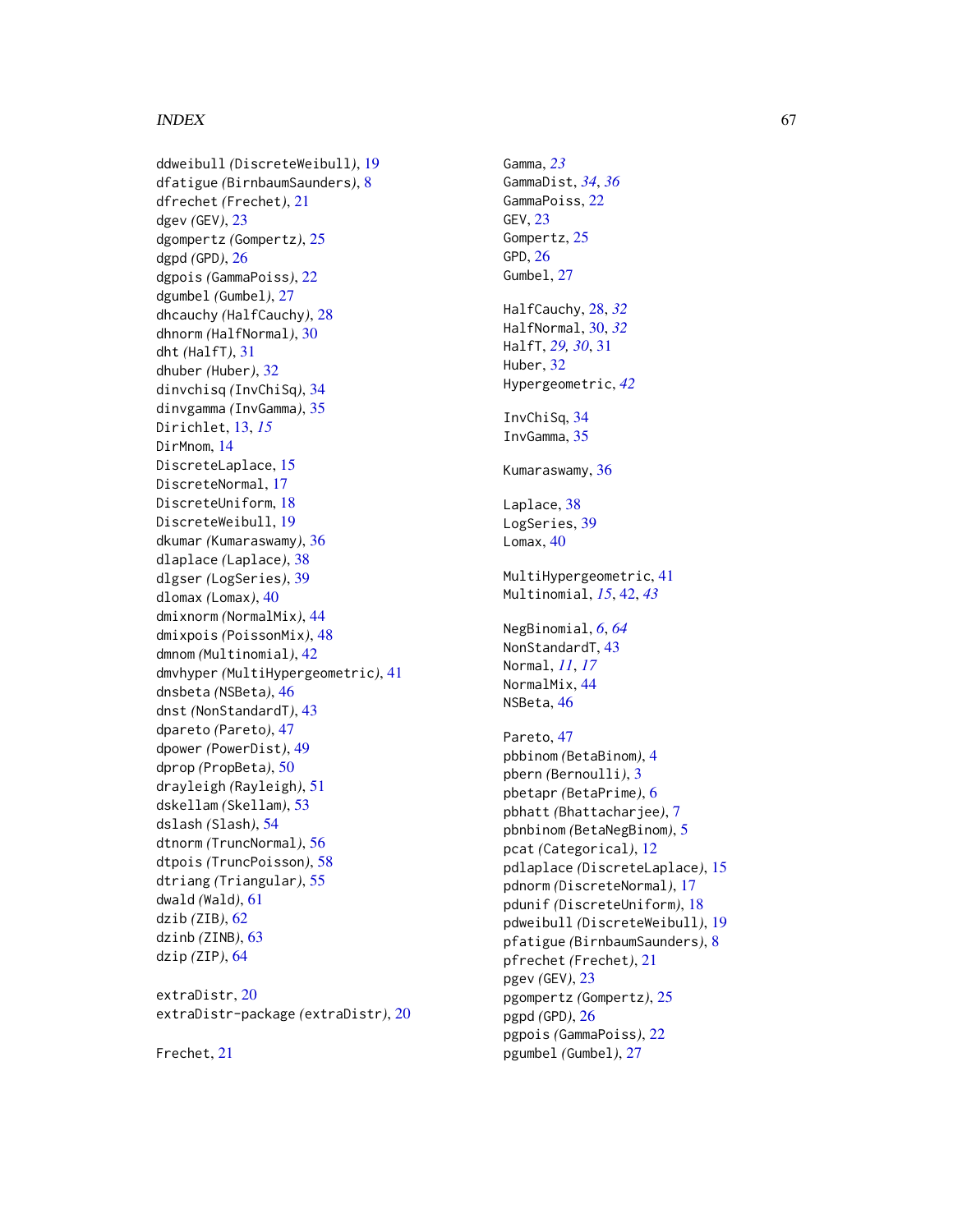#### 68 INDEX

phcauchy *(*HalfCauchy*)*, [28](#page-27-0) phnorm *(*HalfNormal*)*, [30](#page-29-0) pht *(*HalfT*)*, [31](#page-30-0) phuber *(*Huber*)*, [32](#page-31-0) pinvchisq *(*InvChiSq*)*, [34](#page-33-0) pinvgamma *(*InvGamma*)*, [35](#page-34-0) pkumar *(*Kumaraswamy*)*, [36](#page-35-0) plaplace *(*Laplace*)*, [38](#page-37-0) plgser *(*LogSeries*)*, [39](#page-38-0) plomax *(*Lomax*)*, [40](#page-39-0) pmixnorm *(*NormalMix*)*, [44](#page-43-0) pmixpois *(*PoissonMix*)*, [48](#page-47-0) pnsbeta *(*NSBeta*)*, [46](#page-45-0) pnst *(*NonStandardT*)*, [43](#page-42-0) Poisson, *[12](#page-11-0)*, *[23](#page-22-0)*, *[65](#page-64-0)* PoissonMix, [48](#page-47-0) PowerDist, [49](#page-48-0) ppareto *(*Pareto*)*, [47](#page-46-0) ppower *(*PowerDist*)*, [49](#page-48-0) pprop *(*PropBeta*)*, [50](#page-49-0) prayleigh *(*Rayleigh*)*, [51](#page-50-0) PropBeta, [50](#page-49-0) pslash *(*Slash*)*, [54](#page-53-0) ptnorm *(*TruncNormal*)*, [56](#page-55-0) ptpois *(*TruncPoisson*)*, [58](#page-57-0) ptriang *(*Triangular*)*, [55](#page-54-0) pwald *(*Wald*)*, [61](#page-60-0) pzib *(*ZIB*)*, [62](#page-61-0) pzinb *(*ZINB*)*, [63](#page-62-0) pzip *(*ZIP*)*, [64](#page-63-0)

qbern *(*Bernoulli*)*, [3](#page-2-0) qbetapr *(*BetaPrime*)*, [6](#page-5-0) qcat *(*Categorical*)*, [12](#page-11-0) qdnorm *(*DiscreteNormal*)*, [17](#page-16-0) qdunif *(*DiscreteUniform*)*, [18](#page-17-0) qdweibull *(*DiscreteWeibull*)*, [19](#page-18-0) qfatigue *(*BirnbaumSaunders*)*, [8](#page-7-0) qfrechet *(*Frechet*)*, [21](#page-20-0) qgev *(*GEV*)*, [23](#page-22-0) qgompertz *(*Gompertz*)*, [25](#page-24-0) qgpd *(*GPD*)*, [26](#page-25-0) qgumbel *(*Gumbel*)*, [27](#page-26-0) qhcauchy *(*HalfCauchy*)*, [28](#page-27-0) qhnorm *(*HalfNormal*)*, [30](#page-29-0) qht *(*HalfT*)*, [31](#page-30-0) qhuber *(*Huber*)*, [32](#page-31-0) qinvchisq *(*InvChiSq*)*, [34](#page-33-0) qinvgamma *(*InvGamma*)*, [35](#page-34-0)

qkumar *(*Kumaraswamy*)*, [36](#page-35-0) qlaplace *(*Laplace*)*, [38](#page-37-0) qlgser *(*LogSeries*)*, [39](#page-38-0) qlomax *(*Lomax*)*, [40](#page-39-0) qnsbeta *(*NSBeta*)*, [46](#page-45-0) qnst *(*NonStandardT*)*, [43](#page-42-0) qpareto *(*Pareto*)*, [47](#page-46-0) qpower *(*PowerDist*)*, [49](#page-48-0) qprop *(*PropBeta*)*, [50](#page-49-0) qrayleigh *(*Rayleigh*)*, [51](#page-50-0) qtlambda *(*TuckeyLambda*)*, [59](#page-58-0) qtnorm *(*TruncNormal*)*, [56](#page-55-0) qtpois *(*TruncPoisson*)*, [58](#page-57-0) qtriang *(*Triangular*)*, [55](#page-54-0) qzib *(*ZIB*)*, [62](#page-61-0) qzinb *(*ZINB*)*, [63](#page-62-0) qzip *(*ZIP*)*, [64](#page-63-0) Rayleigh, [51](#page-50-0) rbbinom *(*BetaBinom*)*, [4](#page-3-0) rbern *(*Bernoulli*)*, [3](#page-2-0) rbetapr *(*BetaPrime*)*, [6](#page-5-0) rbhatt *(*Bhattacharjee*)*, [7](#page-6-0) rbnbinom *(*BetaNegBinom*)*, [5](#page-4-0) rbvnorm *(*BivNormal*)*, [10](#page-9-0) rbvpois *(*BivPoiss*)*, [11](#page-10-0) rcat *(*Categorical*)*, [12](#page-11-0) rdirichlet *(*Dirichlet*)*, [13](#page-12-0) rdirmnom *(*DirMnom*)*, [14](#page-13-0) rdlaplace *(*DiscreteLaplace*)*, [15](#page-14-0) rdnorm *(*DiscreteNormal*)*, [17](#page-16-0) rdunif *(*DiscreteUniform*)*, [18](#page-17-0) rdweibull *(*DiscreteWeibull*)*, [19](#page-18-0) rfatigue *(*BirnbaumSaunders*)*, [8](#page-7-0) rfrechet *(*Frechet*)*, [21](#page-20-0) rgev *(*GEV*)*, [23](#page-22-0) rgompertz *(*Gompertz*)*, [25](#page-24-0) rgpd *(*GPD*)*, [26](#page-25-0) rgpois *(*GammaPoiss*)*, [22](#page-21-0) rgumbel *(*Gumbel*)*, [27](#page-26-0) rhcauchy *(*HalfCauchy*)*, [28](#page-27-0) rhnorm *(*HalfNormal*)*, [30](#page-29-0) rht *(*HalfT*)*, [31](#page-30-0) rhuber *(*Huber*)*, [32](#page-31-0) rinvchisq *(*InvChiSq*)*, [34](#page-33-0) rinvgamma *(*InvGamma*)*, [35](#page-34-0) rkumar *(*Kumaraswamy*)*, [36](#page-35-0) rlaplace *(*Laplace*)*, [38](#page-37-0) rlgser *(*LogSeries*)*, [39](#page-38-0)